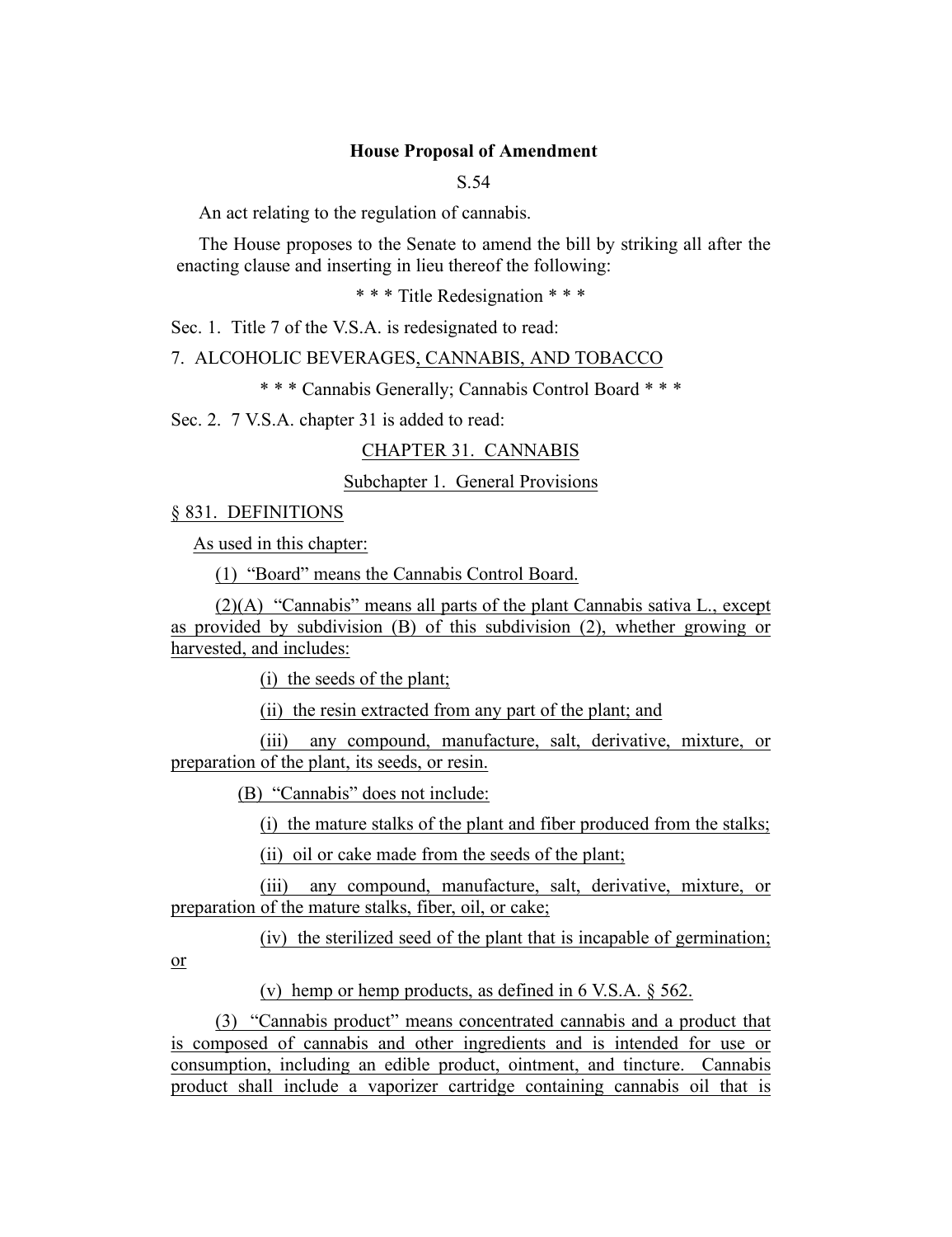intended for use with a battery-powered device.

(4) "Chair" means the chair of the Cannabis Control Board.

(5) "Criminal history record" shall have the same meaning as in

20 V.S.A. § 2056a(a).

(6) "Public place" means any street, alley, park, sidewalk, public building other than individual dwellings, any place of public accommodation as defined in 9 V.S.A. § 4501, and any place where the use or possession of a lighted tobacco product, tobacco product, or tobacco substitute is prohibited by law pursuant to 18 V.S.A. chapter 37.

§ 832. CANNABIS POSSESSED UNLAWFULLY SUBJECT TO

SEIZURE AND FORFEITURE

Cannabis possessed unlawfully in violation of this title may be seized by law enforcement and is subject to forfeiture.

§ 833. CONSUMPTION OF CANNABIS IN A PUBLIC PLACE

No person shall consume cannabis in a public place unless specifically authorized by law. Violations shall be punished in accordance with 18 V.S.A. § 4230a.

Subchapter 2. Cannabis Control Board

§ 841. CANNABIS CONTROL BOARD; APPOINTMENT

(a) When a vacancy occurs on the Cannabis Control Board, the Governor shall make a public announcement about the vacancy. The Governor shall submit at least five names of potential candidates per vacancy to the Cannabis Control Board Nominating Committee for review.

(b) The Committee shall review the candidates to determine which candidates are well-qualified for appointment to the Board and shall recommend those candidates to the Governor.

(c) The Governor shall appoint a chair and four members of the Board from the list of well-qualified candidates sent to the Governor by the Committee.

(d) The names of candidates shall be confidential.

§ 842. CANNABIS CONTROL BOARD NOMINATING COMMITTEE

(a) Creation. The Cannabis Control Board Nominating Committee is created for the purpose of assessing the qualifications of applicants for appointment to the Cannabis Control Board in accordance with section 841 of this title.

(b) Members. The Committee shall consist of seven members who shall be selected as follows: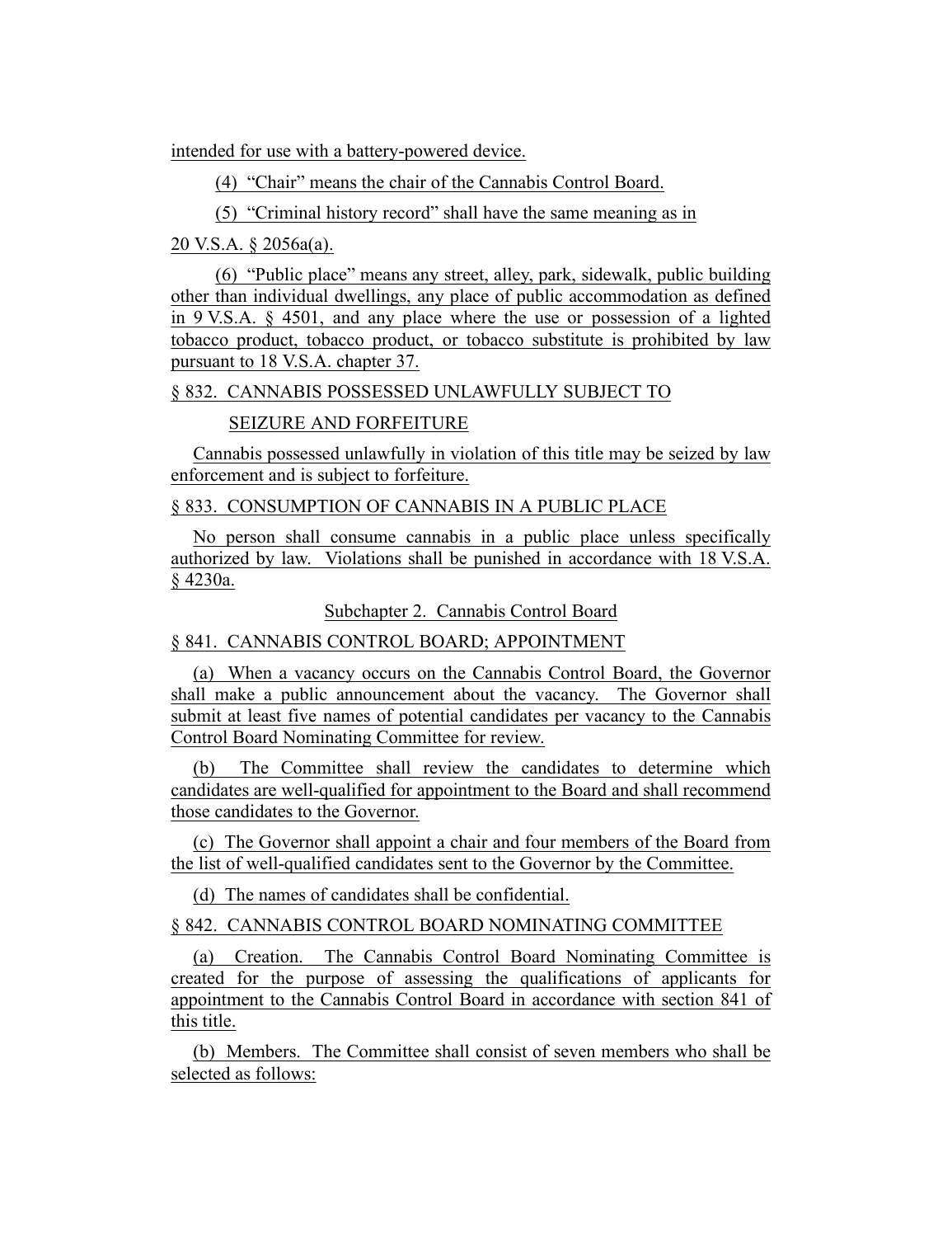(1) The Governor shall appoint three members from the Executive Branch.

(2) The Speaker of the House of Representatives shall appoint two members from the House of Representatives.

(3) The Senate Committee on Committees shall appoint two members from the Senate.

(c) Duties. When the Governor submits the names of candidates for appointment to the Cannabis Control Board in accordance with section 841 of this title, the Committee shall review candidates to determine which candidates are well-qualified for the Board and submit those names to the Governor.

(d) Terms. The members of the Committee shall serve for terms of two years. The appointments shall be between June 1 and July 1 of each evennumbered year, except to fill a vacancy. Members shall serve until their successors are appointed. Members shall serve not more than three consecutive terms in any capacity. A legislative member who is appointed as a member of the Committee shall retain the position for the term for which he or she was appointed to the Committee even if the member is subsequently not reelected to the General Assembly during the member's term on the Committee.

(e) Chair. The members shall elect their own chair.

(f) Quorum. A quorum of the Committee shall consist of four members.

(g) Staff and services. The Committee is authorized to use the staff and services of appropriate State agencies and departments as necessary to conduct investigations of applicants.

(h) Confidentiality. Except as provided in subsection (i) of this section, proceedings of the Committee, including the names of candidates considered by the Committee and information about any candidate submitted by the Governor, shall be confidential. The provisions of 1 V.S.A.  $317(e)$  (expiration of Public Records Act exemptions) shall not apply to the exemptions or confidentiality provisions in this subsection.

(i) Public information. The following shall be public:

(1) operating procedures of the Committee;

(2) standard application forms and any other forms used by the Committee, provided they do not contain personal information about a candidate or confidential proceedings;

(3) all proceedings of the Committee prior to the Board's receipt of the first candidate's completed application; and

(4) at the time the Committee sends the names of the candidates to the Governor, the total number of applicants for the vacancies and the total number of candidates sent to the Governor.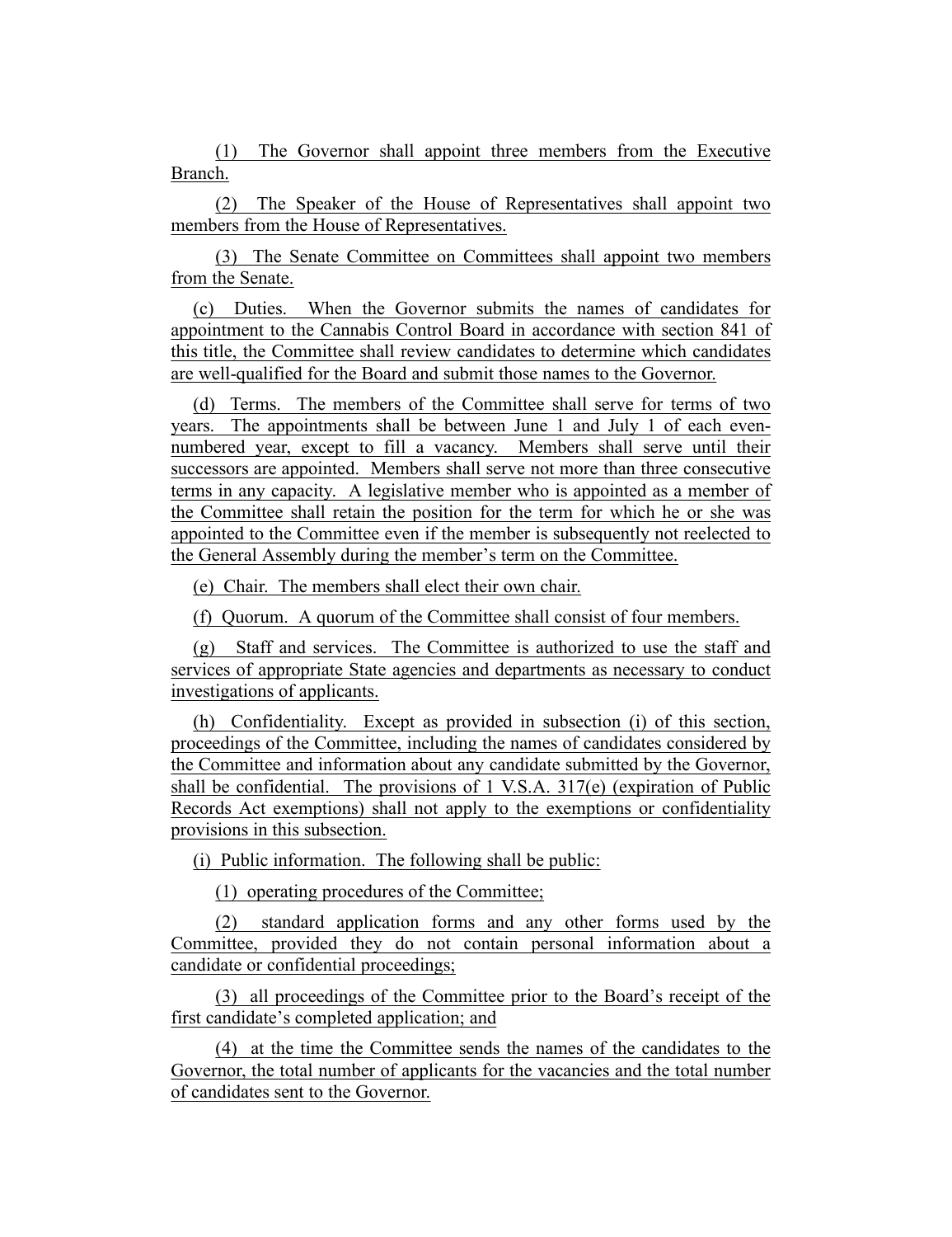(j) Reimbursement. Legislative members of the Committee shall be entitled to per diem compensation and reimbursement for expenses in accordance with 2 V.S.A. § 406. Compensation and reimbursement shall be paid from the legislative appropriation.

§ 843. CANNABIS CONTROL BOARD; DUTIES; MEMBERS

(a) Creation. There is created within the Executive Branch an independent commission named the Cannabis Control Board for the purpose of safely, equitably, and effectively implementing and administering the laws enabling access to adult-use cannabis in Vermont.

(b) Duties. The duties of the Board shall be:

(1) rulemaking in accordance with this chapter, chapter 33 of this title, and 3 V.S.A. chapter 25;

(2) administration of a program for licensed cannabis establishments, which shall include compliance and enforcement; and

(3) submission of an annual budget to the Governor.

(c) Membership.

(1) The Board shall be composed of a chair and two members appointed by the Governor in accordance with sections 841 and 842 of this title.

(2) All Board members shall serve for a term of three years or until a successor is appointed and shall be eligible for reappointment, provided that no member may serve more than three terms.

(3) A vacancy created before the expiration of a term shall be filled in the same manner as the original appointment for the unexpired portion of the term. A member appointed to fill a vacancy created before the expiration of a term shall not be deemed to have served a term for the purpose of subdivision (2) of this subsection.

(4) A member may be removed only for cause by the remaining members of the Commission in accordance with the Vermont Administrative Procedure Act.

(d)(1) Conflicts of interest. No Board member shall, during his or her term or terms on the Board, be an officer of, director of, organizer of, employee of, consultant to, or attorney for any person subject to regulation by the Board.

(2) No Board member shall participate in creating or applying any law, rule, or policy or in making any other determination if the Board member, individually or as a fiduciary, or the Board member's spouse, parent, or child wherever residing or any other member of the Board member's family residing in his or her household has an economic interest in the matter before the Board or has any more than a de minimus interest that could be substantially affected by the proceeding.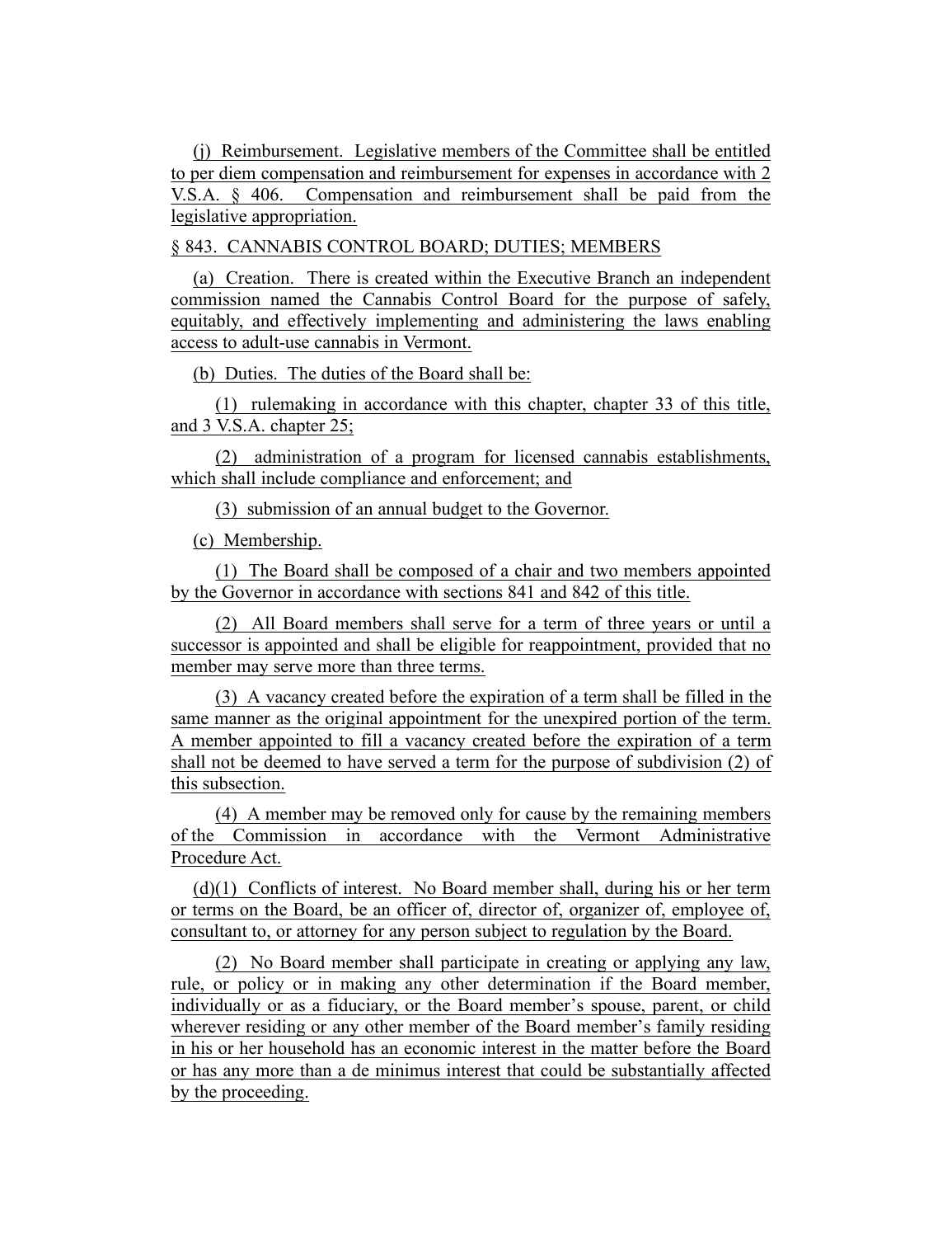(3) No Board member shall, during his or her term or terms on the Board, solicit, engage in negotiations for, or otherwise discuss future employment or a future business relationship of any kind with any person subject to supervision or regulation by the Board.

(4) No Board member may appear before the Board or any other State agency on behalf of a person subject to supervision or regulation by the Board for a period of one year following his or her last day as a member of the Cannabis Control Board.

(e) Salaries. The Chair and all members of the Board shall be full-time State employees and shall be exempt from the State classified system. The Chair shall receive compensation equal to two-thirds that of a Superior Court Judge and other members shall receive compensation equal to one-half that of a Superior Court Judge.

(f) Executive Director. The Board shall appoint an Executive Director who shall be an attorney with experience in legislative or regulatory matters. The Director shall be a full-time State employee, shall be exempt from the State classified system, and shall serve at the pleasure of the Board. The Director shall be responsible for:

(1) supervising and administering the operation and implementation of this chapter and the rules adopted by the Board as directed by the Board;

(2) assisting the Board in its duties and administering the licensing requirements of this chapter;

(3) acting as Secretary to the Board, but as a nonvoting member of the Board;

(4) employing such staff as may be required to carry out the functions of the Board; and

(5) preparing an annual budget for submission to the Board.

(g) Consultant. The Board is authorized to hire a consultant as needed to assist with its duties under this section.

(h) Advisory committee.

(1) There is an advisory committee established within the Board that shall be comprised of members with expertise and knowledge relevant to the Board's mission. The advisory committee shall be composed of the following 12 members:

(A) one member with an expertise in public health appointed by the Governor;

(B) the Secretary of Agriculture, Food and Markets or designee;

(C) one member with an expertise in laboratory science or toxicology appointed by the Governor;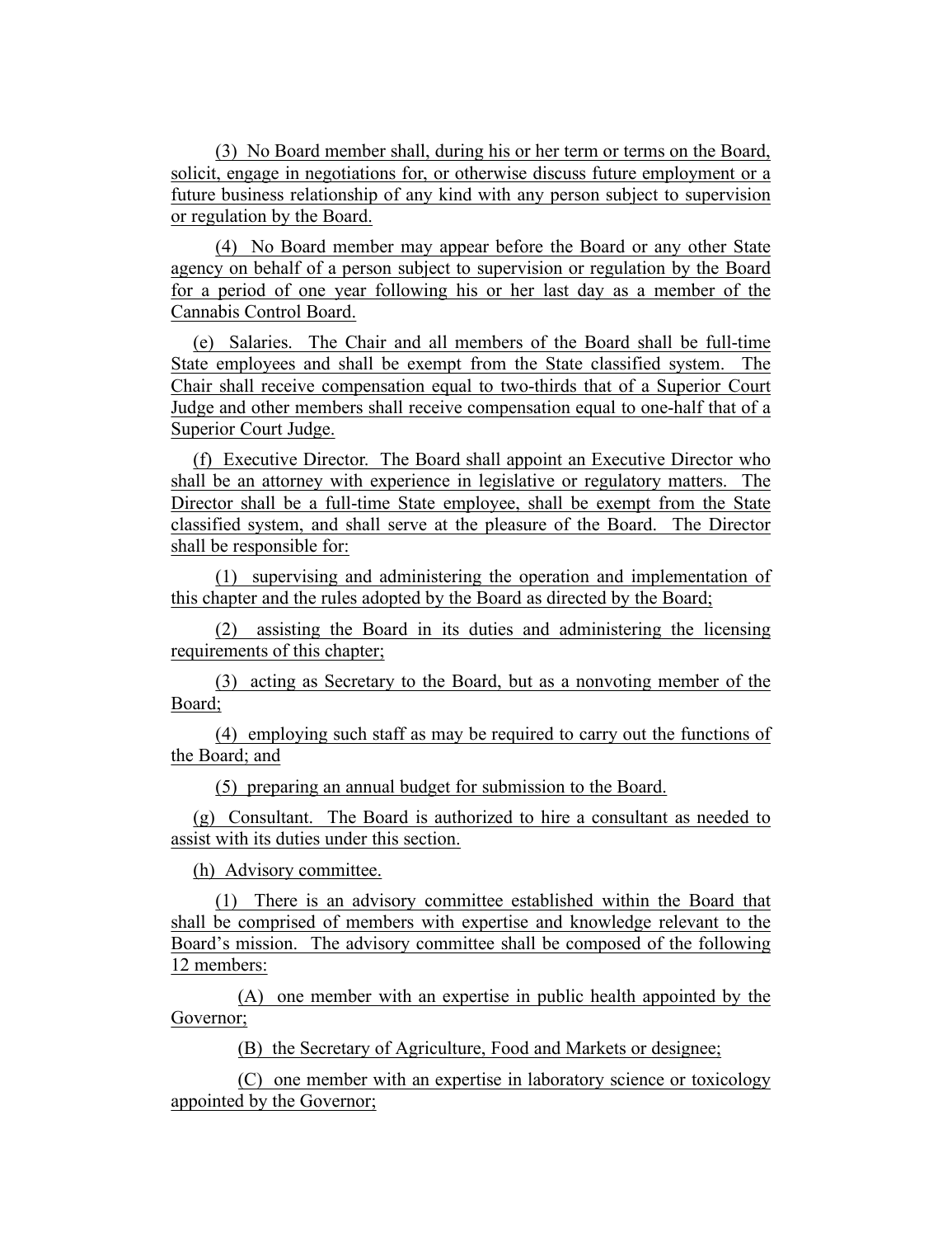(D) one member with an expertise in systemic social justice and equity issues appointed by the Speaker of the House;

(E) one member with an expertise in women and minority-owned business ownership appointed by the Speaker of the House;

(F) one member with an expertise in substance misuse prevention appointed by the Senate Committee on Committees;

(G) one member with an expertise in the cannabis industry appointed by the Senate Committee on Committees;

(H) one member with an expertise in business management or regulatory compliance appointed by the Treasurer;

(I) one member with an expertise in municipal issues appointed by the Treasurer;

(J) one member with an expertise in public safety appointed by the Attorney General;

(K) one member with an expertise in criminal justice reform appointed by the Attorney General; and

(L) the Secretary of Natural Resources or designee.

(2) Initial appointments to the advisory committee as provided in subdivision (1) of this subsection (h) shall be made on or before December 1, 2020.

(3) The Board may establish subcommittees within the advisory committee to accomplish its work.

(4) Members of the Advisory Committee who are not otherwise compensated by the member's employer for attendance at meetings shall be entitled to per diem compensation and reimbursement of expenses as permitted under 32 V.S.A.  $\S$  1010 for not more than six meetings annually. These payments shall be made from the Cannabis Regulation Fund.

# § 844. AUTHORITY FOR CRIMINAL BACKGROUND CHECKS

The Board shall establish a user agreement with the Vermont Crime Information Center in accordance with 20 V.S.A. chapter 117 for the purpose of obtaining Vermont criminal history records, out-of-state criminal history records, and criminal history records from the Federal Bureau of Investigation as required by chapter 33 of this title.

## § 845. CANNABIS REGULATION FUND

(a) There is established the Cannabis Regulation Fund, which shall be managed in accordance with 32 V.S.A. chapter 7, subchapter 5. The Fund shall be maintained by the Cannabis Control Board.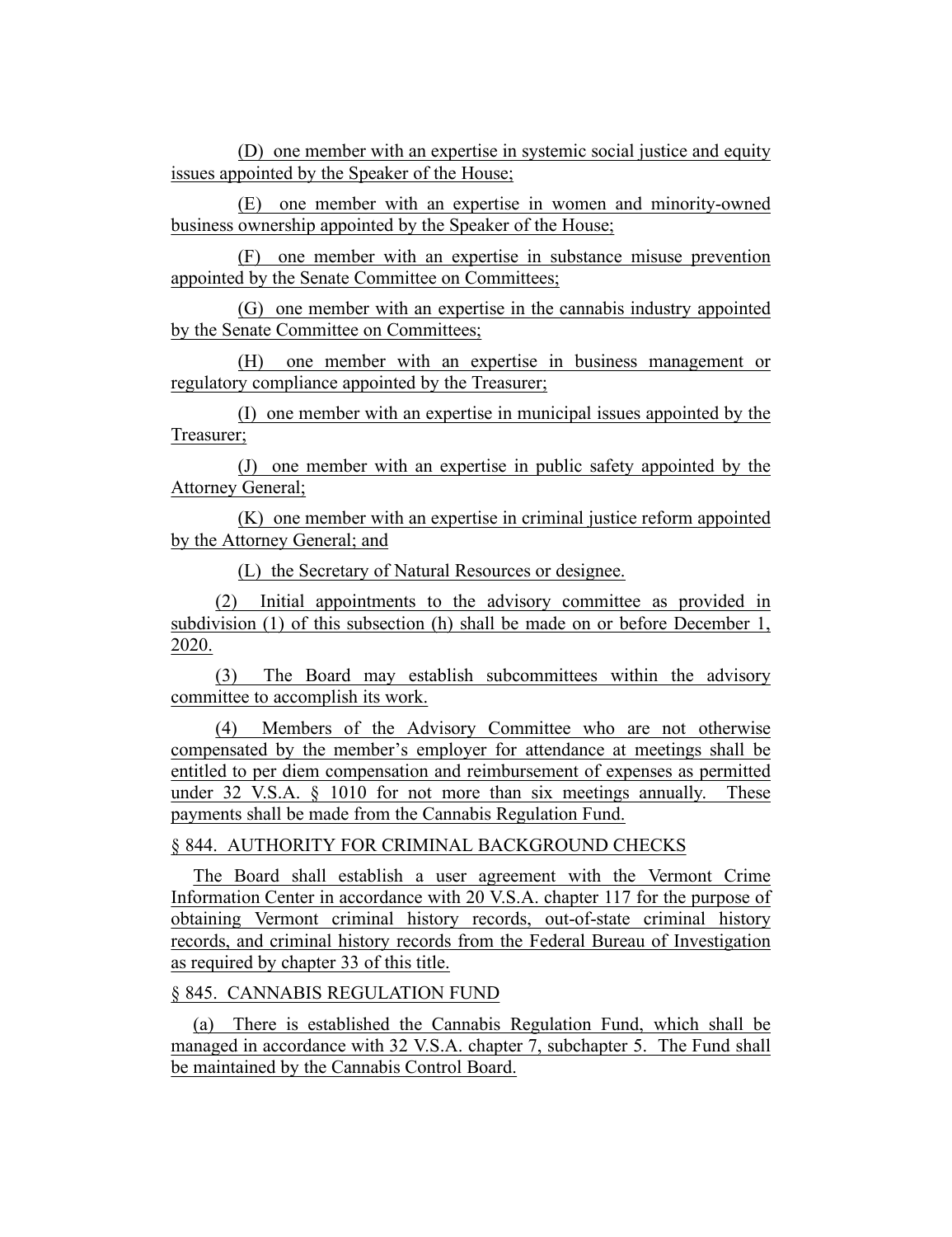(b) The Fund shall be composed of all State application fees, annual license fees, renewal fees, identification card fees, and civil penalties collected by the Board pursuant to this chapter and chapter 33 of this title.

(c) Monies from the fund shall only be appropriated for the purposes of implementation, administration, and enforcement of this chapter and chapter 33 of this title.

## § 846. FEES

(a) The Board shall have the authority to charge and collect State and local fees as provided under this chapter and chapter 33 of this title. State and local fees shall be due and payable at the time of application or renewal.

(b) The Board shall deposit State fees into the Cannabis Regulation Fund.

(c) After reduction for costs of administration and collection, the Board shall pay local fees on a quarterly basis to the municipality in which the fees were collected.

## § 847. APPEALS

(a)(1) A party aggrieved by a final decision of the Board may, within 30 days of the decision, appeal that decision by filing a notice of appeal with the Executive Director who shall assign the case to an appellate officer.

(2)(A) The review shall be conducted on the basis of the record created before the Board.

(B) In cases of alleged irregularities in procedure before the Board, not shown in the record, proof on that issue may be taken by the appellate officer.

(b) The appellate officer shall not substitute his or her judgment for that of the Board as to the weight of the evidence on questions of fact. The appellate officer may affirm the decision, or may reverse and remand the matter with recommendations if substantial rights of the appellant have been prejudiced because the Board's finding, inferences, conclusions, or decisions are:

(1) in violation of constitutional or statutory provisions;

(2) in excess of the statutory authority of the Board;

(3) made upon unlawful procedure;

(4) affected by other error of law;

(5) clearly erroneous in view of the evidence on the record as a whole;

(6) arbitrary or capricious; or

(7) characterized by abuse of discretion or clearly unwarranted exercise of discretion.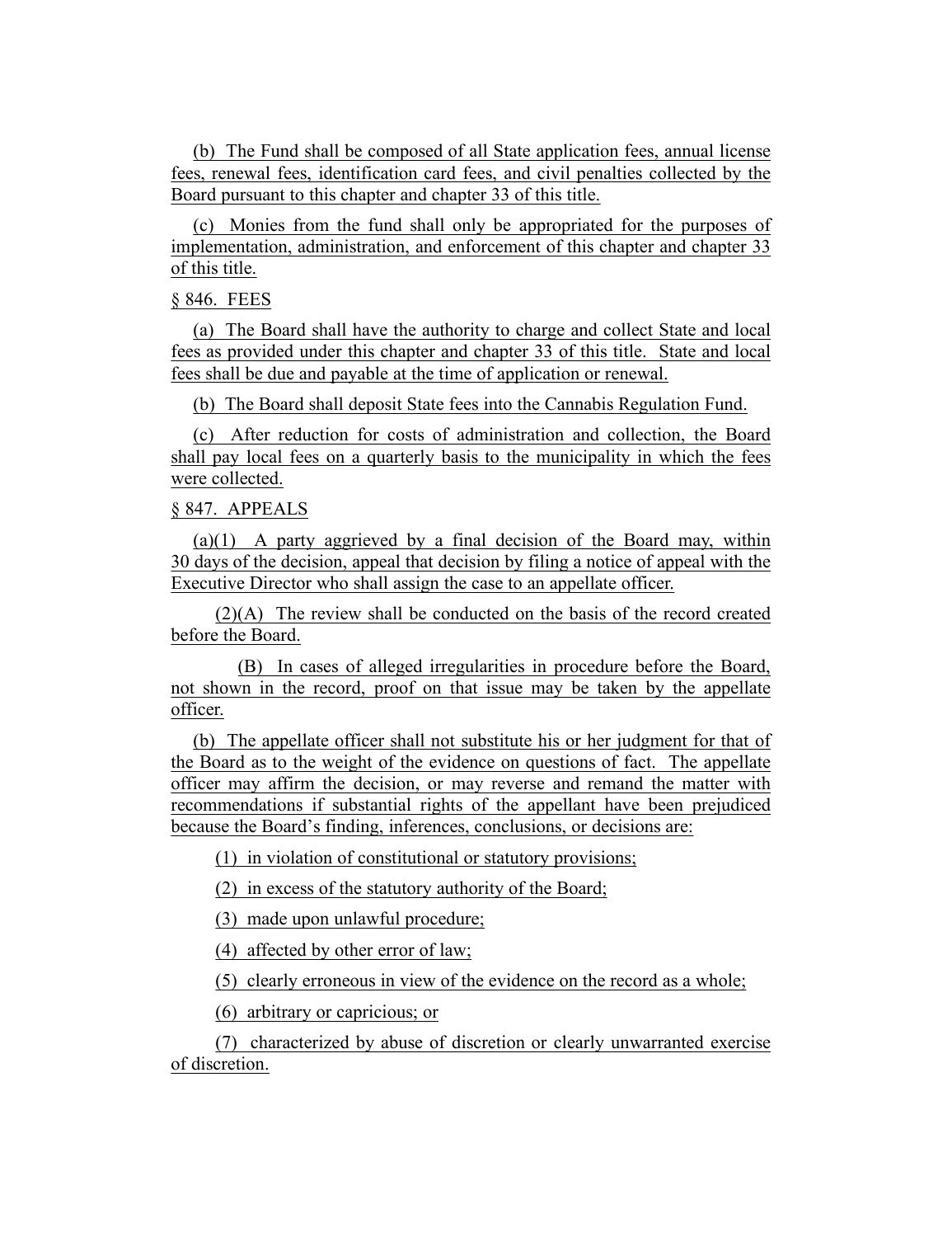(c) A party aggrieved by a decision of the appellate officer may appeal to the Supreme Court, which shall review the matter on the basis of the records created before the Board.

(d) The Board shall have the authority to contract for the services of an appellate officer.

Sec. 3. IMPLEMENTATION OF THE CANNABIS CONTROL BOARD

(a) The Cannabis Control Board, created in Sec. 2 of this act, is established on June 1, 2020.

(b) Members of the Board shall be appointed on or before September 1, 2020 and terms of members shall officially begin on such date.

(c)(1) In order to stagger the terms of the members of the Board, the initial terms of those members shall be as follows:

(A) the Chair shall serve for a three-year term;

(B) one member shall serve for a two-year term; and

(C) one member shall serve for a one-year term.

(2) After the expiration of the initial terms set forth in subdivision (1) of this subsection, Board member terms shall be as set forth in 7 V.S.A. § 843.

Sec. 4. IMPLEMENTATION OF RULEMAKING BY THE CANNABIS

CONTROL BOARD

On or before March 1, 2021 the Cannabis Control Board shall initiate rulemaking for cannabis establishments pursuant to chapter 33 of this title as provided in Sec. 7 of this act.

Sec. 5. CANNABIS CONTROL BOARD REPORT TO THE GENERAL

ASSEMBLY; PROPOSAL FOR POSITIONS, FEES, AND

APPROPRIATIONS FOR FISCAL YEARS 2022 AND 2023; LAND

USE, ENVIRONMENTAL, ENERGY, AND EFFICIENCY

REQUIREMENTS OR STANDARDS; OUTREACH, TRAINING,

AND EMPLOYMENT PROGRAMS; ONLINE ORDERING AND

DELIVERY; ADDITIONAL TYPES OF LICENSES

(a) On or before January 15, 2021, the Executive Director of the Cannabis Control Board shall provide recommendations to the General Assembly on the following:

(1) Resources necessary for implementation of this act for fiscal years 2022 and 2023, including positions and funding. The Board shall consider utilization of current expertise and resources within State government and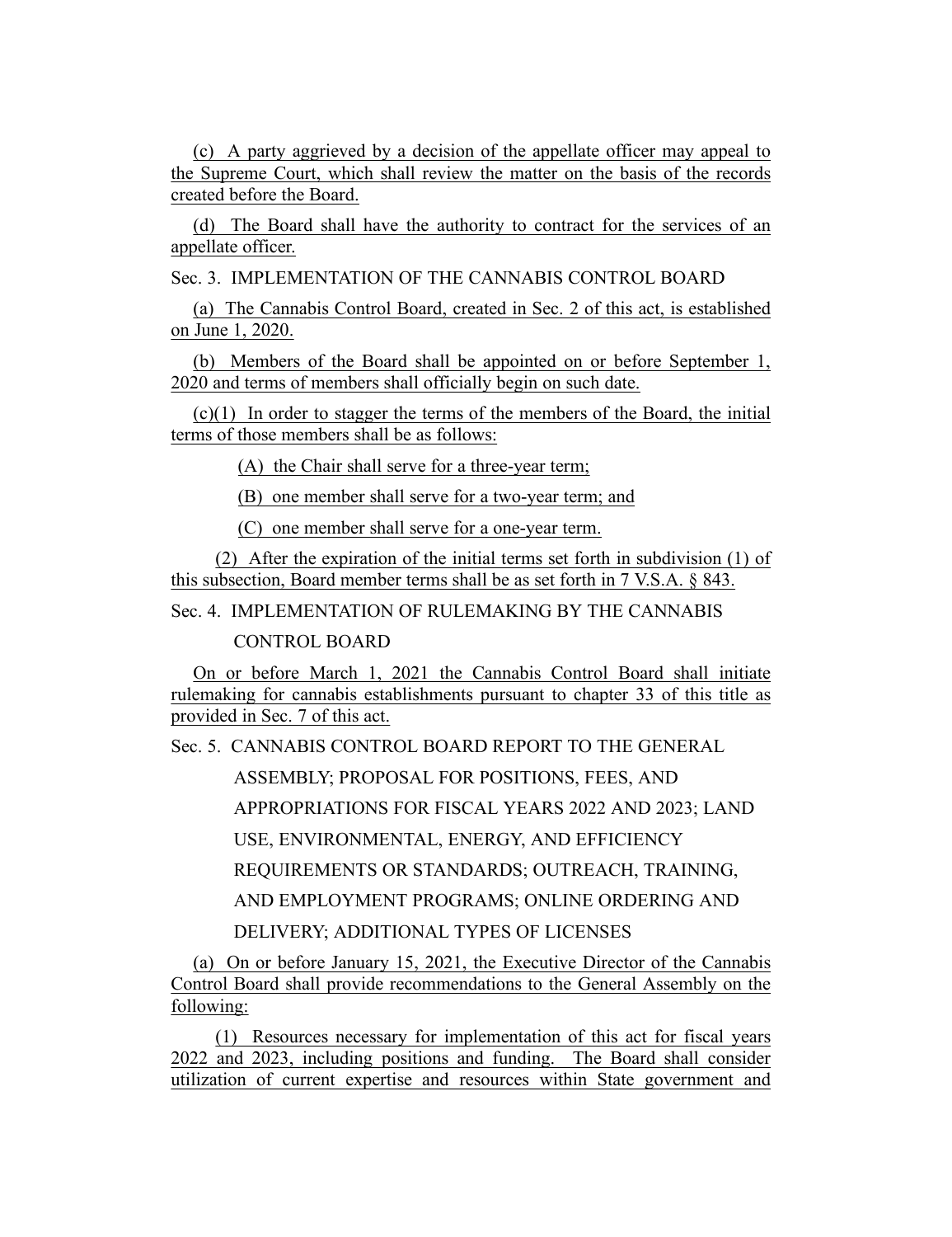cooperation with other State departments and agencies where there may be an overlap in duties.

(2) State fees to be charged and collected in accordance with the Board's authority pursuant to 7 V.S.A. § 846. The recommendations shall be accompanied by information justifying the recommended rate as required by 32 V.S.A. § 605(d). The State fees submitted in accordance with this subdivision shall be projected to be sufficient to fund the duties of the Cannabis Control Board as provided in 7 V.S.A. § 843. To the extent possible, the recommend fees shall include an amount to repay over a period, not greater than 10 years, to the General Fund any application of excise taxes to the Cannabis Regulation Fund made pursuant to Sec. 6c of this act.

(A) Application fees, initial annual license fees, and annual license renewal fees for each type of cannabis establishment license as provided in 7 V.S.A. § 846: cultivator, product manufacturer, wholesaler, retailer, testing laboratory, and integrated. If the Board establishes tiers within a licensing category, it shall provide a fee recommendation for each tier.

(B) Fee for a cannabis establishment identification card as provided in 7 V.S.A. § 884.

(3) Whether monies expected to be generated by State fees identified in subdivision (2) of this subsection are sufficient to support the statutory duties of the Board and whether any portion of the tax established pursuant to 32 V.S.A. § 7902 should be allocated to the Cannabis Regulation Fund to ensure these duties are met.

(4) Local fees to be charged and collected in accordance with the Board's authority pursuant to 7 V.S.A. § 846. The recommendations shall be accompanied by information justifying the recommended rate as required by 32 V.S.A. § 605(d). The Board shall recommend local fees that are designed to help defray the costs incurred by municipalities in which cannabis establishments are located.

(b) On or before January 15, 2021, the Executive Director of the Cannabis Control Board, after consultation with the Secretary of Natural Resources, the Chair of the Natural Resources Board, and the Secretary of Agriculture, Food and Markets, shall recommend to the General Assembly exemptions, specific criteria, or additional requirements under applicable State or local environmental or land use law for cannabis establishments in the State. The recommendations shall address whether additional groundwater quality requirements are required for the cultivation of cannabis in order to protect the groundwater resources of the State from overuse. The Executive Director may provide the recommendations based on a tier, type, or category of cannabis cultivation or cannabis establishment.

(c) On or before January 15, 2021, the Executive Director of the Cannabis Control Board, after consultation with the Commissioner of Public Service and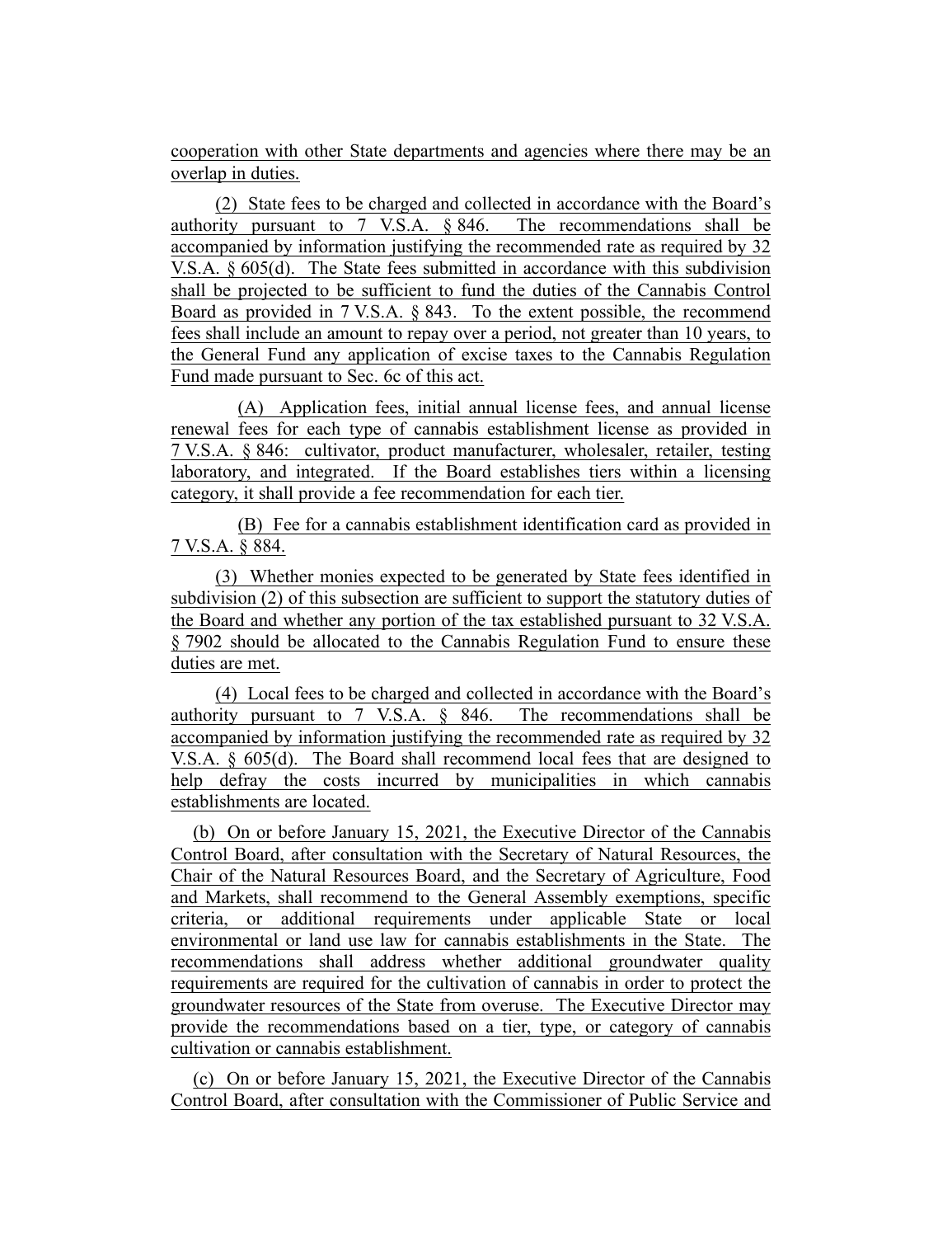the Chair of the Public Utility Commission, shall recommend to the General Assembly energy or efficiency requirements or standards for the operation of cannabis establishments in the State. The recommendations shall include:

(1) recommended building energy standards for cannabis establishments if different from existing commercial building standards;

(2) recommended energy audits for cannabis establishments, including the recommended frequency of audits and who should perform the audits; and

(3) energy efficiency and conservation measures applicable to cannabis establishments.

(d) In making the recommendations required under subsections (b) and (c) of this section, the Executive Director of the Cannabis Control Board shall recommend the permits, licenses, or standards that a licensed cannabis cultivator or cannabis product manufacturer shall demonstrate, as a condition of licensure, or as a condition for licensure renewal if such standards are not established prior to initial licensure.

(e) On or before March 1, 2021, the Executive Director of the Cannabis Control Board shall submit to the General Assembly the Board's recommendation whether licensed cannabis product manufacturers should be considered a food manufacturing establishment or food processor pursuant to 18 V.S.A. § 4301(7) for the purpose of licensing and regulation by the Department of Health.

(f) On or before November 15, 2021, the Executive Director of the Cannabis Control Board shall submit to the General Assembly:

(1) a proposal to work with the Department of Labor, Agency of Commerce and Community Development, the Department of Corrections, and the Director of Racial Equity to develop outreach, training, and employment programs focused on providing economic opportunities to individuals who historically have been disproportionately impacted by cannabis prohibition;

(2) a summary of the experience of other jurisdictions with regulated cannabis markets that allow licensed retail cannabis establishments to accept online ordering for in-store pick-up of items and to deliver to customers and the advantages and disadvantages of allowing such services in Vermont;

(3) recommendations as to whether the General Assembly should consider adding additional types of cannabis licenses, including a craft cooperative license, delivery license, or special event license;

(4) recommendations as to whether cannabis and cannabis products should have a minimum amount of cannabidiol to aid in the prevention of the cannabis-induced psychosis that occurs in some users of cannabis and cannabis products; and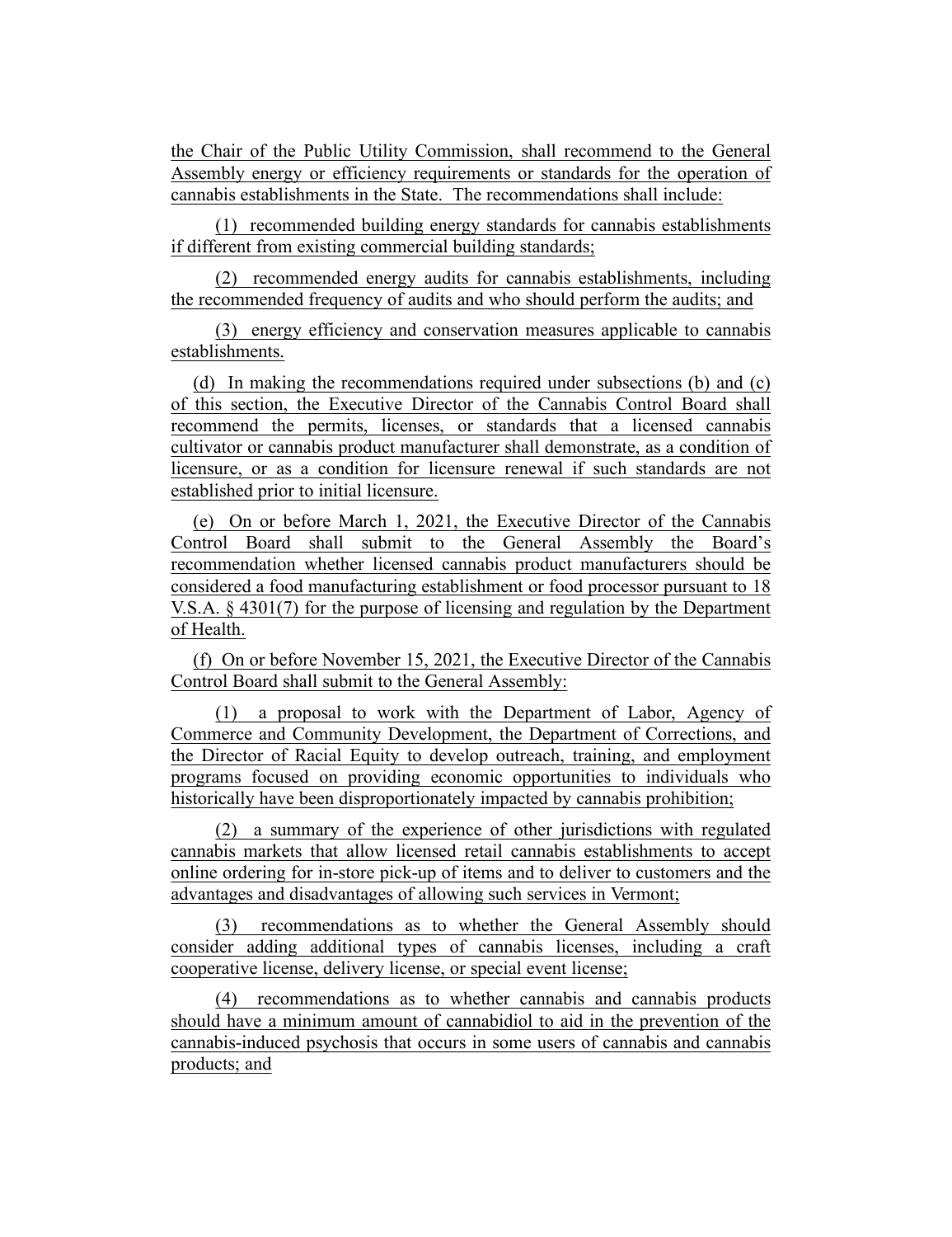(5) recommendations regarding the display and sale of cannabis-related paraphernalia that is sold by persons who are not licensed as a cannabis establishment or a dispensary.

Sec. 6. CANNABIS CONTROL BOARD; POSITIONS

The following new permanent positions are created in the Cannabis Control Board:

(1) three full-time, exempt members of the Board;

(2) one full-time, exempt Executive Director of the Board; and

(3) one full-time, classified Administrative Assistant.

Sec. 6a. BUILDINGS AND GENERAL SERVICES; SPACE ALLOCATION

The Commissioner of Buildings and General Services shall allocate space for the Cannabis Control Board established in Sec. 2 of this act. This space shall be allocated on or before September 1, 2020.

## Sec. 6b. APPROPRIATION

In fiscal year 2021, \$860,000.00 is appropriated from the Cannabis Regulation Fund to the Cannabis Control Board. This appropriation is made in anticipation of receipts in the Fund.

Sec. 6c. CONTINGENT CANNABIS REGULATION FUND DEFICIT

# OFFSET; REPAYMENT

(a) To the extent that the Cannabis Regulation Fund has a negative balance at the close of the fiscal year 2022, proceeds in that amount from the tax established in 32 V.S.A. § 7901 in fiscal year 2023 shall be deposited into the Cannabis Regulation Fund.

(b) To the extent that a positive balance exists in the Cannabis Regulation Fund at the close of any fiscal year and any application of excise taxes to the Cannabis Regulation Fund made pursuant to subsection (a) of this section has not been fully repaid to the General Fund, the positive Cannabis Regulation Fund balance shall be transferred to the General Fund.

(c) Thirty percent of any transfers made to the General Fund pursuant to subsection (b) of this section or subdivision  $5(a)(2)$  of Sec. 5 of this act shall be allocated to substance misuse prevention activities consistent with Sec. 18a of this act.

# Sec. 6d. AUDITOR OF ACCOUNTS REPORT

On or before November 15, 2023, the Auditor of Accounts shall report to the General Assembly regarding the organizational structure and membership of the Cannabis Control Board and whether the structure continues to be the most efficient for carrying out the statutory duties of the Board.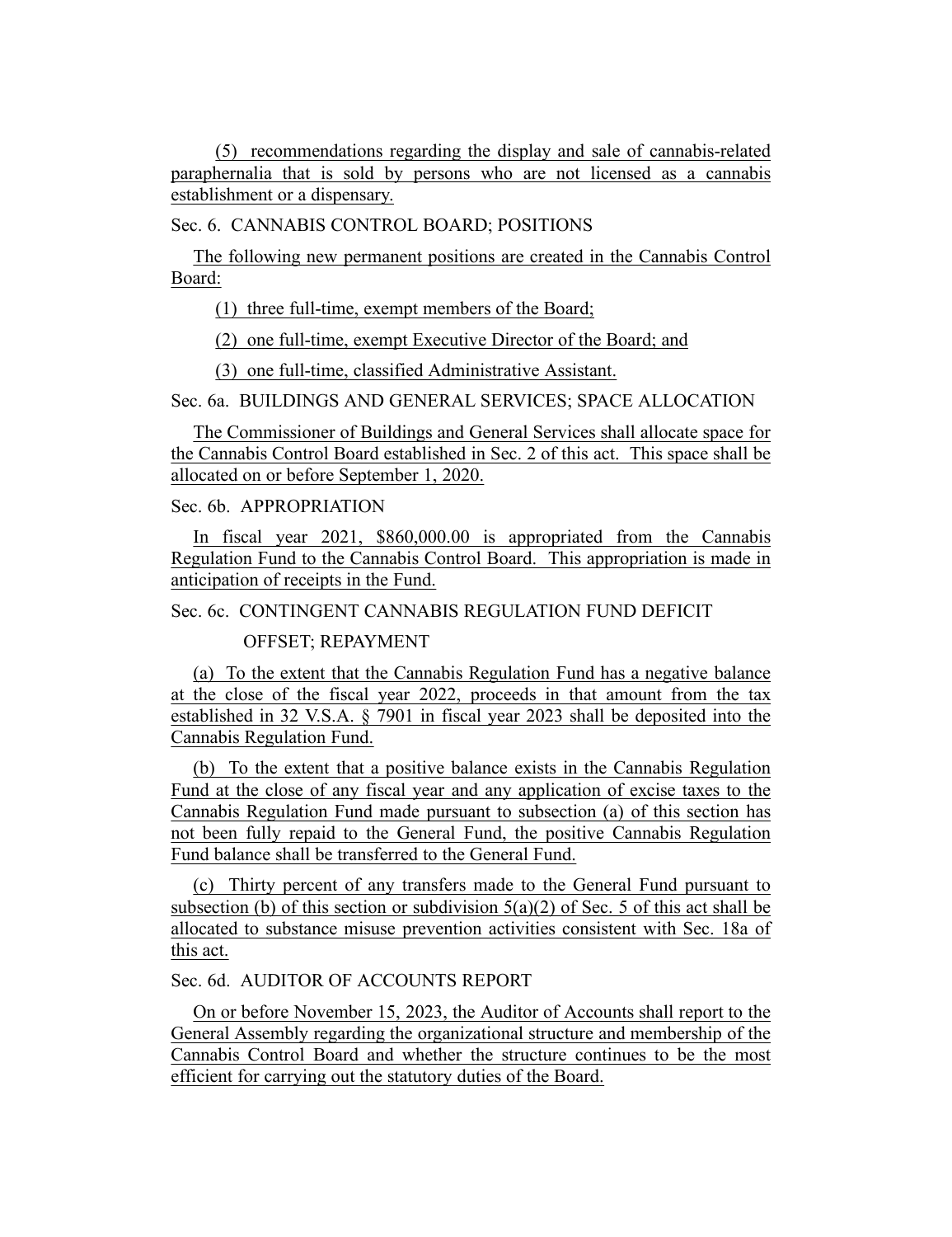Sec. 6e. REPEAL OF CANNABIS CONTROL BOARD

The following are repealed on July 1, 2024:

(1) 7 V.S.A. § 841 (Cannabis Control Board; appointment);

(2) 7 V.S.A. § 842 (Cannabis Control Board Nominating Committee); and

(3) 7 V.S.A. § 843 (Cannabis Control Board; members; duties).

\* \* \* Cannabis Establishments \* \* \*

Sec. 7. 7 V.S.A. chapter 33 is added to read:

CHAPTER 33. CANNABIS ESTABLISHMENTS

Subchapter 1. General Provisions

§ 861. DEFINITIONS

As used in this chapter:

(1) "Affiliate" means a person that directly or indirectly owns or controls, is owned or controlled by, or is under common ownership or control with another person.

(2) "Applicant" means a person that applies for a license to operate a cannabis establishment pursuant to this chapter.

(3) "Board" means the Cannabis Control Board.

(4) "Cannabis" shall have the same meaning as provided in section 831 of this title.

(5) "Cannabis cultivator" or "cultivator" means a person licensed by the Board to engage in the cultivation of cannabis in accordance with this chapter.

(6) "Cannabis establishment" means a cannabis cultivator, wholesaler, product manufacturer, retailer, or testing laboratory licensed by the Board to engage in commercial cannabis activity in accordance with this chapter.

(7) "Cannabis product" shall have the same meaning as provided in section 831 of this title.

(8) "Cannabis product manufacturer" or "product manufacturer" means a person licensed by the Board to manufacture cannabis products in accordance with this chapter.

(9) "Cannabis retailer" or "retailer" means a person licensed by the Board to sell cannabis and cannabis products to adults 21 years of age and older for off-site consumption in accordance with this chapter.

(10) "Cannabis testing laboratory" or "testing laboratory" means a person licensed by the Board to test cannabis and cannabis products in accordance with this chapter.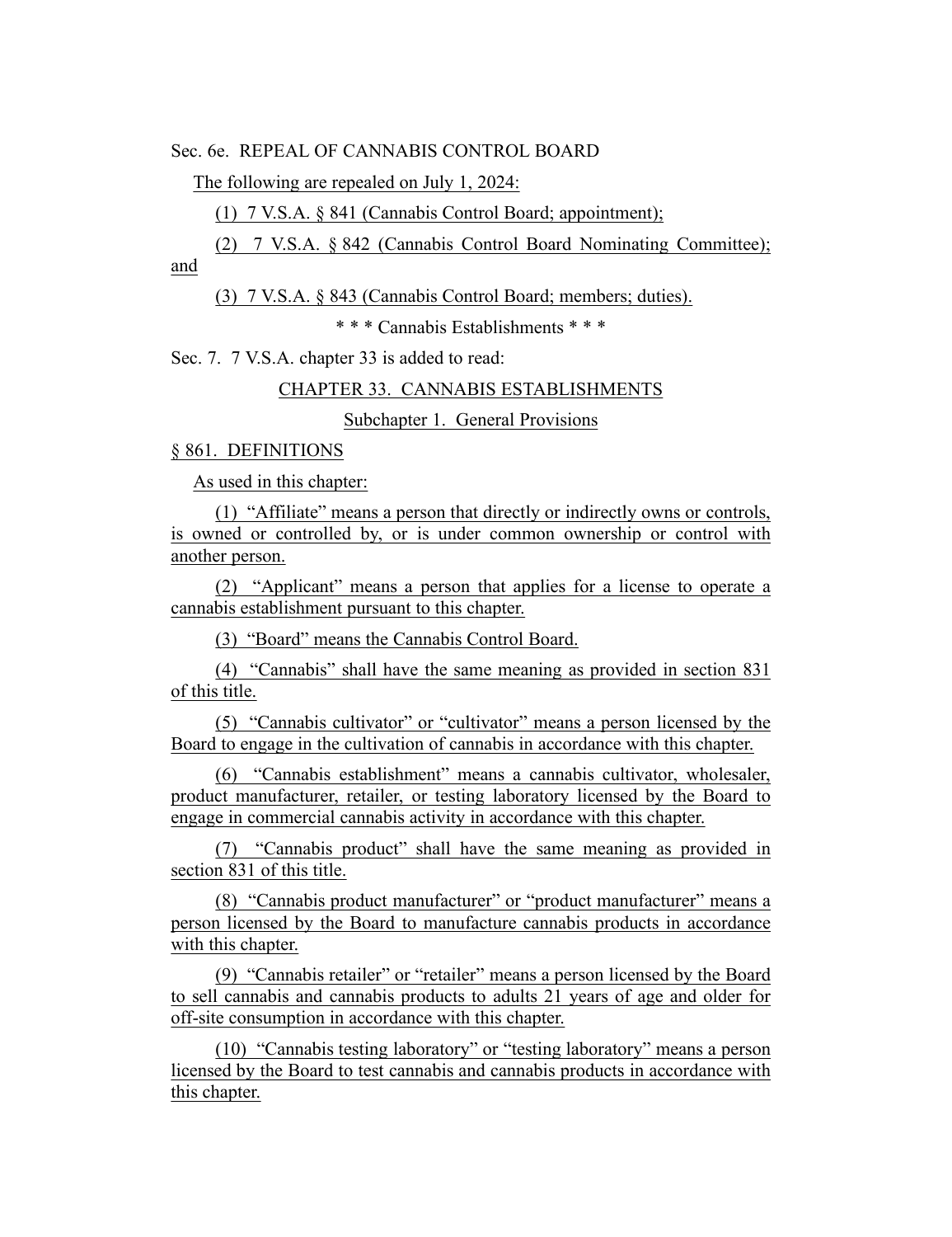(11) "Cannabis wholesaler" or "wholesaler" means a person licensed by the Board to purchase, process, transport, and sell cannabis and cannabis products in accordance with this chapter.

(12) "Chair" means the Chair of the Cannabis Control Board.

(13) "Characterizing flavor" means a taste or aroma, other than the taste or aroma of cannabis, imparted either prior to or during consumption of a cannabis product. The term includes tastes or aromas relating to any fruit, chocolate, vanilla, honey, maple, candy, cocoa, dessert, alcoholic beverage, mint, menthol, wintergreen, herb or spice, or other food or drink, or to any conceptual flavor that imparts a taste or aroma that is distinguishable from cannabis flavor but may not relate to any particular known flavor.

(14) "Child-resistant packaging" means packaging that is designed or constructed to be significantly difficult for children under five years of age to open or obtain a toxic or harmful amount of the substance in the container within a reasonable time and not difficult for normal adults to use properly, but does not mean packaging that all children under five years of age cannot open or obtain a toxic or harmful amount of the substance in the container within a reasonable time.

(15) "Controls," "is controlled by," and "under common control" mean the power to direct, or cause the direction or management and policies of a person, whether through the direct or beneficial ownership of voting securities, by contract, or otherwise. A person who directly or beneficially owns 10 percent or more equity interest, or the equivalent thereof, of another person shall be deemed to control the person.

(16) "Dispensary" means a business organization licensed pursuant to

18 V.S.A. chapter 86.

(17) "Enclosed, locked facility" means a building, room, greenhouse, outdoor fenced-in area, or other location that is enclosed on all sides and prevents cannabis from easily being viewed by the public. The facility shall be equipped with locks or other security devices that permit access only by:

(A) Employees, agents, or owners of the cultivator, all of whom shall be 21 years of age or older.

(B) Government employees performing their official duties.

(C) Contractors performing labor that does not include cannabis cultivation, packaging, or processing. Contractors shall be accompanied by an employee, agent, or owner of the cultivator when they are in areas where cannabis is being grown, processed, packaged, or stored.

(D) Registered employees of other cultivators, members of the media, elected officials, and other individuals 21 years of age or older visiting the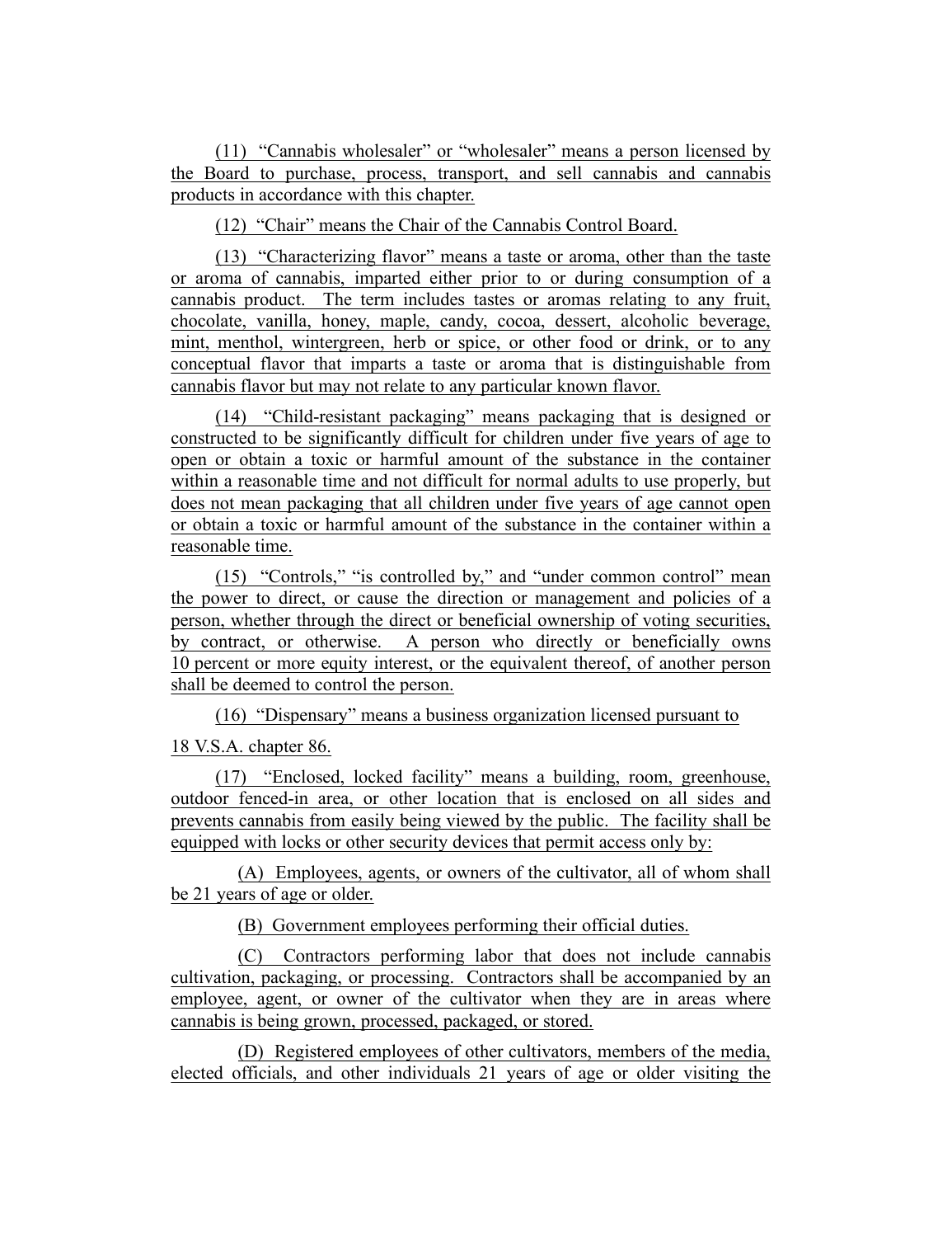facility, provided they are accompanied by an employee, agent, or owner of the cultivator.

(18) "Flavored oil cannabis product" means any oil cannabis product that contains an additive to give it a characterizing flavor.

(19) "Integrated licensee" means a person licensed by the Board to engage in the activities of a cultivator, wholesaler, product manufacturer, retailer, and testing laboratory in accordance with this chapter.

(20) "Municipality" means a town, city, or incorporated village.

(21) "Person" shall include any natural person; corporation; municipality; the State of Vermont or any department, agency, or subdivision of the State; and any partnership, unincorporated association, or other legal entity.

(22) "Plant canopy" means the square footage dedicated to live plant production and does not include areas such as office space or areas used for the storage of fertilizers, pesticides, or other products.

(23) "Principal" means an individual vested with the authority to conduct, manage, or supervise the business affairs of a person, and may include the president, vice president, secretary, treasurer, manager, or similar executive officer of a business; a director of a corporation, nonprofit corporation, or mutual benefit enterprise; a member of a nonprofit corporation, cooperative, or member-managed limited liability company; and a partner of a partnership.

(24) "Small cultivator" means a cultivator with a plant canopy or space for cultivating plants for breeding stock of not more than 1,000 square feet.

§ 862. NOT APPLICABLE TO HEMP OR THERAPEUTIC USE OF

# CANNABIS

This chapter applies to the regulation of cannabis establishments by the Board and shall not apply to activities regulated by 6 V.S.A. chapter 34 (hemp) or 18 V.S.A. chapter 86 (therapeutic use of cannabis).

## § 863. REGULATION BY LOCAL GOVERNMENT

(a)(1) Prior to a cannabis retailer operating within a municipality, the municipality shall affirmatively permit the operation of such retailers by majority vote of those present and voting by Australian ballot at an annual or special meeting warned for that purpose.

(2) A vote to permit the operation of a licensed cannabis retailer within the municipality shall remain in effect until rescinded by majority vote of those present and voting by Australian ballot at a subsequent annual or special meeting warned for that purpose. A rescission of the permission to operate a licensed cannabis retailer within the municipality under this subdivision shall not apply to a licensed cannabis retailer that is operating within the municipality at the time of the vote.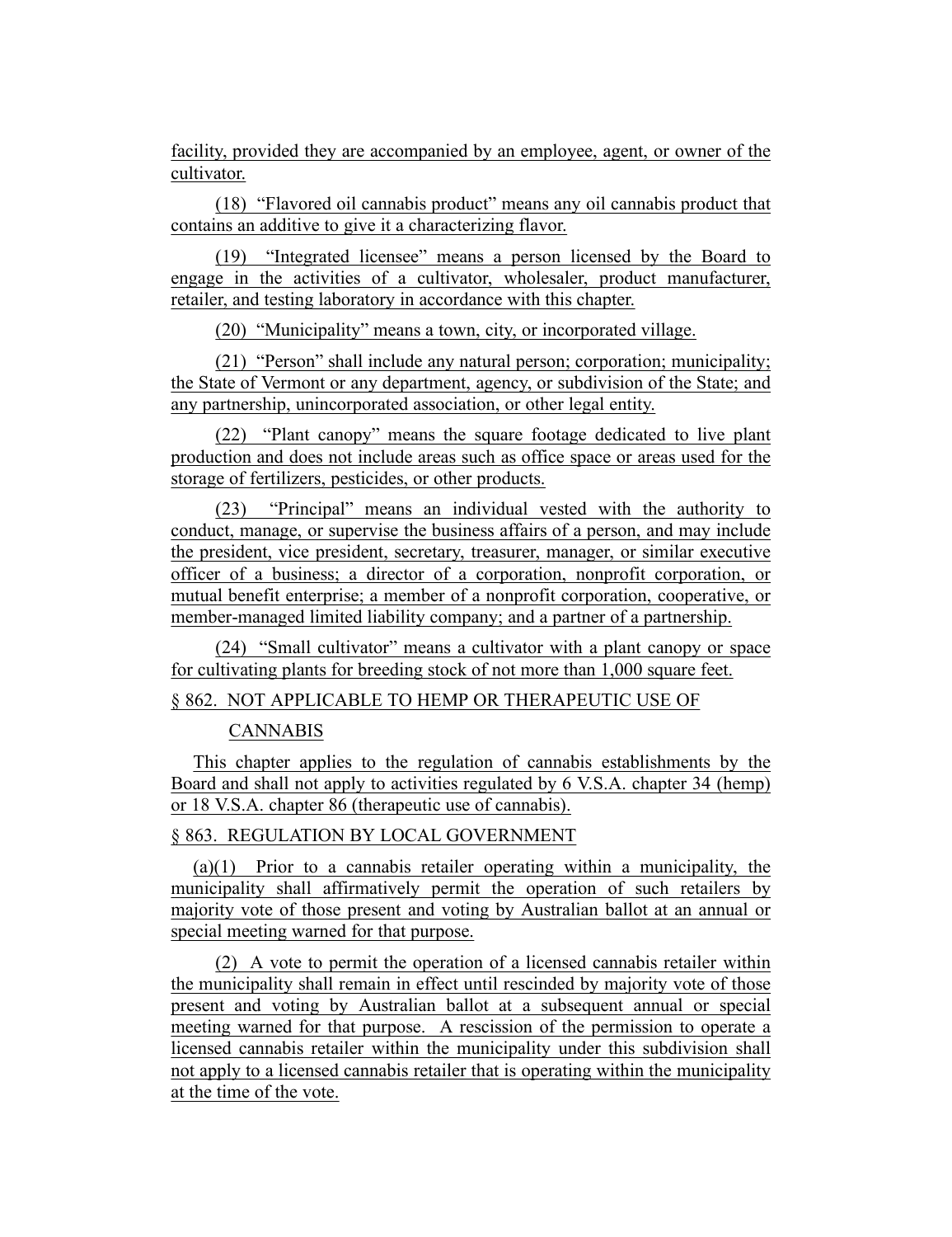(b) A municipality that hosts a cannabis establishment may establish a cannabis control commission composed of commissioners who may be members of the municipal legislative body. The local cannabis control commission may issue and administer local control licenses under this subsection for cannabis establishments within the municipality. The commissioners may condition the issuance of a local control license upon compliance with any bylaw adopted pursuant to 24 V.S.A. § 4414 or ordinances regulating signs or public nuisances adopted pursuant to 24 V.S.A. § 2291. The commission may suspend or revoke a local control license for a violation of any condition placed upon the license. The Board shall adopt rules relating to a municipality's issuance of a local control license in accordance with this subsection and the local commissioners shall administer the rules furnished to them by the Board as necessary to carry out the purposes of this section.

(c) Prior to issuing a license to a cannabis establishment under this chapter, the Board shall ensure that the applicant has obtained a local control license from the municipality, if required.

(d) A municipality shall not:

(1) prohibit the operation of a cannabis establishment within the municipality through an ordinance adopted pursuant to 24 V.S.A. § 2291 or a bylaw adopted pursuant to 24 V.S.A. § 4414;

(2) condition the operation of a cannabis establishment, or the issuance or renewal of a municipal permit to operate a cannabis establishment, on any basis other than the conditions in subsection (b) of this section; and

(3) exceed the authority granted to it by law to regulate a cannabis establishment.

§ 864. ADVERTISING; PROHIBITION

(a) Purpose. Although the intent of this chapter is to create under State law a legal market for the sale of cannabis that is safer than the existing illegal market for the sale of cannabis, the purpose of this section is to ban the advertising of the sale of cannabis in order to address the multiple public health and safety concerns that legalization alone does not sufficiently address or mitigate, including:

(1) limiting exposure of children to cannabis advertising;

(2) preventing expansion of the cannabis market to new users, whether children or adult, who may be influenced by advertising;

(3) preventing an increase in the number of persons who because of State legalization do not understand that the sale, cultivation, and use of cannabis remains illegal under federal law; and

(4) preventing an increase in the market and amount of cannabis sold in the State.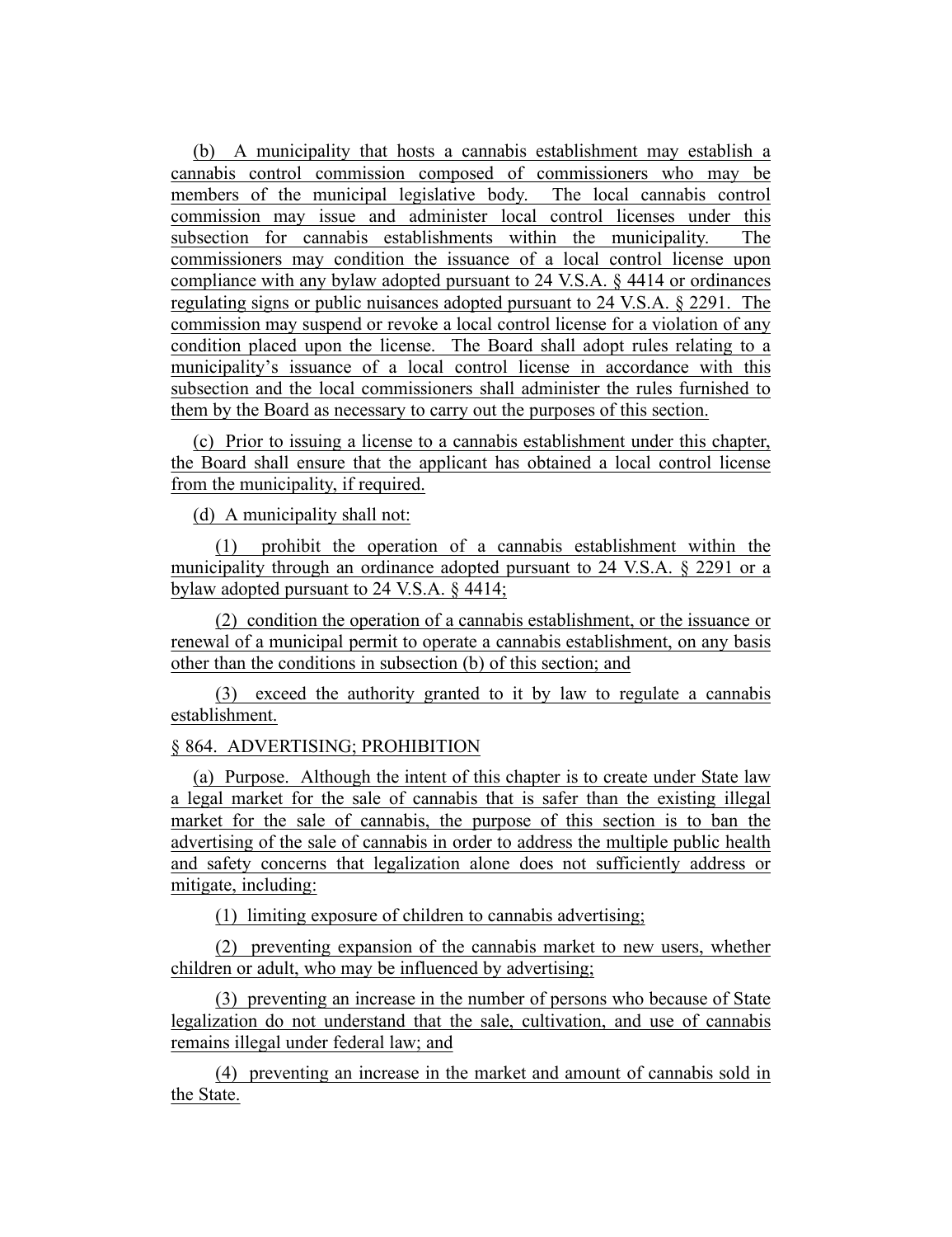(b) Prohibition on advertising. To achieve the purposes of subsection (a) of this section, a licensed cannabis establishment is prohibited from advertising.

(c) For purposes of this section, advertising shall not include:

(1) any label affixed to any cannabis or cannabis product, or any individual covering, carton, or other wrapper of that container that constitutes a part of the labeling under provisions of these standards;

(2) any editorial or other reading material, such as a news release, in any periodical or publication or newspaper for the publication of which no money or valuable consideration is paid or promised, directly or indirectly, by any cannabis establishment, and that is not written by or at the direction of the licensee;

(3) any educational, instructional, or otherwise noncommercial material that is not intended to induce sales and that does not propose an economic transaction, but that merely provides information to the public in an unbiased manner; or

(4) a sign attached to the premises of a cannabis establishment that merely identifies the location of the cannabis establishment.

## § 865. EDUCATION

(a) A licensee shall complete an enforcement seminar every three years conducted by the Board. A license shall not be renewed unless the records of the Board show that the licensee has complied with the terms of this subsection.

(b) A licensee shall ensure that each employee involved in the sale of cannabis or cannabis products to the public completes a training program approved by the Board prior to selling cannabis or cannabis products and at least once every 24 months thereafter. The training shall include information about the health effects of the use of cannabis and cannabis products. A licensee shall keep a written record of the type and date of training for each employee, which shall be signed by each employee. A licensee may comply with this requirement by conducting its own training program on its premises, using information and materials furnished by the Board. A licensee who fails to comply with the requirements of this section shall be subject to a suspension of not less than one day of the license issued under this chapter.

## § 866. YOUTH

(a) A cannabis establishment licensed pursuant to this chapter shall not dispense or sell cannabis to a person under 21 years of age or employ a person under 21 years of age. The Board may assess civil penalties against or suspend or revoke the license of a cannabis establishment that dispenses or sells cannabis or cannabis products to a person under 21 years of age.

(b) A cannabis establishment shall not permit a person under 21 years of age to enter a building or enclosure on the premises where cannabis is located. This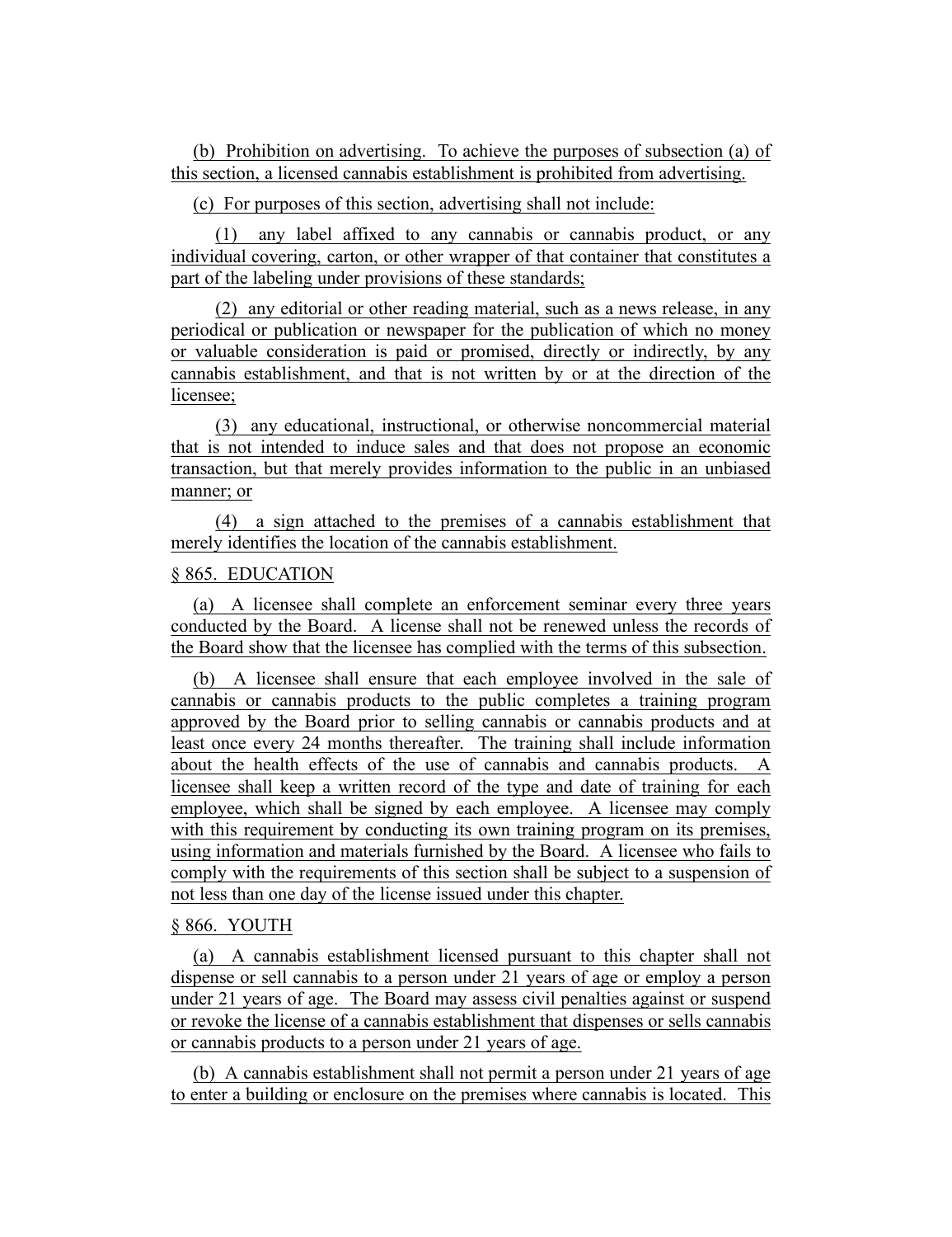subsection shall not apply to a registered patient visiting a dispensary even if that dispensary is located in a building that is located on the same premises of a cannabis establishment.

(c) The Board, in consultation with the Department of Health, shall adopt rules in accordance with section 881 of this title to:

(1) prohibit cannabis products or the packaging of such products that are designed to make the product more appealing to persons under 21 years of age;

(2) prohibit the packaging of cannabis that is designed to make the product more appealing to persons under 21 years of age;

(3) require that cannabis products sold by licensed retailers and integrated licensees are contained in child-resistant packaging; and

(4) require that cannabis and cannabis products sold by licensed retailers and integrated licensees are packaged with labels that clearly indicate that the contents of the package contain cannabis and should be kept away from persons under 21 years of age.

# § 867. STANDARD SYMBOL FOR CANNABIS

The Board shall create a standard symbol that shall be used on all cannabis and cannabis products sold by a licensed cannabis retailer to indicate that the contents of a package contain cannabis.

## § 868. PROHIBITED PRODUCTS

(a) The following are prohibited products and may not be cultivated, produced or sold pursuant to a license issued under this chapter:

(1) cannabis flower with greater than 30 percent tetrahydrocannabinol;

(2) solid concentrate cannabis products with greater than 60 percent tetrahydrocannabinol;

(3) oil cannabis products except for those that are sold prepackaged for use with battery-powered devices;

(4) flavored oil cannabis products sold prepackaged for use with batterypowered devices and any cannabis flower that contains characterizing flavor that is not naturally occurring in the cannabis;

(5) cannabis products that contain delta-9 tetrahydrocannabinol and nicotine or alcoholic beverages; and

(6) any cannabis or cannabis products that are designed to make the product more appealing to persons under 21 years of age.

§ 869. CULTIVATION OF CANNABIS; ENVIRONMENTAL AND LAND

USE STANDARDS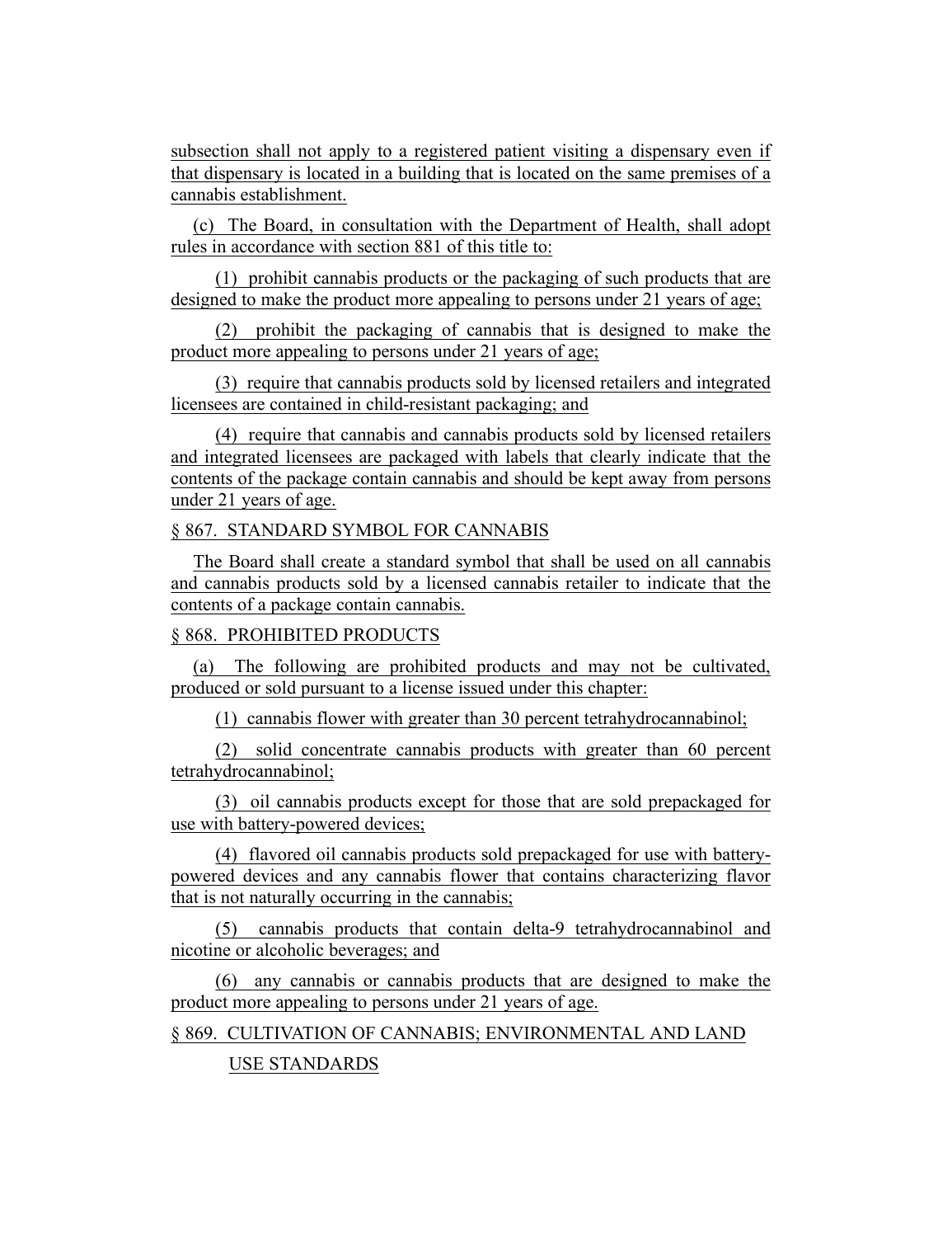(a) A cannabis establishment shall not be regulated as "farming" under the Required Agricultural Practices, 6 V.S.A. chapter 215, or other State law, and cannabis produced from cultivation shall not be considered an agricultural product or agricultural crop for the purposes of 32 V.S.A. chapter 124, 32 V.S.A. § 9741, or other relevant State law.

(b) The cultivation, processing, and manufacturing of cannabis regulated under this chapter shall comply with all applicable State, federal, and local environmental, energy, or public health law, unless otherwise provided under this chapter.

(c) A cannabis establishment regulated under this chapter shall be subject to regulation under 24 V.S.A. chapter 117 as authorized by this chapter.

(d)(1) The cultivation, processing, and manufacturing of cannabis regulated under this chapter shall comply with the following sections of the Required Agricultural Practices:

(A) section 6, regarding conditions, restriction, and operating standards;

(B) section 8, regarding groundwater quality and groundwater quality investigations; and

(C) section 12, regarding subsurface tile drainage.

(2) Application of or compliance with the Required Agricultural Practices under subdivision (1) of this subsection shall not be construed to provide a presumption of compliance with or exemption to any applicable State, federal, and local environmental, energy, public health, or land use law required under subsections (b) and (c) of this section.

(e) Persons cultivating cannabis or handling pesticides for the purposes of the manufacture of cannabis products shall comply with the worker protection standard of 40 C.F.R. part 170.

Subchapter 2. Administration

§ 881. RULEMAKING; CANNABIS ESTABLISHMENTS

(a) The Board shall adopt rules to implement and administer this chapter in accordance with subdivisions  $(1)$ – $(7)$  of this subsection.

(1) Rules concerning any cannabis establishment shall include:

(A) the form and content of license and renewal applications;

(B) qualifications for licensure that are directly and demonstrably related to the operation of a cannabis establishment, including:

(i) a requirement to submit an operating plan, which shall include information concerning: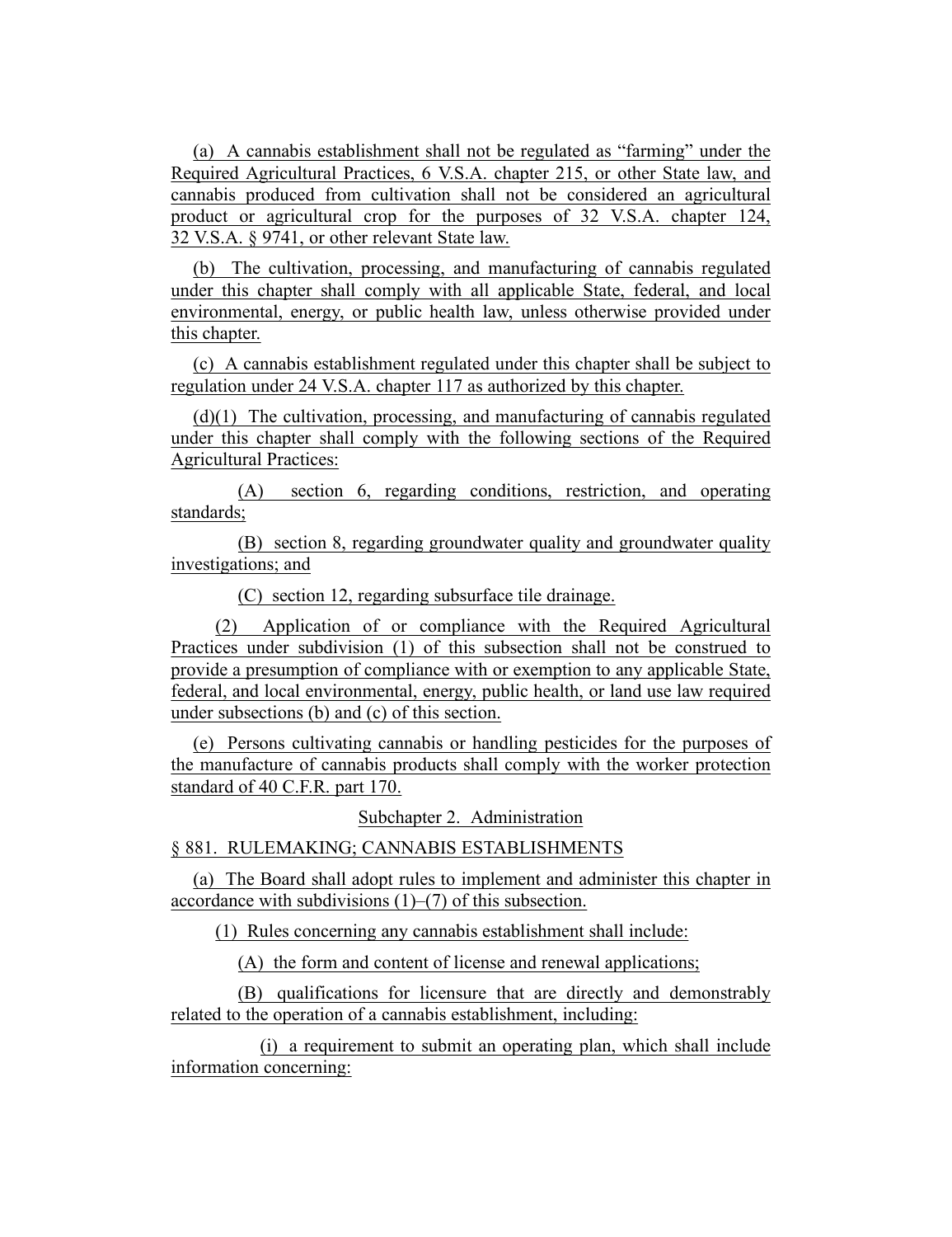(I) the type of business organization; the identity of its controlling owners and principals; and the identity of the controlling owners and principals of its affiliates; and

(II) the sources, amount, and nature of its capital, assets, and financing; the identity of its financiers; and the identity of the controlling owners and principals of its financiers;

(ii) a requirement to file an amendment to its operating plan in the event of a significant change in organization, operation, or financing; and

(iii) the requirement for a fingerprint-based criminal history record check and regulatory record check pursuant to section 883 of this title;

(C) oversight requirements, including provisions to ensure that a licensed establishment complies with State and federal regulatory requirements governing insurance, securities, workers' compensation, unemployment insurance, and occupational health and safety;

(D) inspection requirements;

(E) records to be kept by licensees and the required availability of the records;

(F) employment and training requirements;

(G) security requirements, including any appropriate lighting, physical security, video, and alarm requirements;

(H) health and safety requirements;

(I) regulation of additives to cannabis and cannabis products, including those that are toxic or designed to make the product more addictive, more appealing to persons under 21 years of age, or to mislead consumers;

(J) procedures for seed-to-sale traceability of cannabis, including any requirements for tracking software;

(K) regulation of the storage and transportation of cannabis;

(L) sanitary requirements;

(M) procedures for the renewal of a license, which shall allow renewal applications to be submitted up to 90 days prior to the expiration of the cannabis establishment's license;

(N) procedures for suspension and revocation of a license;

(O) requirements for banking and financial transactions, including provisions to ensure that the Board, the Department of Financial Regulation, and financial institutions have access to relevant information concerning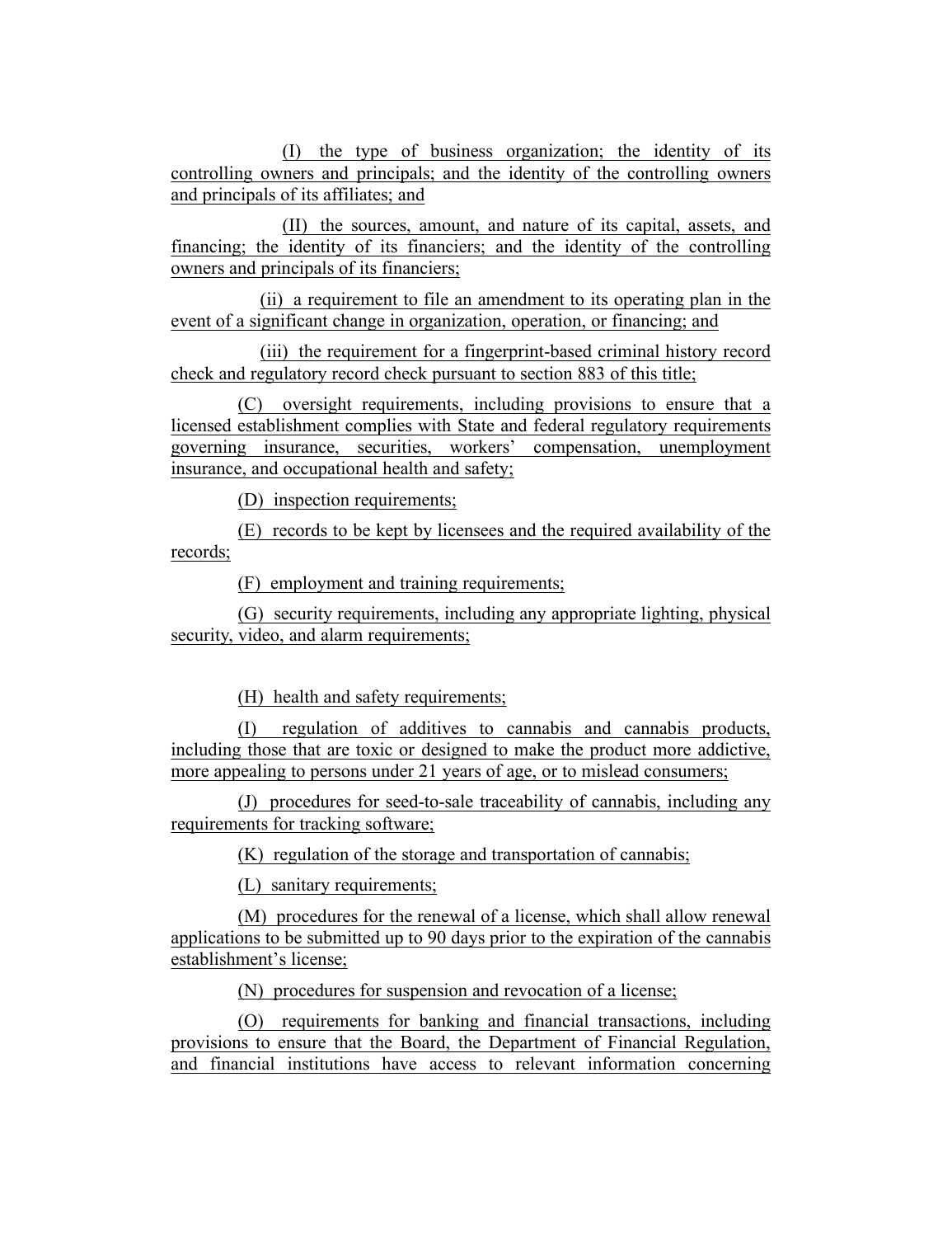licensed establishments to comply with State and federal regulatory requirements;

(P) disclosure or eligibility requirements for a financier, its owners and principals, and its affiliates, which may include:

(i) requirements to disclose information to a licensed establishment, the Board, or the Department of Financial Regulation;

(ii) a minimum age requirement and a requirement to conduct a background check for natural persons;

(iii) requirements to ensure that a financier complies with applicable State and federal laws governing financial institutions, licensed lenders, and other financial service providers; and

(iv) any other requirements, conditions, or limitations on the type or amount of loans or capital investments made by a financier or its affiliates, which the Board, in consultation with the Department of Financial Regulation, determines is necessary to protect the public health, safety, and general welfare; and

(Q) policies and procedures for conducting outreach and promoting participation in the regulated cannabis market by diverse groups of individuals, including those who have been disproportionately harmed by cannabis prohibition.

(2)(A) Rules concerning cultivators shall include:

(i) creation of a tiered system of licensing based on the plant canopy size of the cultivation operation or plant count for breeding stock;

(ii) pesticides or classes of pesticides that may be used by cultivators, provided that any rules adopted under this subdivision shall comply with and shall be at least as stringent as the Agency of Agriculture, Food and Markets' Vermont Pesticide Control Regulations;

(iii) standards for indoor cultivation of cannabis;

(iv) procedures and standards for testing cannabis for contaminants, potency, and quality assurance and control;

(v) labeling requirements for cannabis sold to retailers and integrated licensees, including health warnings developed by the Department of Health;

(vi) regulation of visits to the establishments, including the number of visitors allowed at any one time and record keeping concerning visitors; and

(vii) facility inspection requirements and procedures.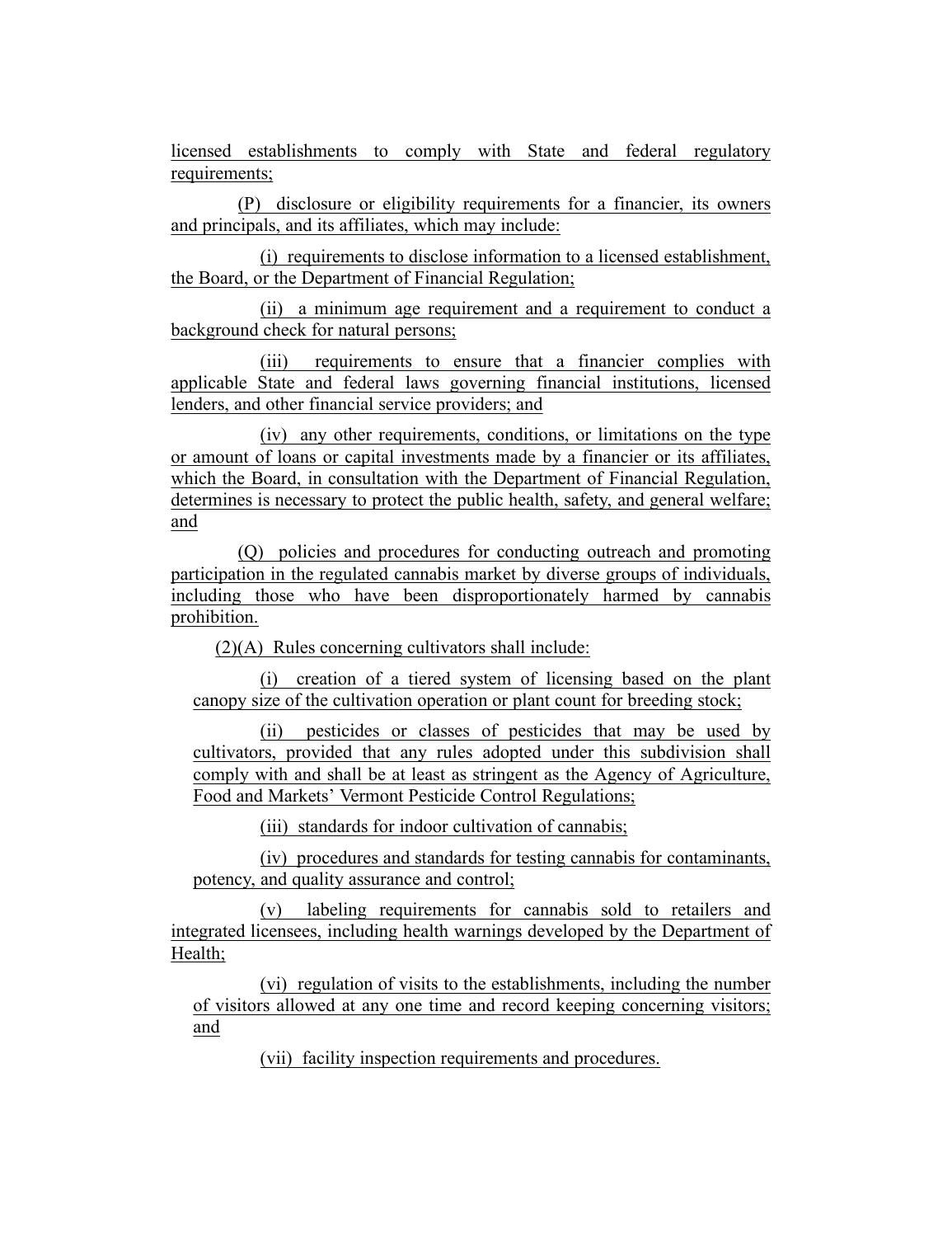(B) The Board shall consider the different needs and risks of small cultivators when adopting rules and shall make an exception or accommodation to such rules for cultivators of this size where appropriate.

(3) Rules concerning product manufacturers shall include:

(A) requirements that a single package of a cannabis product shall not contain more than 50 milligrams of THC, except in the case of:

(i) cannabis products that are not consumable, including topical preparations; and

(ii) cannabis products sold to a dispensary pursuant to 18 V.S.A. chapter 86 and regulations issued pursuant to that chapter;

(B) requirements that cannabis products are labeled in a manner that states the number of servings of tetrahydrocannabinol in the product, measured in servings of a maximum of five milligrams per serving, except:

(i) cannabis products that are not consumable, including topical preparations; and

(ii) cannabis products sold to a dispensary pursuant to 18 V.S.A. chapter 86 and regulations issued pursuant to that chapter;

(C) requirements that cannabis products are labeled with the date the product was manufactured, the date the product is best used by, the ingredients contained in the product, information on the length of time it typically takes for products to take effect, and appropriate warnings developed by the Department of Health;

(D) requirements that a cannabis product is clearly identifiable with a standard symbol adopted by the Board indicating that it contains cannabis;

(E) procedures and standards for testing cannabis products for contaminants, potency, and quality assurance and control;

(F) requirements for opaque, child-resistant packaging; and

(G) a prohibition on:

(i) products or packaging that are designed to make the product more appealing to persons under 21 years of age; and

(ii) the inclusion of nicotine or alcoholic beverages in a cannabis product.

(4) Rules concerning wholesalers shall include any provisions the Board has not addressed in subdivision (a)(1) of this section that are appropriate for safe regulation of wholesalers in accordance with this chapter.

(5) Rules concerning retailers shall include:

(A) requirements for proper verification of age of customers;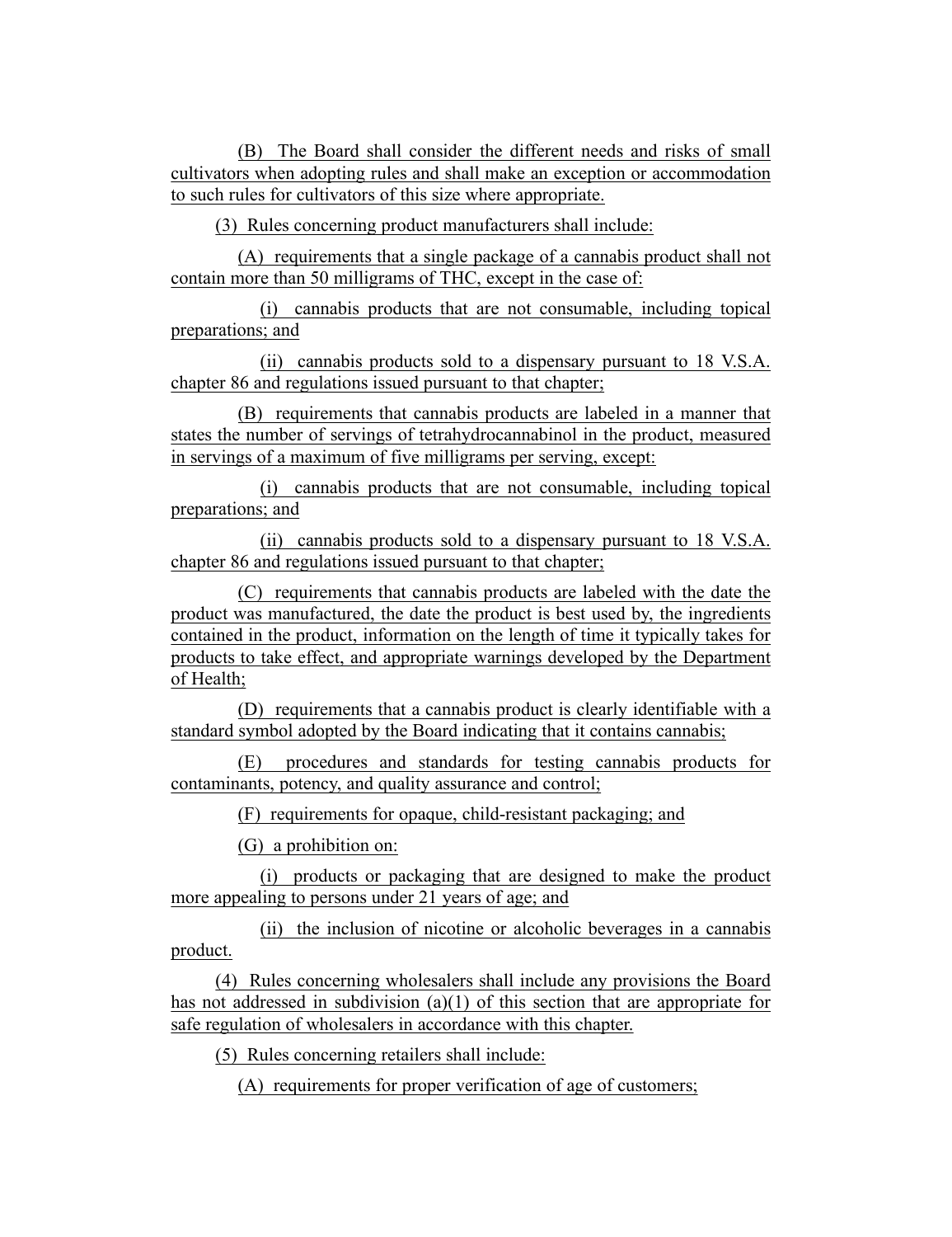(B) restrictions that cannabis shall be stored behind a counter or other barrier to ensure a customer does not have direct access to the cannabis;

(C) requirements that if the retailer sells hemp or hemp products, the hemp and hemp products are clearly labeled as such and displayed separately from cannabis and cannabis products;

(D) requirements for opaque, child-resistant packaging of cannabis and cannabis products at point of sale to customer; and

(E) facility inspection requirements and procedures.

(6) Rules concerning testing laboratories shall include:

(A) procedures and standards for testing cannabis and cannabis products for contaminants, potency, and quality assurance and control;

(B) reporting requirements, including requirements for chain-ofcustody record keeping; and

(C) procedures for destruction of all cannabis and cannabis products samples.

(7) Rules concerning integrated licensees shall include the provisions provided in subdivisions (a)(1)–(6) of this section and any additional provisions the Board deems appropriate for safe regulation of integrated licensees in accordance with this chapter.

(b) The Board shall consult with other State agencies and departments as necessary in the development and adoption of rules where there is shared expertise and duties.

§ 882. SUSPENSION AND REVOCATION OF LICENSES; CIVIL

PENALTIES

(a) The Board shall have the authority to suspend or revoke a cannabis establishment license for violations of this chapter in accordance with rules adopted pursuant to this chapter.

(b) The Board shall have authority to issue civil citations for violations of this chapter in accordance with rules adopted pursuant to this chapter. Any proposed rule under this section shall include the full, minimum, and waiver penalty amounts for each violation.

§ 883. CRIMINAL BACKGROUND RECORD CHECKS; APPLICANTS

(a) The Board shall obtain from the Vermont Crime Information Center a copy of a license applicant's fingerprint-based Vermont criminal history records, out-of-state criminal history records, and criminal history records from the Federal Bureau of Investigation.

(b) The Board shall adopt rules that set forth standards for determining whether an applicant should be denied a cannabis establishment license because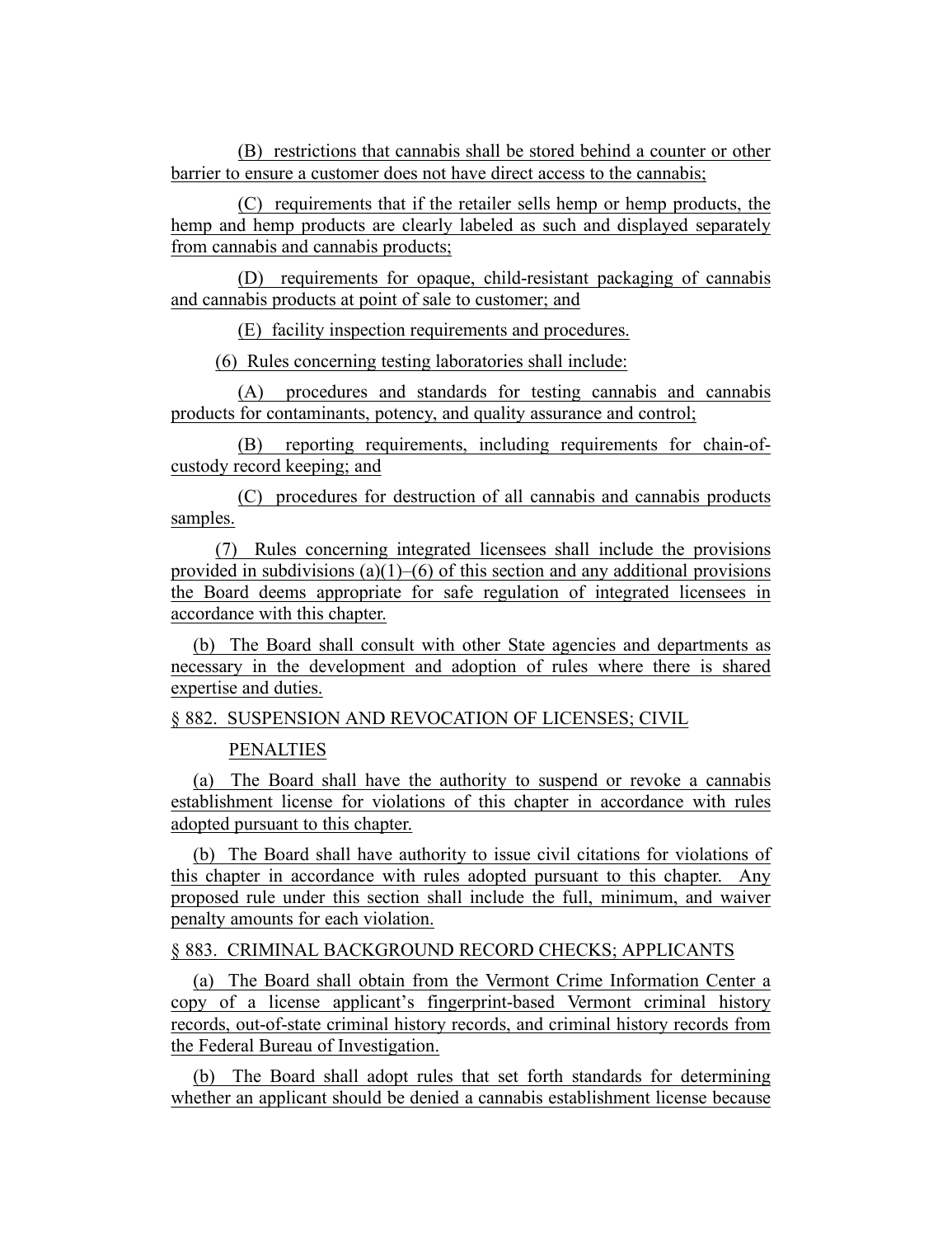of his or her criminal history record based on factors that demonstrate whether the applicant presently poses a threat to public safety or the proper functioning of the regulated market. Nonviolent drug offenses shall not automatically disqualify an applicant.

§ 884. CANNABIS ESTABLISHMENT IDENTIFICATION CARD

(a) Every owner, principal, and employee of a cannabis establishment shall obtain an identification card issued by the Board.

(b)(1) Prior to issuing the identification card, the Board shall obtain from the Vermont Crime Information Center a copy of the person's Vermont fingerprint-based criminal history records, out-of-state criminal history records, and criminal history records from the Federal Bureau of Investigation.

(2) The Board shall adopt rules that set forth standards for determining whether a person should be denied a cannabis establishment identification card because of his or her criminal history record based on factors that demonstrate whether the applicant presently poses a threat to public safety or the proper functioning of the regulated market. Nonviolent drug offenses shall not automatically disqualify an applicant.

(c) Once an identification card application has been submitted, a person may serve as an employee of a cannabis establishment pending the background check, provided the person is supervised in his or her duties by someone who is a cardholder. The Board shall issue a temporary permit to the person for this purpose, which shall expire upon the issuance of the identification card or disqualification of the person in accordance with this section.

(d) An identification card shall expire one year after its issuance or upon the expiration of the cannabis establishment's license, whichever occurs first.

Subchapter 3. Licenses

§ 901. GENERAL PROVISIONS

(a) Except as otherwise permitted by law, a person shall not engage in the cultivation, preparation, processing, packaging, transportation, testing, or sale of cannabis or cannabis products without obtaining a license from the Board.

(b) All licenses shall be valid for one year and expire at midnight on the eve of the anniversary of the date the license was issued. A licensee may apply to renew the license annually.

(c) Applications for licenses and renewals shall be submitted on forms provided by the Board and shall be accompanied by the fees provided for in section 909 of this title.

 $(d)(1)$  There shall be six types of licenses available:

(A) a cultivator license;

(B) a wholesaler license;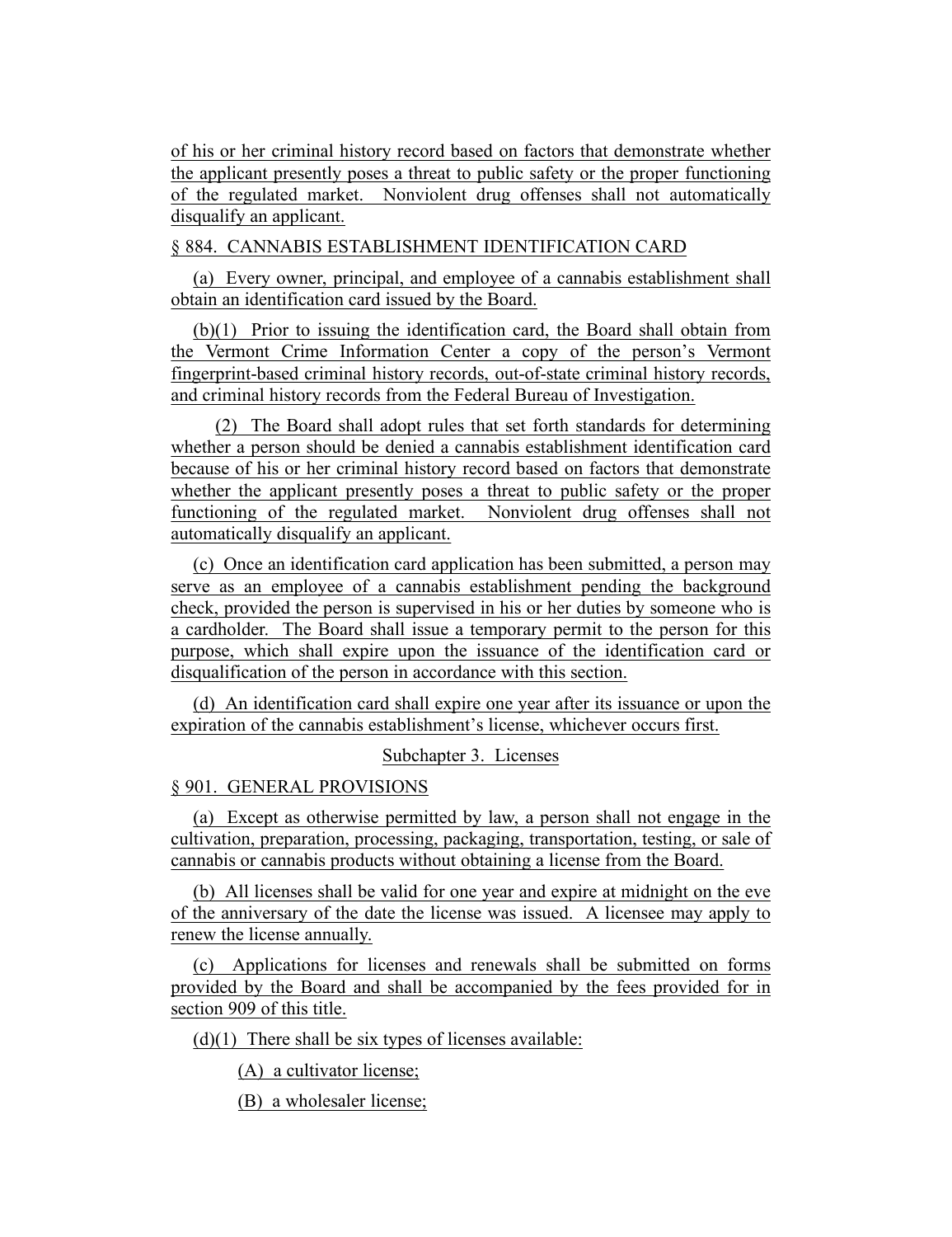(C) a product manufacturer license;

(D) a retailer license;

(E) a testing laboratory license; and

(F) an integrated license.

 $(2)(A)$  The Board shall develop tiers for:

(i) cultivator licenses based on the plant canopy size of the cultivation operation or plant count for breeding stock; and

(ii) retailer licenses.

(B) The Board may develop tiers for other types of licenses.

 $(3)(A)$  Except as provided in subdivision  $(3)(B)$  of this subsection (d), an applicant and its affiliates may obtain a maximum of one type of each type of license as provided in subdivision  $(d)(1)(A)$ – $(E)$  of this title. Each license shall permit only one location of the establishment.

(B) An applicant and its affiliates that are a dispensary registered pursuant to 18 V.S.A. chapter 86 may obtain one integrated license provided in subdivision  $(d)(1)(F)$  of this title or a maximum of one of each type of license provided in subdivision  $(d)(1)(A)$ –(E) of this title. An integrated licensee may not hold a separate cultivator, wholesaler, product manufacturer, retailer, or testing laboratory license. An integrated license shall permit only one location for each of the types of activities permitted by the license: cultivation, wholesale operations, product manufacturing, retail sales, and testing.

(e) A dispensary that obtains a retailer license or an integrated license pursuant to this chapter shall maintain the dispensary and retail operations in a manner that protects patient and caregiver privacy in accordance with rules adopted by the Board.

(f) Each licensee shall obtain and maintain commercial general liability insurance in accordance with rules adopted by the Board. Failure to provide proof of insurance to the Board, as required, may result in revocation of the license.

(g) All licenses may be renewed according to procedures adopted through rulemaking by the Board.

(h)(1) The following records shall be exempt from public inspection and copying under the Public Records Act and shall be confidential:

(A) any record in an application for a license relating to security, public safety, transportation, or trade secrets, including information provided in an operating plan pursuant to subdivision  $881(a)(1)(B)$  of this title; and

(B) any licensee record relating to security, public safety, transportation, trade secrets, or employees.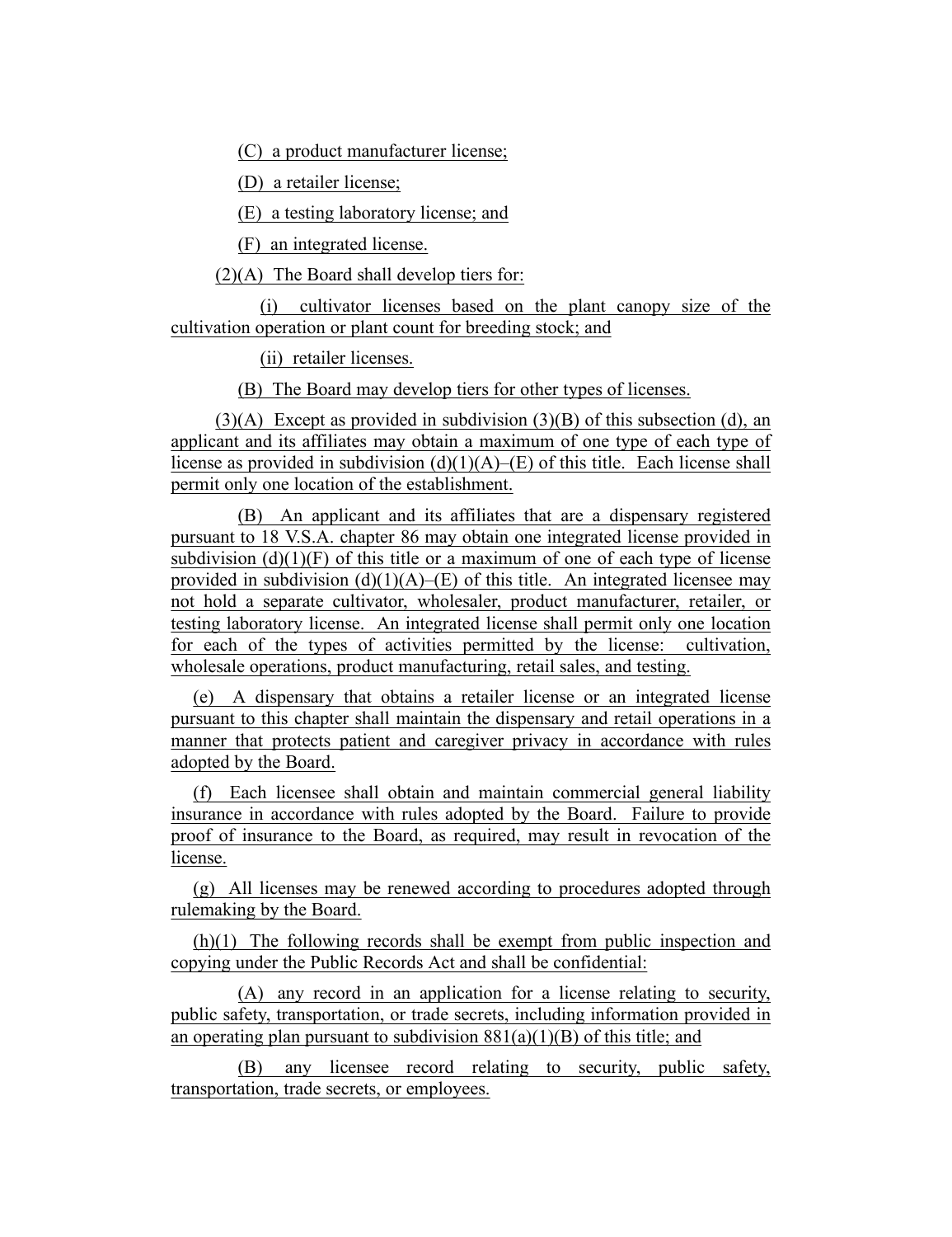(2) Notwithstanding 1 V.S.A. § 317(e), the Public Records Act exemption created in this subsection shall continue in effect and shall not be repealed through operation of 1 V.S.A. § 317(e).

§ 902. LICENSE QUALIFICATIONS AND APPLICATION PROCESS

(a) An applicant, principal of an applicant, and person who owns or controls an applicant, who is a natural person:

(1) shall be 21 years of age or older; and

(2) shall consent to the release of his or her criminal and administrative history records.

(b) As part of the application process, each applicant shall submit, in a format prescribed by the Board, an operating plan. The Board shall adopt rules regarding the required components of an application for each type of license.

(c) The Board shall obtain a fingerprint-based Vermont criminal history record, an out-of-state criminal history record, a criminal history record from the Federal Bureau of Investigation, and any regulatory records relating to the operation of a business in this State or any other jurisdiction for each of the following who is a natural person:

(1) the applicant;

(2) each proposed principal; and

(3) each individual who would control the business.

(d) An applicant who is denied a license may appeal the Board's determination in accordance with section 847 of this title.

§ 903. PRIORITIES; BUSINESS AND TECHNICAL ASSISTANCE

(a) The Board shall issue licenses pursuant to this chapter as determined according to a system of priorities adopted by rule by the Board. The system of priorities shall require consideration of criteria, including:

(1) whether the applicants have an existing medical cannabis dispensary license in good standing;

(2) whether the applicants would foster social justice and equity in the cannabis industry by being a minority or women-owned business;

(3) whether the applicants propose specific plans to recruit, hire, and implement a development ladder for minorities, women, or individuals who have historically been disproportionately impacted by cannabis prohibition;

(4) whether applicants propose specific plans to pay employees a living wage and offer benefits;

(5) whether the project incorporates principles of environmental resiliency or sustainability, including energy efficiency; and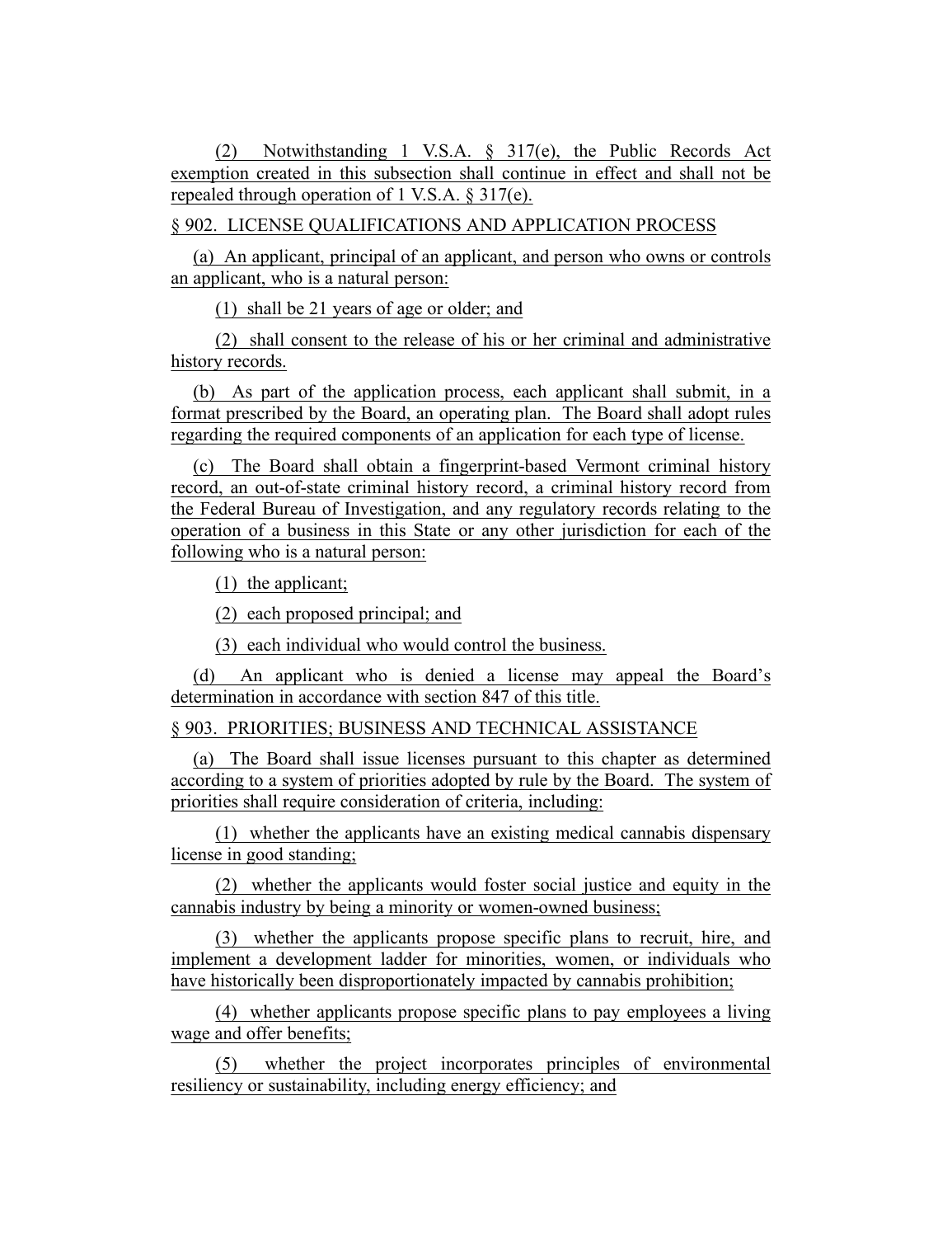(6) the geographic distribution of cannabis establishments based on population and market needs.

(b) The Agency of Commerce and Community Development, in collaboration with the Agency of Agriculture, Food and Markets, shall provide business and technical assistance to Vermont applicants with priority for services based on criteria adopted by the Board in accordance with subsection (a) of this section.

## § 904. CULTIVATOR LICENSE

(a) A cultivator licensed under this chapter may cultivate, process, package, label, transport, test, and sell cannabis to a licensed wholesaler, product manufacturer, retailer, integrated licensee, and dispensary.

(b) Cultivation of cannabis shall occur only in an enclosed, locked facility.

(c) Representative samples of each lot or batch of cannabis intended for human consumption shall be tested for safety and potency in accordance with rules adopted by the Board.

(d) Each cultivator shall create packaging for its cannabis.

(1) Packaging shall include:

(A) The name and registration number of the cultivator.

(B) The strain and variety of cannabis contained.

(C) The potency of the cannabis represented by the amount of tetrahydrocannabinol and cannabidiol in milligrams total and per serving.

(D) A "produced on" date reflecting the date that the cultivator finished producing the cannabis.

(E) Appropriate warnings as prescribed by the Board in rule.

(F) Any additional requirements contained in rules adopted by the Board in accordance with this chapter. Rules shall take into consideration that different labeling requirements may be appropriate depending on whether the cannabis is sold to a wholesaler, product manufacturer, or retailer.

(2) Packaging shall not be designed to appeal to persons under 21 years of age.

(e)(1) Only unadulterated cannabis shall be offered for sale. If, upon inspection, the Board finds any violative pesticide residue or other contaminants of concern, the Board shall order the cannabis, either individually or in blocks, to be:

(A) put on stop-sale;

(B) treated in a particular manner; or

(C) destroyed according to the Board's instructions.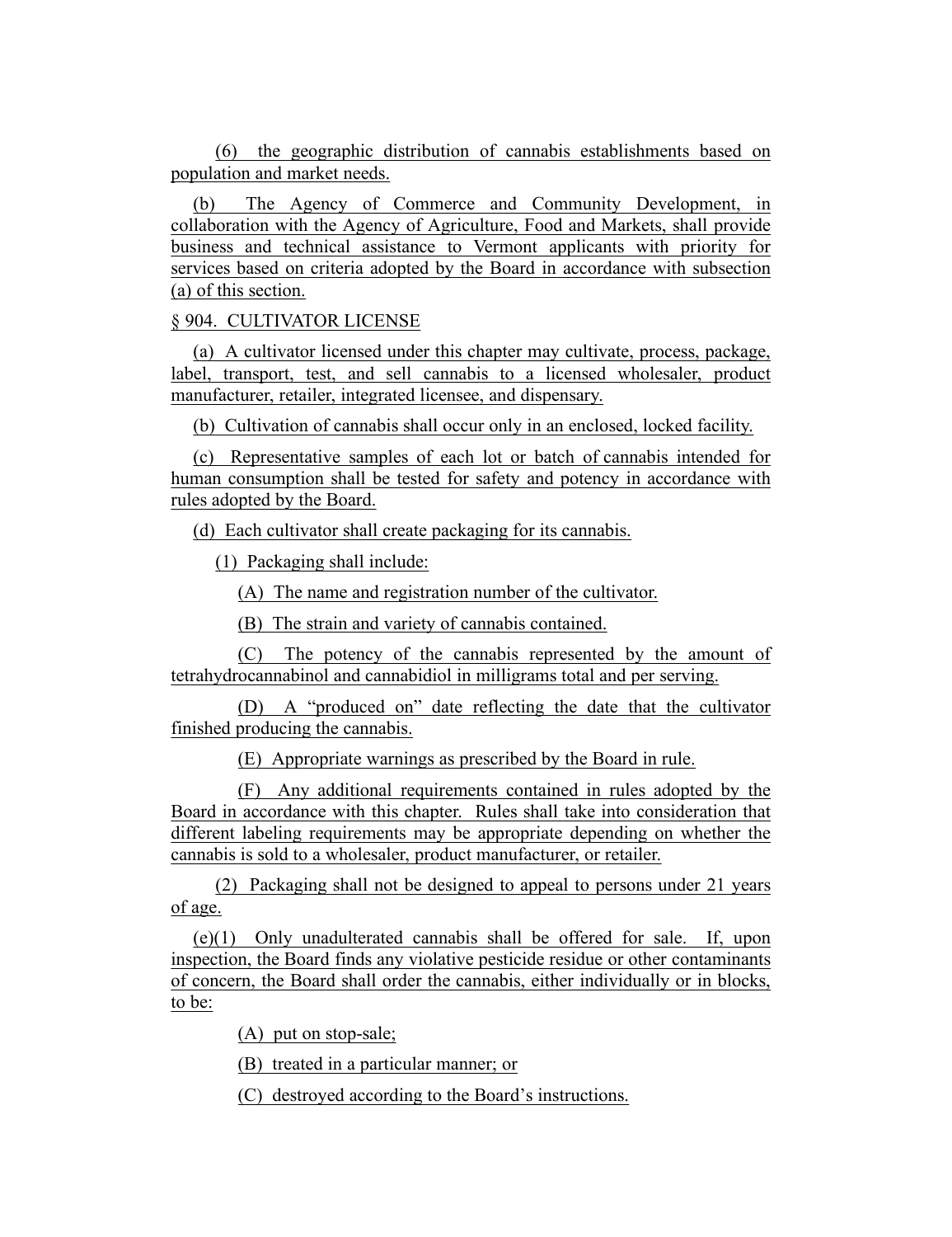(2) Cannabis ordered destroyed or placed on stop-sale shall be clearly separable from salable cannabis. Any order shall be confirmed in writing within seven days. The order shall include the reason for action, a description of the cannabis affected, and any recommended treatment.

(3) A person may appeal an order issued pursuant to this section within 15 days after receiving the order. The appeal shall be made in writing and in accordance with section 847 of this title and shall clearly identify the cannabis affected and the basis for the appeal.

## § 904a. SMALL CULTIVATORS

(a) It is the intent of the General Assembly to move as much of the illegal cannabis market as possible into the regulated market for the purposes of consumer protection and public safety. It is also the intent of the General Assembly to encourage participation in the regulated cannabis market by small, local farmers. In furtherance of these goals, the Board shall consider policies to promote small cultivators as defined in section 861 of this title.

(b) The application for small cultivator licenses shall be prioritized over larger cultivation licenses during the initial application period.

(c) In accordance with subdivision  $881(a)(2)(B)$  of this chapter, the Board shall consider the different needs and risks of small cultivators when adopting rules and shall make an exception or accommodation to such rules for cultivators of this size where appropriate, provided that the rules shall not provide for an exception or accommodation to the requirements of section 869 of this title.

(d) Upon licensing, a small cultivator may sell cannabis to a licensed dispensary at any time, for sale to patients and caregivers pursuant to the dispensary license or to the public pursuant to an integrated license, including the time period before retail sales are permitted for licensed cannabis retailers.

## § 905. WHOLESALER LICENSE

A wholesaler licensed under this chapter may:

(1) purchase cannabis from a licensed cultivator and integrated licensee, and cannabis products from a licensed product manufacturer, integrated licensee, and dispensary; and

(2) transport, process, package, and sell cannabis and cannabis products to a licensed product manufacturer, retailer, integrated licensee, and dispensary.

# § 906. PRODUCT MANUFACTURER LICENSE

A product manufacturer licensed under this chapter may:

(1) purchase cannabis from a licensed cultivator, wholesalers, or integrated licensee, and cannabis products from a licensed wholesaler, product manufacturer, integrated licensee, and dispensary;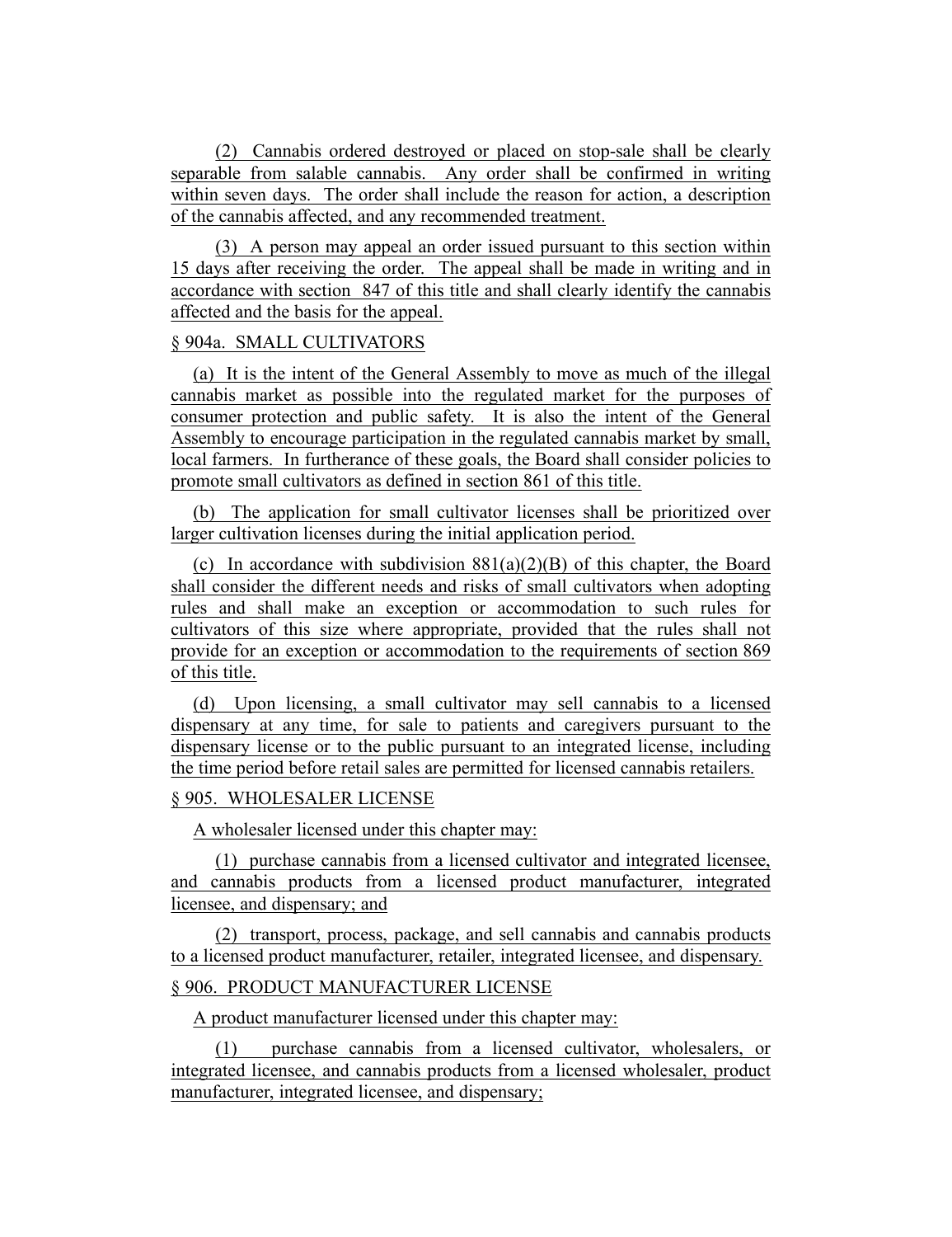(2) use cannabis and cannabis products to produce cannabis products; and

(3) transport, process, package, and sell cannabis products to a licensed wholesaler, product manufacturer, retailer, integrated licensee, and dispensary.

§ 907. RETAILER LICENSE

(a) A retailer licensed under this chapter may:

(1) purchase cannabis from a licensed cultivator, wholesaler, or integrated licensee, and cannabis products from a licensed wholesaler, product manufacturer, integrated licensee, and dispensary; and

(2) transport, possess, and sell cannabis and cannabis products to the public for consumption off the registered premises.

(b) In a single transaction, a retailer may provide one ounce of cannabis or the equivalent in cannabis products, or a combination thereof, to a person 21 years of age or older upon verification of a valid government-issued photograph identification card.

(c)(1) Packaging shall include:

(A) the strain and variety of cannabis contained;

(B) the potency of the cannabis represented by the amount of tetrahydrocannabinol and cannabidiol in milligrams total and per serving;

(C) a "produced on" date reflecting the date that the cultivator finished producing the cannabis;

(D) appropriate warnings as prescribed by the Board in rule; and

(E) any additional requirements contained in rules adopted by the Board in accordance with this chapter.

(2) Packaging shall not be designed to appeal to persons under 21 years of age.

(d) A retailer shall display a safety information flyer at the point of purchase and offer a customer a copy of the flyer with each purchase. A retailer shall inform the customer that if the customer elects not to receive the flyer, the information contained in the flyer is available on the website for the Board. The flyer shall be developed by the Board in consultation with the Department of Health, posted on the Board's website, and supplied to the retailer free of charge. At a minimum, the flyer or flyers shall contain information concerning the methods for administering cannabis, the amount of time it may take for cannabis products to take effect, the risks of driving under the influence of cannabis, the potential health risks of cannabis use, the symptoms of problematic usage, how to receive help for cannabis abuse, and a warning that cannabis possession is illegal under federal law.

(e) Internet ordering and delivery of cannabis to customers are prohibited.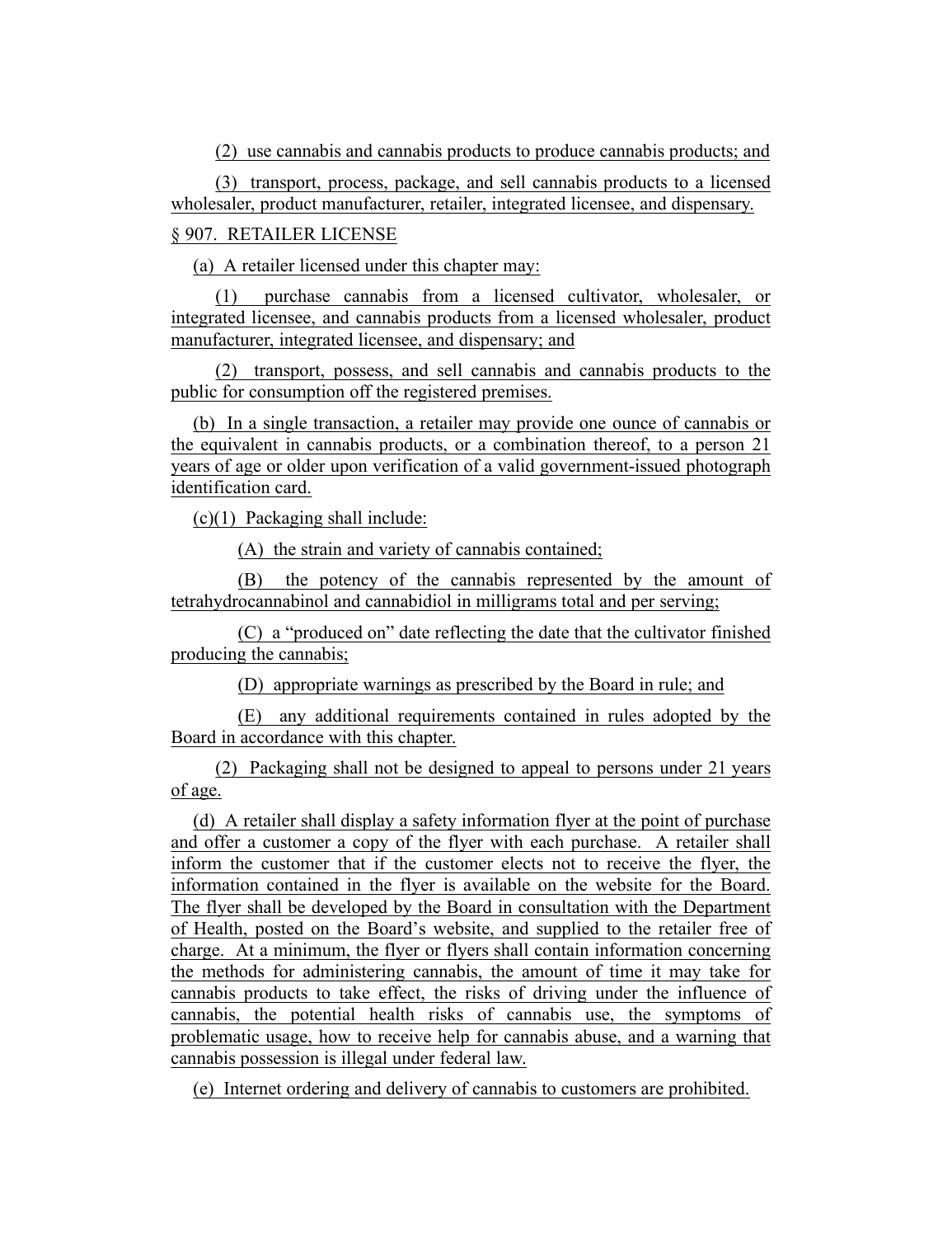## § 908. TESTING LABORATORY LICENSE

(a) A testing laboratory licensed under this chapter may acquire, possess, analyze, test, and transport cannabis and cannabis products obtained from a licensed cannabis establishment, dispensary, or a member of the public.

(b) Testing may address the following:

(1) residual solvents;

(2) poisons or toxins;

(3) harmful chemicals;

(4) dangerous molds, mildew, or filth;

(5) harmful microbials, such as E. coli or salmonella;

(6) pesticides; and

(7) tetrahydrocannabinol and cannabidiol potency.

(c) A testing laboratory shall have a written procedural manual made available to employees to follow meeting the minimum standards set forth in rules detailing the performance of all methods employed by the facility used to test the analytes it reports.

(d) In accordance with rules adopted pursuant to this chapter, a testing laboratory shall establish a protocol for recording the chain of custody of all cannabis samples.

(e) A testing laboratory shall establish, monitor, and document the ongoing review of a quality assurance program that is sufficient to identify problems in the laboratory systems when they occur.

(f) A cannabis establishment that is subject to testing requirements under this chapter or rules adopted pursuant to this chapter shall have its cannabis or cannabis products tested by an independent licensed testing laboratory and not a licensed testing laboratory owned or controlled by the license holder of the cannabis establishment.

#### § 909. INTEGRATED LICENSE

(a) An integrated license shall allow the licensee to engage in the activities of a cultivator, wholesaler, product manufacturer, retailer, and testing laboratory as provided in sections 904–908 of this title.

(b) An integrated license is only available to an applicant and its affiliates that hold a dispensary registration pursuant 18 V.S.A. chapter 86 on July 1, 2021. There shall be nor more than five total integrated licenses, one for each registered dispensary. Upon compliance with all application procedures and requirements, the Board shall issue an integrated license to the applicant. The licensee shall have the right to renew the license in accordance with rules adopted by the Board.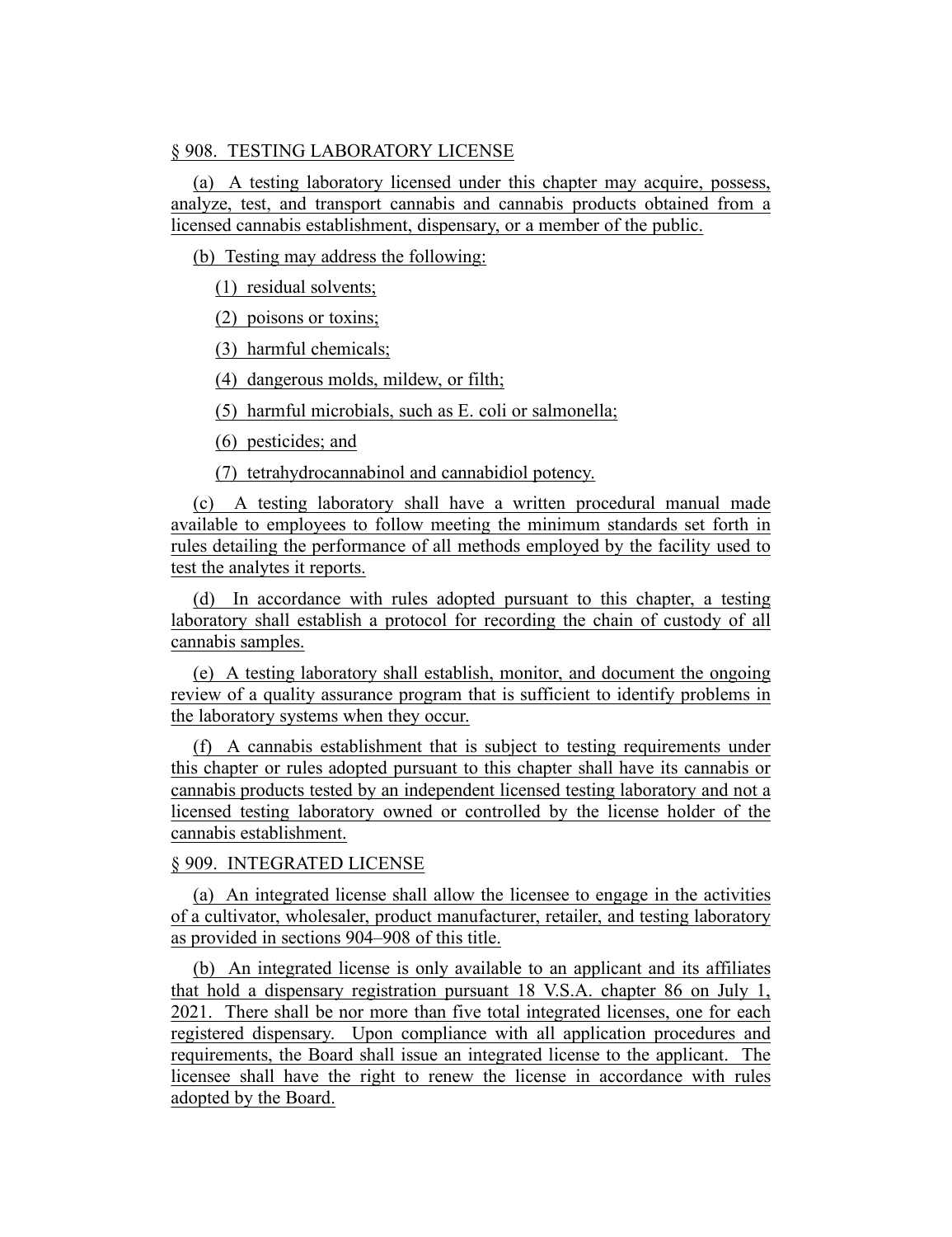## Sec. 8. IMPLEMENTATION OF LICENSING CANNABIS

# ESTABLISHMENTS

(a)(1) The cannabis plant, cannabis product, and useable cannabis possession limits for a registered dispensary set forth in 18 V.S.A. chapter 86 shall no longer apply on and after September 1, 2021. A dispensary shall be permitted to cultivate cannabis and manufacture cannabis products for the purpose of transferring or selling such products to an integrated licensee on or after January 15, 2022 and engaging in the activities permitted by 7 V.S.A. chapter 33.

(2) On or before January 15, 2022, the Board shall begin accepting applications for integrated licenses.

(3) On or before February 15, 2022, the Board shall begin issuing integrated licenses to qualified applicants. An integrated licensee may begin selling cannabis and cannabis products transferred or purchased from a dispensary immediately.

(b)(1) On or before January 15, 2022, the Board shall begin accepting applications for small cultivator licenses and testing laboratories. The initial application period shall remain open for 30 days. The Board may reopen the application process for any period of time at its discretion.

(2) On or before February 15, 2022, the Board shall begin issuing small cultivator and testing laboratories licenses to qualified applicants. Upon licensing, small cultivators shall be permitted to sell cannabis to an integrated licensee and a dispensary licensed pursuant to 18 V.S.A. chapter 86 prior to other types of cannabis establishment licensees beginning operations.

(c)(1) On or before February 15, 2022, the Board shall begin accepting applications for all cultivator licenses. The initial application period shall remain open for 30 days. The Board may reopen the application process for any period of time at its discretion.

(2) On or before April 1, 2022, the Board shall begin issuing all cultivator licenses to qualified applicants.

(d)(1) On or before April 1, 2022, the Board shall begin accepting applications for product manufacturer licenses and wholesaler licenses. The initial application period shall remain open for 30 days. The Board may reopen the application process for any period of time at its discretion.

(2) On or before May 15, 2022, the Board shall begin issuing product manufacturer and wholesaler licenses to qualified applicants.

(e)(1) On or before June 1, 2022, the Board shall begin accepting applications for retailer licenses. The initial application period shall remain open for 30 days. The Board may reopen the application process for any period of time at its discretion.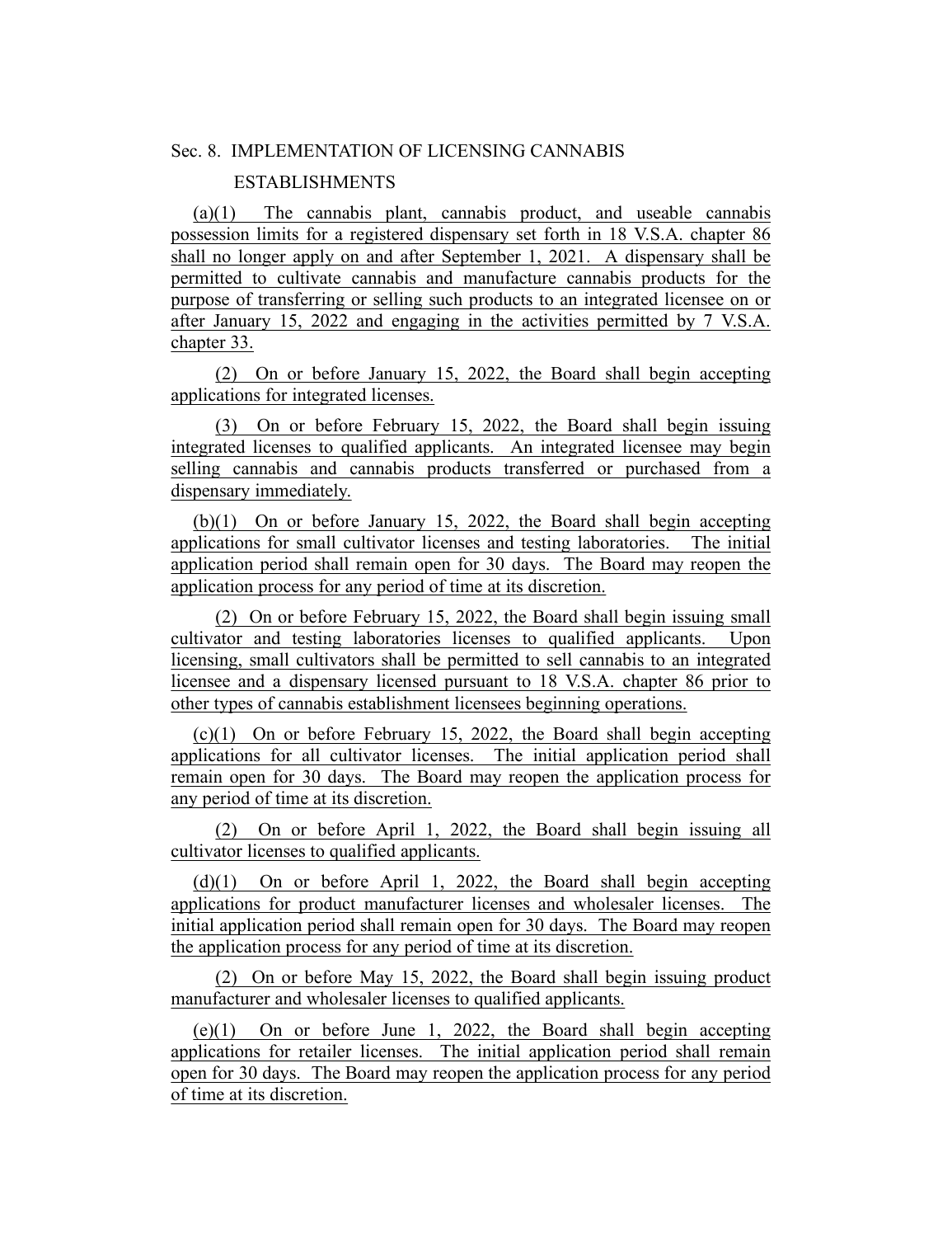(2) On or before July 15, 2022, the Board shall begin issuing retailer licenses to qualified applicants and sales of cannabis and cannabis products by licensed retailers to the public shall be allowed immediately.

\* \* \* Medical Cannabis Registry \* \* \*

Sec. 9. [Deleted.]

Sec. 10. [Deleted.]

Sec. 11. [Deleted.]

\* \* \* Medical Cannabis Dispensaries \* \* \*

Sec. 12. [Deleted.]

Sec. 13. [Deleted.]

\* \* \* Creation of Excise Tax \* \* \*

Sec. 14. 7 V.S.A. chapter 207 is added to read:

#### CHAPTER 207. CANNABIS TAXES

§ 7901. DEFINITIONS

As used in this chapter:

(1) "Cannabis" has the same meaning as in 7 V.S.A. § 831.

(2) "Cannabis cultivator" has the same meaning as in 7 V.S.A. § 861.

(3) "Cannabis product" has the same meaning as in 7 V.S.A. § 831.

(4) "Cannabis product manufacturer" has the same meaning as in 7 V.S.A. § 861.

(5) "Cannabis retailer" has the same meaning as in 7 V.S.A. § 861.

(6) "Cannabis wholesaler" has the same meaning as in 7 V.S.A. § 861.

(7) "Integrated licensee" has the same meaning as in 7 V.S.A. § 861.

(8) "Retail sale" or "sold at retail" means any sale for any purpose other than for resale by a cannabis retailer or integrated licensee.

(9) "Sales price" has the same meaning as in section 9701 of this title.

§ 7902. CANNABIS EXCISE TAX

(a) There is imposed a cannabis excise tax equal to 14 percent of the sales price of each retail sale in this State of cannabis and cannabis products, including food or beverages.

(b) The tax imposed by this section shall be paid by the purchaser to the retailer or integrated licensee. Each retailer or integrated licensee shall collect from the purchaser the full amount of the tax payable on each taxable sale.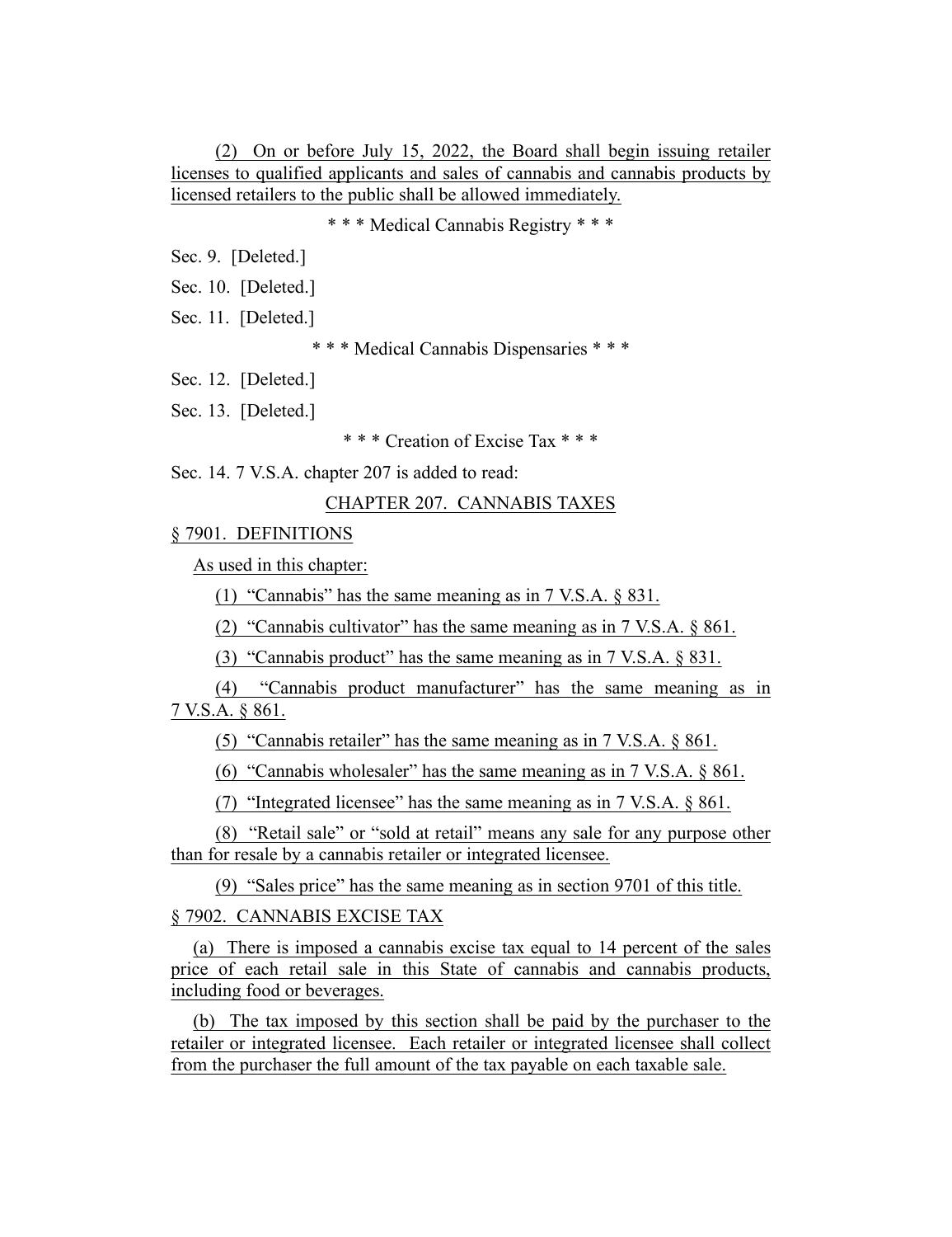(c) The tax imposed by this section is separate from and in addition to the general sales and use tax imposed by chapter 233 of this title. The tax imposed by this section shall not be part of the sales price to which the general sales and use tax applies. The cannabis excise tax shall be separately itemized from the general sales and use tax on the receipt provided to the purchaser.

(d) The following sales shall be exempt from the tax imposed under this section:

(1) sales under any circumstances in which the State is without power to impose the tax; and

(2) sales made by any dispensary as authorized under 18 V.S.A. chapter 86, provided that the cannabis or cannabis product is sold only to registered qualifying patients directly or through their registered caregivers.

## § 7903. LIABILITY FOR TAX

(a) Any tax collected in accordance with this chapter shall be deemed to be held by the retailer or integrated licensee in trust for the State of Vermont. Any tax collected under this chapter shall be accounted for separately so as clearly to indicate the amount of tax collected and that the same are the property of the State of Vermont.

(b) Every retailer or integrated licensee required to collect and remit the tax under this chapter to the Commissioner shall be personally and individually liable for the amount of such tax together with such interest and penalty as has accrued under the provisions of section 3202 of this title. If the retailer or integrated licensee is a corporation or other entity, the personal liability shall extend to any officer or agent of the corporation or entity who as an officer or agent of the same has the authority to collect and remit tax to the Commissioner of Taxes as required in this chapter.

(c) A retailer or integrated licensee shall have the same rights in collecting tax from his or her purchaser or regarding nonpayment of tax by the purchaser as if the tax were a part of the purchase price of cannabis or cannabis products and payable at the same time; provided, however, if the retailer or integrated licensee required to collect tax has failed to remit any portion of the tax to the Commissioner of Taxes, the Commissioner of Taxes shall be notified of any action or proceeding brought by the retailer or integrated licensee to collect tax and shall have the right to intervene in such action or proceeding.

(d) A retailer or integrated licensee required to collect tax may also refund or credit to the purchaser any tax erroneously, illegally, or unconstitutionally collected. No cause of action that may exist under State law shall accrue against the retailer or integrated licensee for tax collected unless the purchaser has provided written notice to a retailer or integrated licensee and the retailer or integrated licensee has had 60 days to respond.

#### § 7904. RETURNS; RECORDS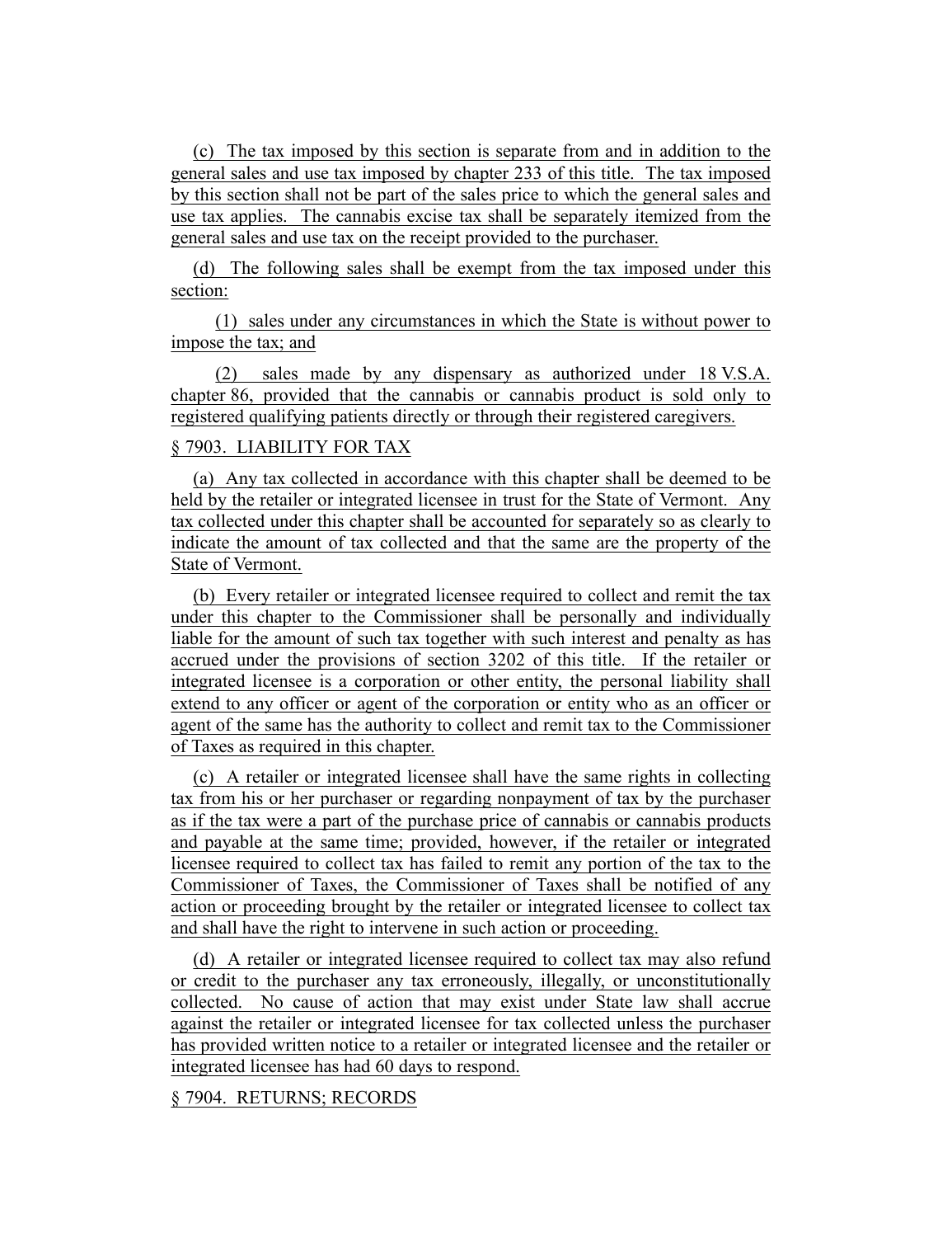(a) Any retailer or integrated licensee required to collect the tax imposed by this chapter shall, on or before the 25th day of every month, return to the Department of Taxes, under oath of a person with legal authority to bind the retailer or integrated licensee, a statement containing its name and place of business, the total amount of sales subject to the cannabis excise tax made in the preceding month, and any information required by the Department of Taxes, along with the total tax due. Retailers and integrated licensees shall not remit the tax collected to the Department of Taxes in cash absent the issuance of a waiver by the Commissioner of Taxes and the Commissioner may require that returns be submitted electronically.

(b) Every retailer and integrated licensee shall maintain, for not less than three years, accurate records showing all transactions subject to tax liability under this chapter. The records are subject to inspection by the Department of Taxes at all reasonable times during normal business hours.

# § 7905. BUNDLED TRANSACTIONS

(a) Except as provided in subsection (b) of this section, a retail sale of a bundled transaction that includes cannabis or a cannabis product is subject to the cannabis excise tax imposed by this chapter on the entire sales price of the bundled transaction. If there is a conflict with the bundling transaction provisions applicable to another tax type, this section shall apply.

(b) If the sales price is attributable to products that are taxable and products that are not taxable under this chapter, the portion of the price attributable to the products that are nontaxable are subject to the tax imposed by this chapter unless the retailer or integrated licensee can identify by reasonable and verifiable standards the portion that is not subject to tax from its books and records that are kept in the regular course of business, and any discounts applied to the bundle must be attributed to the products that are nontaxable under this chapter.

(c) As used in this section, "bundled transaction" means:

(1) the retail sale of two or more products where the products are otherwise distinct and identifiable, are sold for one nonitemized price, and at least one of the products is or contains cannabis; or

(2) cannabis or a cannabis product that is provided free of charge with the required purchase of another product.

#### § 7906. LICENSE

(a) Any retailer or integrated licensee required to collect tax imposed by this chapter must apply for and receive a cannabis retail tax license from the Commissioner for each place of business within the State where he or she sells cannabis or cannabis products prior to commencing business. The Commissioner shall issue without charge a license, or licenses, empowering the retailer or integrated licensee to collect the cannabis excise tax, provided that a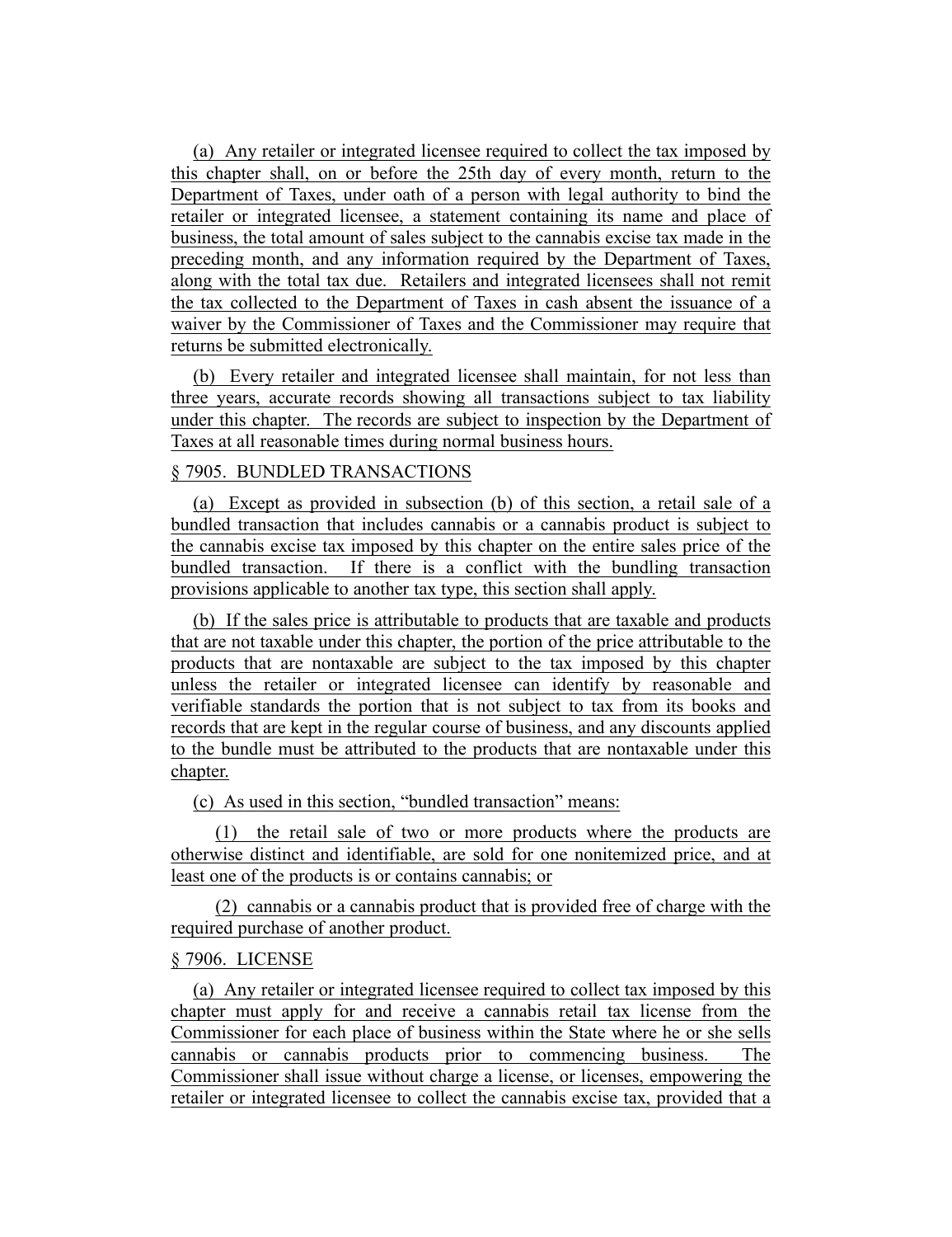retailer or integrated licensee's application is properly submitted and the retailer or integrated licensee is otherwise in compliance with applicable laws, rules, and provisions.

(b) Each cannabis retail tax license shall state the place of business to which it is applicable and be prominently displayed in the place of business. The licenses shall be nonassignable and nontransferable and shall be surrendered to the Commissioner immediately upon the registrant ceasing to do business in the place named. A cannabis retail tax license shall be separate from and in addition to any licenses required by sections 9271 (meals and rooms tax) and 9707 (sales and use tax) of this title.

(c) The Cannabis Control Board may require the Commissioner of Taxes to suspend or revoke the tax licenses issued under this section for any retailer or integrated licensee that fails to comply with 7 V.S.A. chapter 33 or any rules adopted by the Board.

## § 7907. ADMINISTRATION OF THE CANNABIS EXCISE TAX

(a) The Commissioner of Taxes shall administer and enforce this chapter. The Commissioner may adopt rules pursuant to 3 V.S.A. chapter 25 to carry out such administration and enforcement.

(b) To the extent not inconsistent with this chapter, the provisions for the assessment, collection, enforcement, and appeals of the sales and use tax in chapter 233 of this title shall apply to the cannabis excise tax imposed by this chapter.

#### § 7908. STATUTORY PURPOSE

The statutory purpose of the exemption for cannabis and cannabis products sold by any dispensary as authorized under 18 V.S.A. chapter 86 in subdivision  $7902(d)(2)$  of this title is to lower the cost of medical products in order to support the health and welfare of Vermont residents.

Sec. 14a. 32 V.S.A. § 3102(d)(3) is amended to read:

(3) to any person who inquires, provided that the information is limited to whether a person is registered to collect Vermont income withholding, sales and use, or meals and rooms, or cannabis excise tax; whether a person is in good standing with respect to the payment of these taxes; whether a person is authorized to buy or sell property free of tax; or whether a person holds a valid license under chapter 205 or 239 of this title or 10 V.S.A. § 1942;

# \* \* \* Sales Tax Exemption \* \* \*

Sec. 15. 32 V.S.A. § 9701(31) is amended to read:

(31) "Food and food ingredients" means substances, whether in liquid, concentrated, solid, frozen, dried, or dehydrated form, that are sold for ingestion or chewing by humans and are consumed for their taste or nutritional value.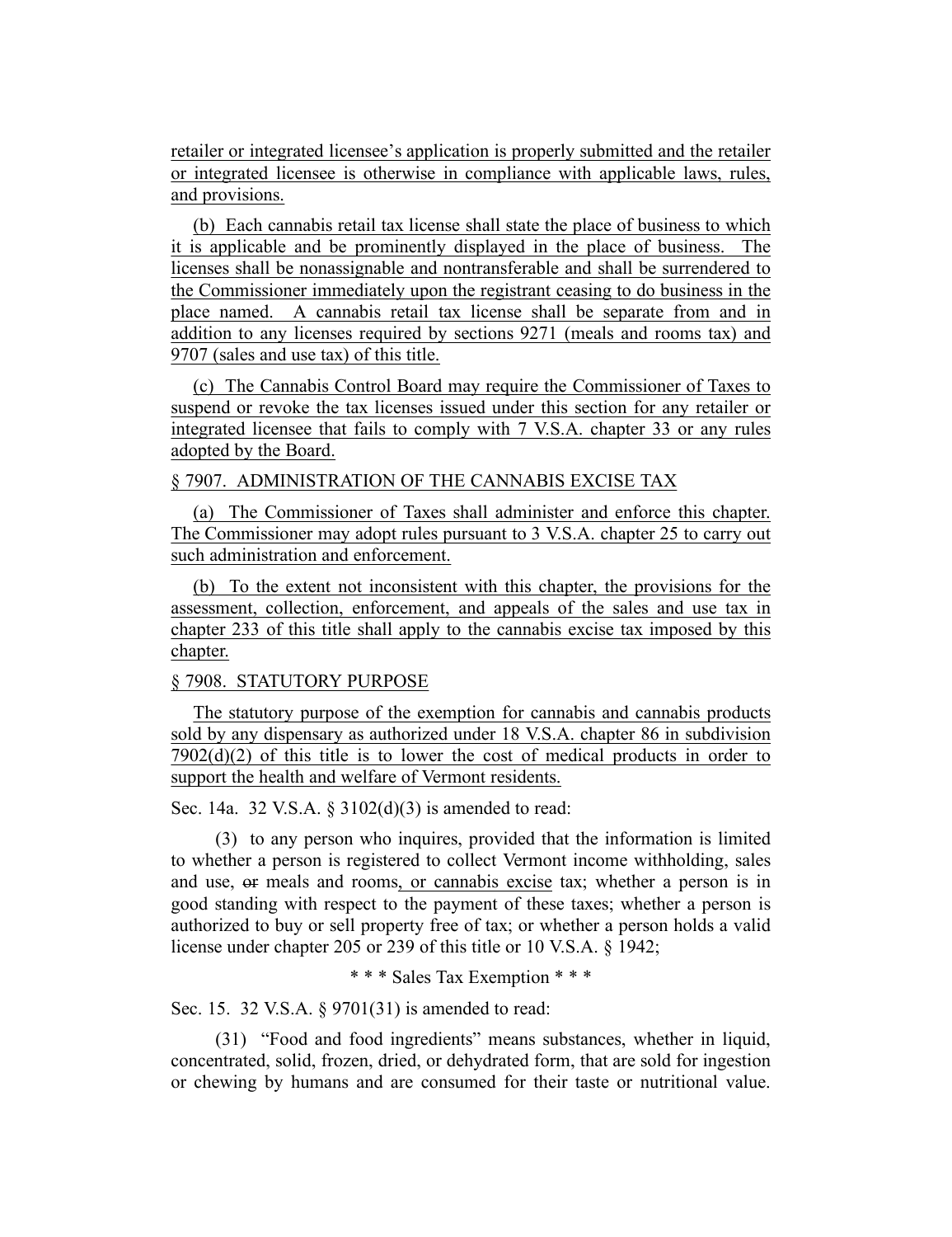"Food and food ingredients" does not include alcoholic beverages, tobacco, cannabis and cannabis products as defined under 7 V.S.A. § 831, or soft drinks.

Sec. 16. 32 V.S.A. § 9741(53) is added to read:

(53) Cannabis and cannabis products as defined under 7 V.S.A. § 831 sold by any dispensary as authorized under 18 V.S.A. chapter 86, provided that the cannabis or cannabis product is sold only to registered qualifying patients directly or through their registered caregivers.

\* \* \* Tax Expenditure; Statutory Purpose \* \* \*

Sec. 17. 32 V.S.A. § 9706(mm) is added to read:

(mm) The statutory purpose of the exemption for cannabis and cannabis products as defined under 7 V.S.A. § 831 in subdivision 9741(53) of this title is to lower the cost of medical products sold by any dispensary as authorized under 18 V.S.A. chapter 86 in order to support the health and welfare of Vermont residents.

\* \* \* Meals and Rooms Tax \* \* \*

Sec. 17a. 32 V.S.A. § 9202(10) is amended to read:

(10) "Taxable meal" means:

\* \* \*

(D) "Taxable meal" shall not include:

(i) Food or beverage, other than that taxable under subdivision  $(10)(C)$  of this section, that is a grocery-type item furnished for take-out: whole pies or cakes, loaves of bread; single-serving bakery items sold in quantities of three or more; delicatessen and nonprepackaged candy sales by weight or measure, except party platters; whole uncooked pizzas; pint or larger closed containers of ice cream or frozen confection; eight ounce or larger containers of salad dressings or sauces; maple syrup; quart or larger containers of cider or milk.

\* \* \*

(iii) Cannabis or cannabis products as defined under 7 V.S.A. § 831.

Sec. 17b. 32 V.S.A. § 9201(n) is added to read:

(n) The statutory purpose for the exemption for cannabis and cannabis products as defined under 7 V.S.A.  $\S$  831 in subdivision 9202(10)(D)(iii) of this title is to avoid having both the meals and rooms tax and the cannabis excise tax apply to edible cannabis products.

\* \* \* Use of Sales and Use Tax Revenue \* \* \*

Sec. 17c. DEDICATED USE OF SALES AND USE TAX ON CANNABIS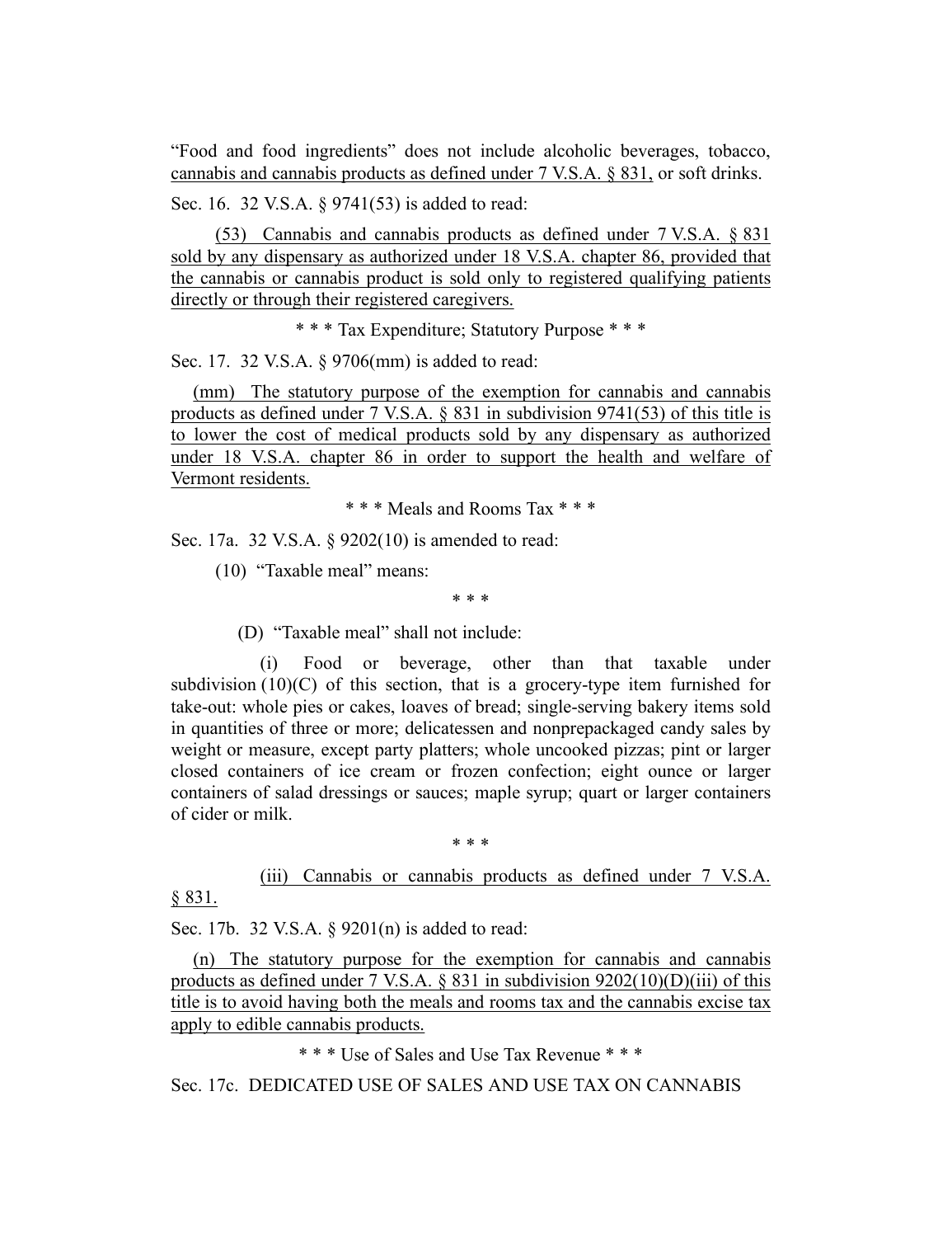Notwithstanding 16 V.S.A. § 4025(b), revenue from the sales and use tax imposed by 32 V.S.A. chapter 233 on retail sales of cannabis or cannabis products in this State shall be used to fund a grant program to start or expand afterschool and summer learning programs, with a focus on increasing access in underserved areas of the State.

Sec. 17d. ANNUAL BUDGETING OF SALES AND USE TAX REVENUE

On or before November 15, 2021 and on or before each subsequent November 15, the Agency of Education shall submit to the General Assembly a plan to fund grants in furtherance of the purposes of Sec. 17c of this act. The grants shall be in an amount equal to the official forecasted revenues to be raised from the sales and use tax imposed by 32 V.S.A. chapter 233 on cannabis or cannabis products in this State. The provisions of 2 V.S.A. § 20(d) (expiration of required reports) shall not apply to the plan to be made under this subsection.

\* \* \* Income Tax Deduction \* \* \*

Sec. 18. 32 V.S.A. § 5811 is amended to read:

§ 5811. DEFINITIONS

The following definitions shall apply throughout this chapter unless the context requires otherwise:

\* \* \*

(18) "Vermont net income" means, for any taxable year and for any corporate taxpayer:

(A) the taxable income of the taxpayer for that taxable year under the laws of the United States, without regard to 26 U.S.C. § 168(k) of the Internal Revenue Code, and excluding income which under the laws of the United States is exempt from taxation by the states:

\* \* \*

(ii) decreased by:

(I) the "gross-up of dividends" required by the federal Internal Revenue Code to be taken into taxable income in connection with the taxpayer's election of the foreign tax credit; and

(II) the amount of income which that results from the required reduction in salaries and wages expense for corporations claiming the Targeted Job or WIN credits; and

(III) any federal deduction or credit that the taxpayer would have been allowed for the cultivation, testing, processing, or sale of cannabis or cannabis products as authorized under 7 V.S.A. chapter 33 or 18 V.S.A. chapter 86, but for 26 U.S.C. § 280E.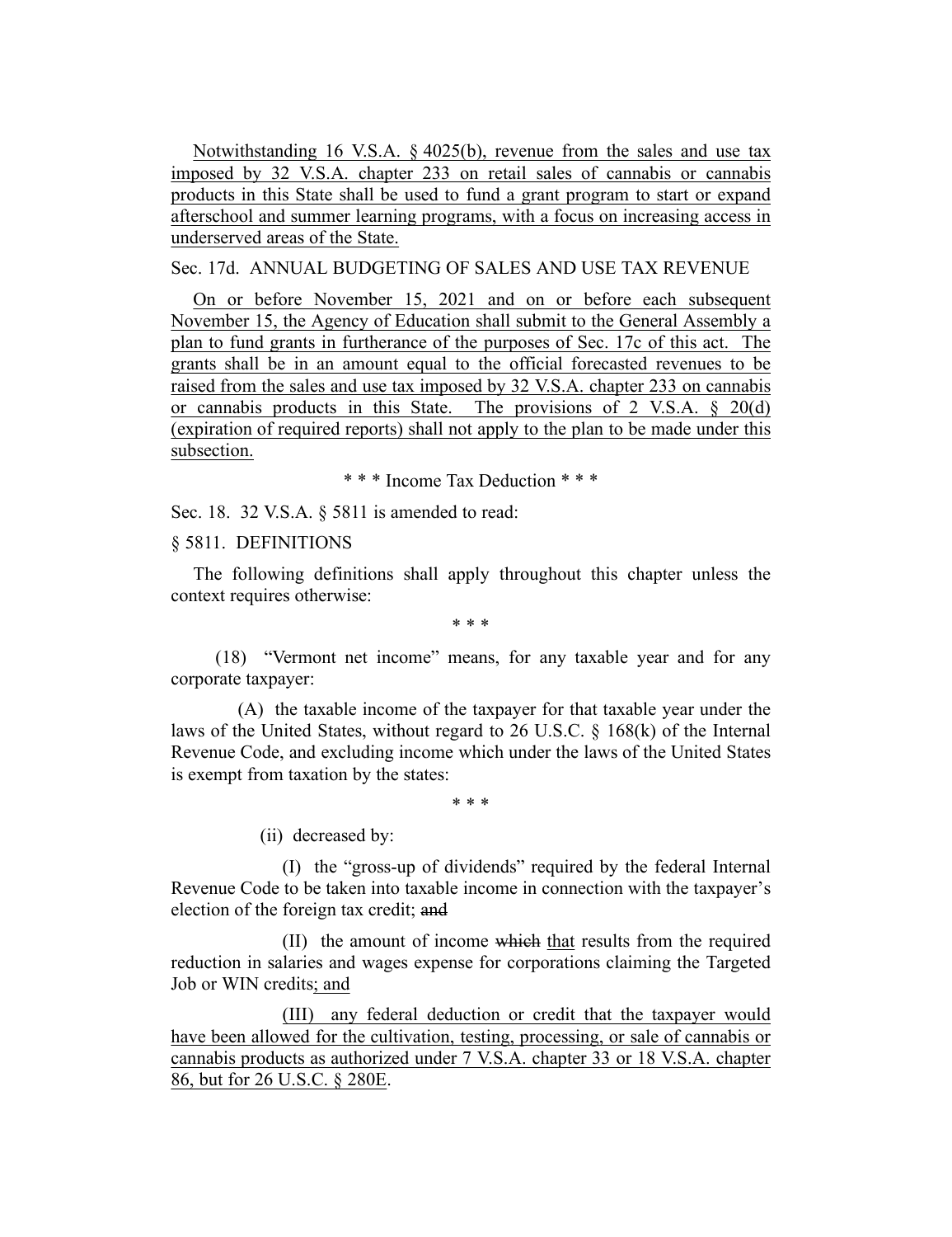(21) "Taxable income" means, in the case of an individual, federal adjusted gross income determined without regard to 26 U.S.C. § 168(k) and:

\* \* \*

(B) Decreased by the following items of income (to the extent such income is included in federal adjusted gross income):

\* \* \*

(iii) recapture of State and local income tax deductions not taken against Vermont income tax; and

(iv) the portion of federally taxable benefits received under the federal Social Security Act that is required to be excluded under section 5830e of this chapter; and

(v) the amount of any federal deduction or credit that the taxpayer would have been allowed for the cultivation, testing, processing, or sale of cannabis or cannabis products as authorized under 7 V.S.A. chapter 33 or 18 V.S.A. chapter 86, but for 26 U.S.C. § 280E; and

\*\*\*

\* \* \* Substance Misuse Prevention \* \* \*

Sec. 18a. SUBSTANCE MISUSE PREVENTION FUNDING

Thirty percent of the revenues raised by the cannabis excise tax imposed by 32 V.S.A. § 7901 shall be used for the purpose of funding substance misuse prevention programming as recommended by the Substance Misuse Prevention Oversight and Advisory Council.

Sec. 18b. ANNUAL PREVENTION FUNDING RECOMMENDATION

On or before November 1, 2021, and annually thereafter, the Substance Misuse Prevention Oversight and Advisory Council shall make recommendations to the General Assembly for the use of monies in the amount consistent with the official State estimate as required under 32 V.S.A. § 305a for the revenues raised by the cannabis excise tax imposed by 32 V.S.A. § 7901 and dedicated to funding substance misuse prevention programming as provided in Sec. 18a of this act.

\* \* \* Impaired Driving \* \* \*

Sec. 18c. 20 V.S.A. § 2358(f) is added to read:

(f) The criteria for all minimum training standards under this section shall include Advanced Roadside Impaired Driving Enforcement training as approved by the Vermont Criminal Justice Training Council. On or before December 31, 2021, law enforcement officers shall receive a minimum of 16 hours of training as required by this subsection.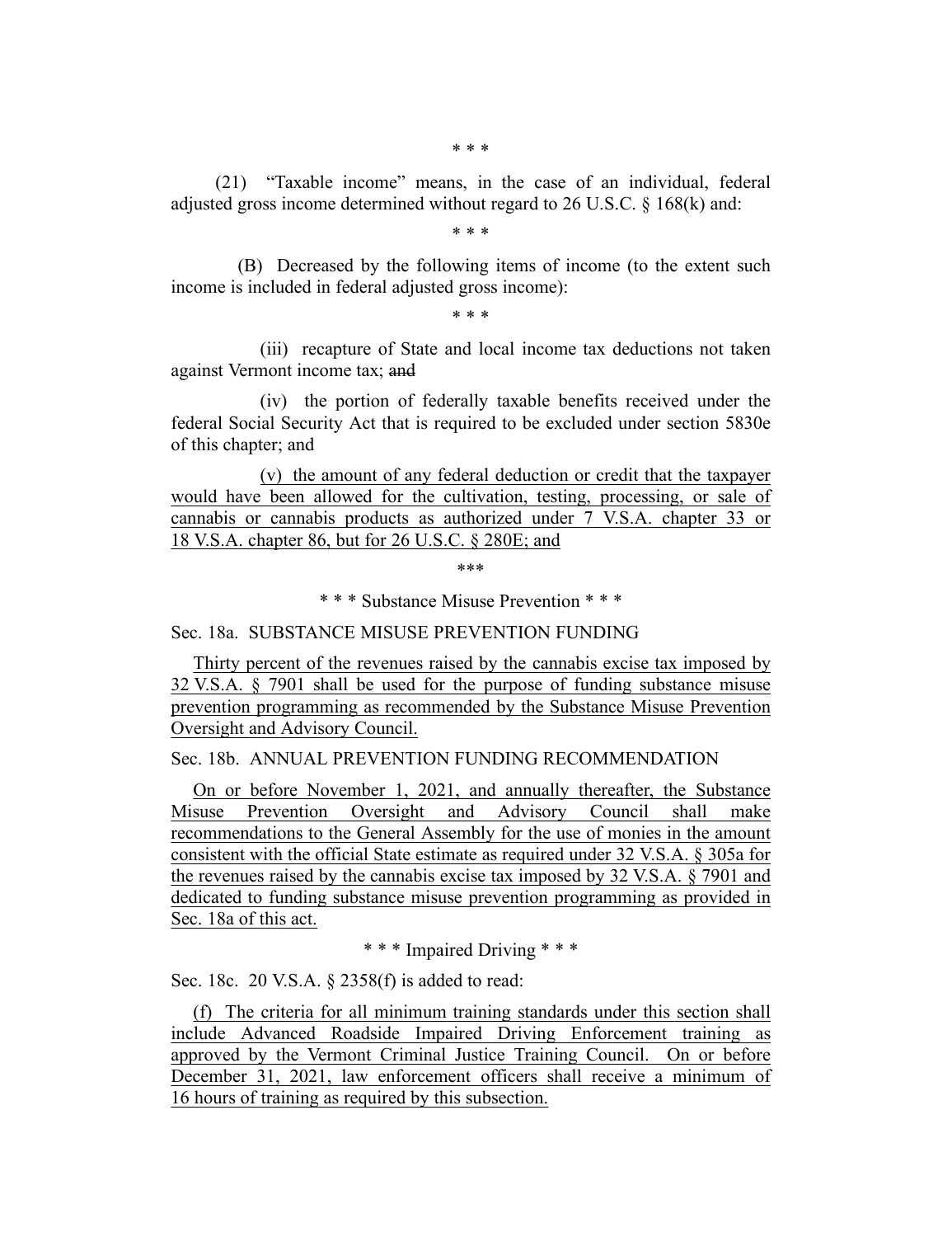Sec. 18d. 23 V.S.A. § 1200 is amended to read:

§ 1200. DEFINITIONS

As used in this subchapter:

\* \* \*

(3) "Evidentiary test" means a breath, saliva, or blood test which that indicates the person's alcohol concentration or the presence of other drug and which that is intended to be introduced as evidence.

\* \* \*

Sec. 18e. 23 V.S.A. § 1201 is amended to read:

§ 1201. OPERATING VEHICLE UNDER THE INFLUENCE OF

ALCOHOL OR OTHER SUBSTANCE; CRIMINAL REFUSAL;

ENHANCED PENALTY FOR BAC OF 0.16 OR MORE

(a) A person shall not operate, attempt to operate, or be in actual physical control of any vehicle on a highway:

(1) when the person's alcohol concentration is:

(A)  $0.08$  or more<sub>5</sub>; or

(B) 0.02 or more if the person is operating a school bus as defined in subdivision 4(34) of this title; or

(C) 0.04 or more if the person is operating a commercial vehicle as defined in subdivision 4103(4) of this title; or

(2) when the person is under the influence of alcohol; or

(3) when the person is under the influence of any other drug or under the combined influence of alcohol and any other drug; or

(4) when the person's alcohol concentration is 0.04 or more if the person is operating a commercial motor vehicle as defined in subdivision 4103(4) of this title.

(b) A person who has previously been convicted of a violation of this section shall not operate, attempt to operate, or be in actual physical control of any vehicle on a highway and refuse a law enforcement officer's reasonable request under the circumstances for an evidentiary test where the officer had reasonable grounds to believe the person was in violation of subsection (a) of this section.

(c) A person shall not operate, attempt to operate, or be in actual physical control of any vehicle on a highway and be involved in an accident or collision resulting in serious bodily injury or death to another and refuse a law enforcement officer's reasonable request under the circumstances for an evidentiary test where the officer has reasonable grounds to believe the person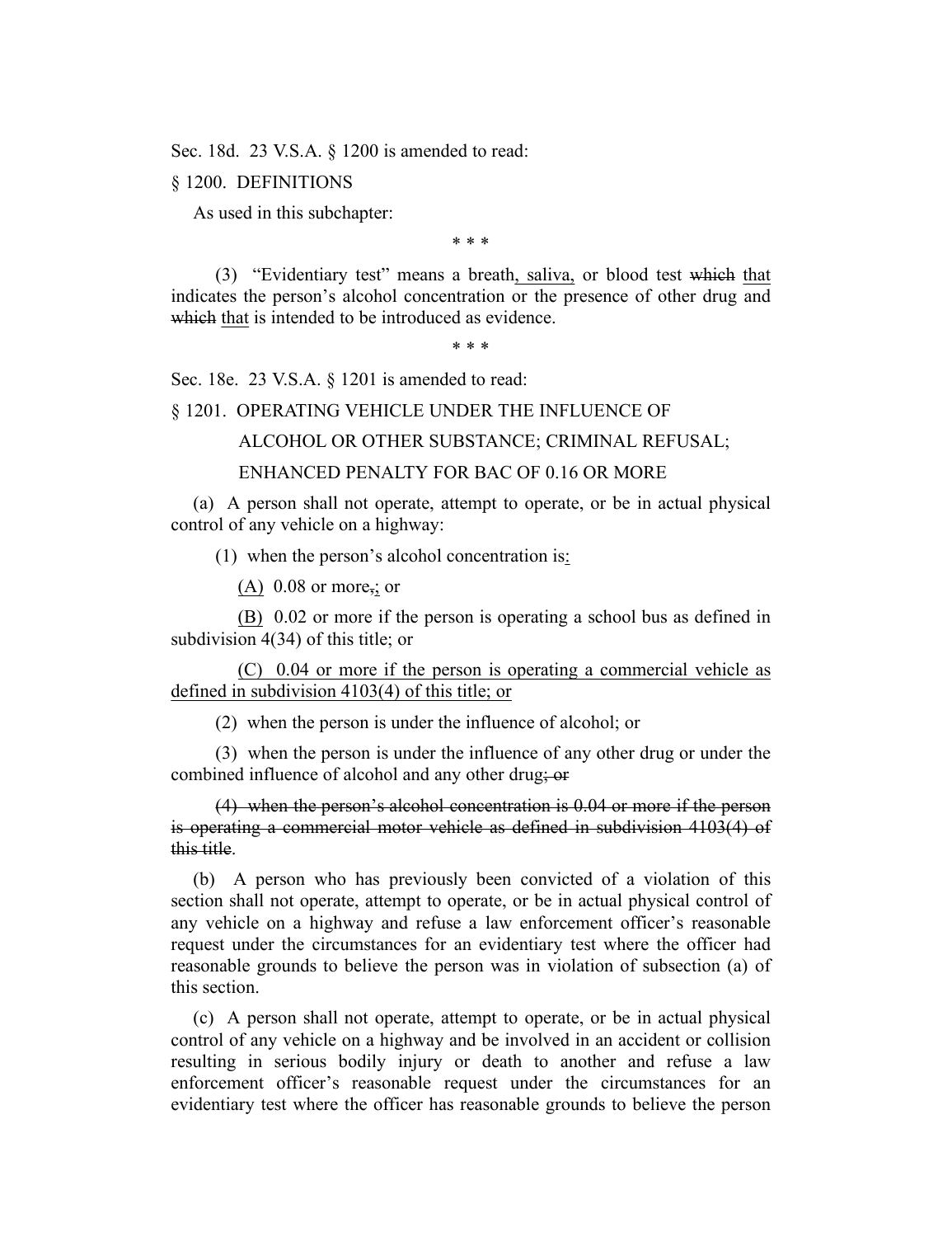has any amount of alcohol or drugs in the his or her system.

\* \* \*

(i) Evidence of the results of a standardized field sobriety test conducted by a law enforcement officer trained in Advanced Roadside Impaired Driving Enforcement or a certified Drug Recognition Expert's systematic evaluation of observable signs and symptoms of a person charged with a violation of this section shall be presumptively admissible at trial to demonstrate whether or not the person was operating under the influence in violation of this section.

#### Sec. 18f. 23 V.S.A. § 1202 is amended to read:

# § 1202. CONSENT TO TAKING OF TESTS TO DETERMINE BLOOD ALCOHOL CONTENT OR PRESENCE OF OTHER DRUG

(a)(1) Implied consent. Every person who operates, attempts to operate, or is in actual physical control of any vehicle on a highway in this State is deemed to have given consent to an evidentiary test of that person's breath for the purpose of determining the person's alcohol concentration or the presence of other drug in the blood. The test shall be administered at the direction of a law enforcement officer.

(2) Blood test. If breath testing equipment is not reasonably available or if the officer has reason to believe that the person is unable to give a sufficient sample of breath for testing or if the law enforcement officer has reasonable grounds to believe that the person is under the influence of a drug other than alcohol, the person is deemed to have given consent to the taking of an evidentiary sample of blood. If in the officer's opinion the person is incapable of decision or unconscious or dead, it is deemed that the person's consent is given and a sample of blood shall be taken. A blood test sought pursuant to this subdivision (2) shall be obtained pursuant to subsection (f) of this section.

(3) Saliva test. If the law enforcement officer has reasonable grounds to believe that the person is under the influence of a drug other than alcohol, or under the combined influence of alcohol and a drug, the person is deemed to have given consent to providing of an evidentiary sample of saliva. A saliva test sought pursuant to this subdivision (3) shall be obtained pursuant to subsection (f) of this section. Any saliva test administered under this section shall be used only for the limited purpose of detecting the presence of a drug in the person's body and shall not be used to extract DNA information.

(4) Evidentiary test. The evidentiary test shall be required of a person when a law enforcement officer has reasonable grounds to believe that the person was operating, attempting to operate, or in actual physical control of a vehicle in violation of section 1201 of this title.

(4)(5) Fatal collision or incident resulting in serious bodily injury. The evidentiary test shall also be required if the person is the surviving operator of a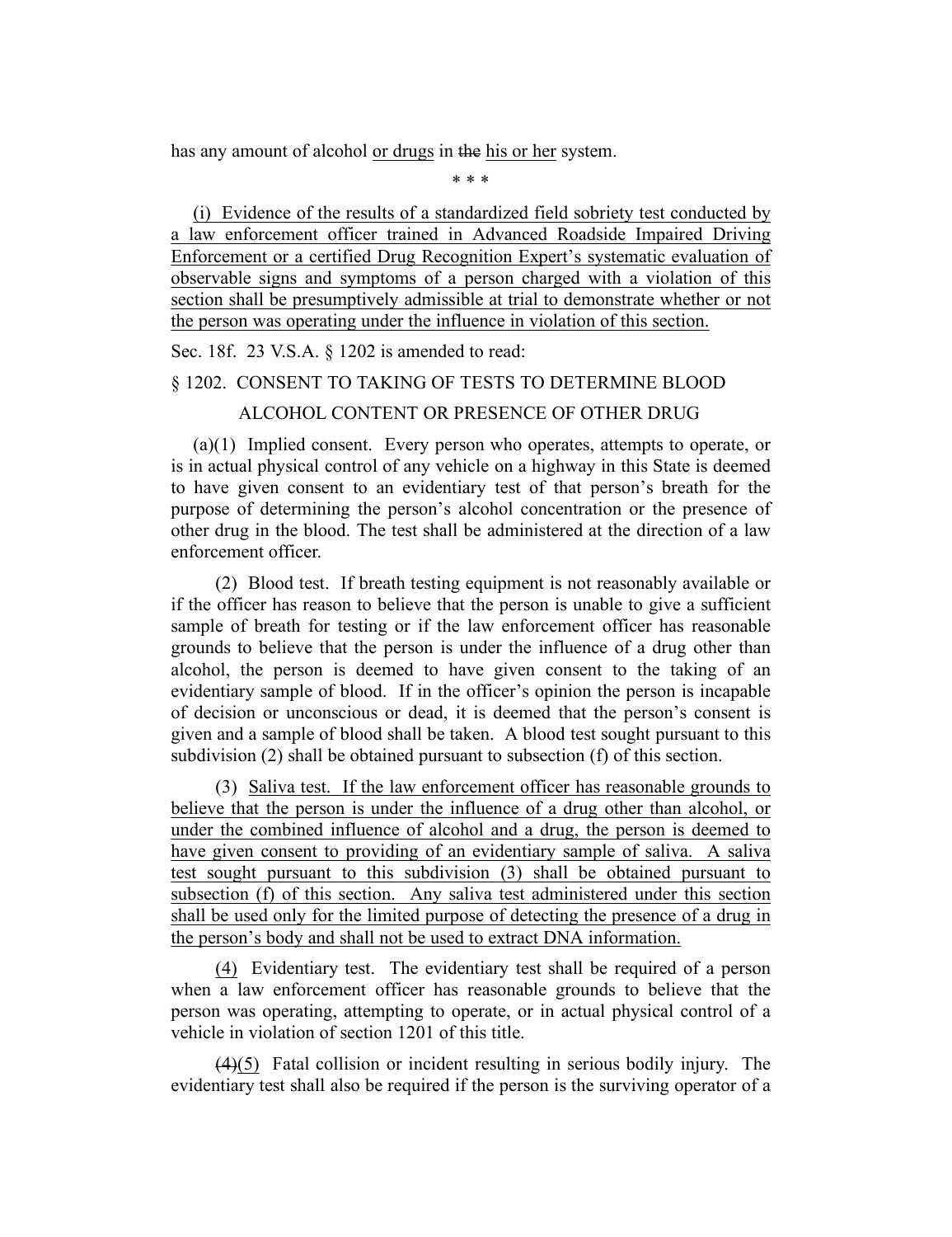motor vehicle involved in a fatal incident or collision or an incident or collision resulting in serious bodily injury and the law enforcement officer has reasonable grounds to believe that the person has any amount of alcohol or other drug in his or her system.

(b) A refusal to take a breath test may be introduced as evidence in a criminal proceeding.

(c) A person who is requested by a law enforcement officer to submit to an evidentiary test or tests has a right as limited in this subsection to consult an attorney before deciding whether or not to submit to such a test or tests. The person must decide whether or not to submit to the evidentiary test or tests within a reasonable time and not later than 30 minutes after the time of the initial attempt to contact the attorney. The person must make a decision about whether to submit to the test or tests at the expiration of the 30 minutes, regardless of whether a consultation took place.

(d) At the time a test is requested, the person shall be informed of the following statutory information:

(1) Vermont law authorizes a law enforcement officer to request a test to determine whether the person is under the influence of alcohol or other drug.

(2) If the officer's request is reasonable and testing is refused, the person's license or privilege to operate will be suspended for at least six months.

(3) If a test is taken and the results indicate that the person is under the influence of alcohol or other drug, the person will be subject to criminal charges and the person's license or privilege to operate will be suspended for at least 90 days.

(4) A person who is requested by a law enforcement officer to submit to an evidentiary test or tests has the limited right to consult an attorney before deciding whether or not to submit to such a test or tests. The person must decide whether or not to submit to the evidentiary test or tests within a reasonable time and no later than 30 minutes from the time of the initial attempt to contact the attorney, regardless of whether a consultation took place. The person also has the right to have additional tests made by someone of the person's own choosing at the person's own expense. The person shall also be informed of the location of one or more facilities available for drawing blood.

(5) A person who is requested by a law enforcement officer to submit to an evidentiary test administered with an infrared breath-testing instrument may elect to have a second infrared test administered immediately after receiving the results of the first test.

(6) If the person refuses to take an evidentiary test, the refusal may be offered into evidence against the person at trial, whether or not a search warrant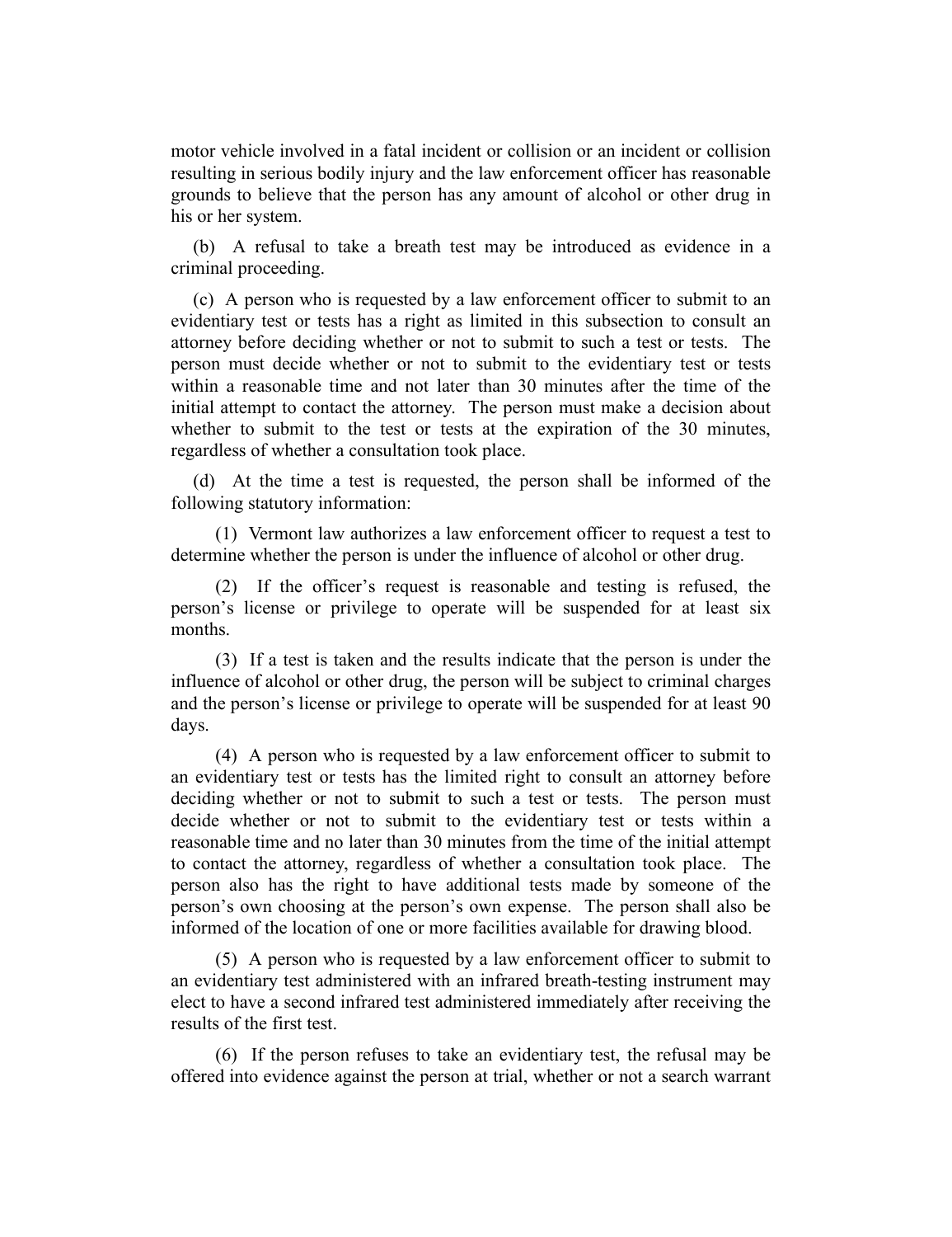is sought. The person may be charged with the crime of criminal refusal if the person:

(A) has previously been convicted of a violation of section 1201 of this title; or

(B) is involved in an accident or collision resulting in serious bodily injury or death to another, in which case the court may issue a search warrant and order the person to submit to a blood test, the results of which may be offered into evidence against the person at trial.

\* \* \*

(f)(1) If a blood test is sought from a person pursuant to subdivision (a)(2) of this section, or if a person who has been involved in an accident or collision resulting in serious bodily injury or death to another refuses an evidentiary test, a law enforcement officer may apply for a search warrant pursuant to Rule 41 of the Vermont Rules of Criminal Procedure to obtain a sample of blood for an evidentiary test. If Pursuant to subdivision (d)(6) of this section, if a blood sample is obtained by search warrant, the fact of the refusal may still be introduced in evidence, in addition to the results of the evidentiary test. Once a law enforcement official begins the application process for a search warrant, the law enforcement official is not obligated to discontinue the process even if the person later agrees to provide an evidentiary breath sample. The limitation created by Rule 41(g) of the Vermont Rules of Criminal Procedure regarding blood specimens shall not apply to search warrants authorized by this section.

(2) If an evidentiary saliva test is sought from a person pursuant to subdivision (a)(3) of this section, a law enforcement officer may apply for a search warrant pursuant Rule 41 of the Vermont Rules of Criminal Procedure to obtain a sample of saliva for the evidentiary test. Pursuant to subdivision (d)(6) of this section, if a saliva sample is obtained by search warrant, the fact of the refusal may still be introduced in evidence, in addition to the results of the evidentiary test.

(g) The Defender General shall provide statewide 24-hour coverage seven days a week to assure ensure that adequate legal services are available to persons entitled to consult an attorney under this section.

Sec. 18g. 23 V.S.A. § 1203 is amended to read:

# § 1203. ADMINISTRATION OF TESTS; RETENTION OF TEST AND VIDEOTAPE

(a) A breath test shall be administered only by a person who has been certified by the Vermont Criminal Justice Training Council to operate the breath testing equipment being employed. In any proceeding under this subchapter, a person's testimony that he or she is certified to operate the breath testing equipment employed shall be prima facie evidence of that fact.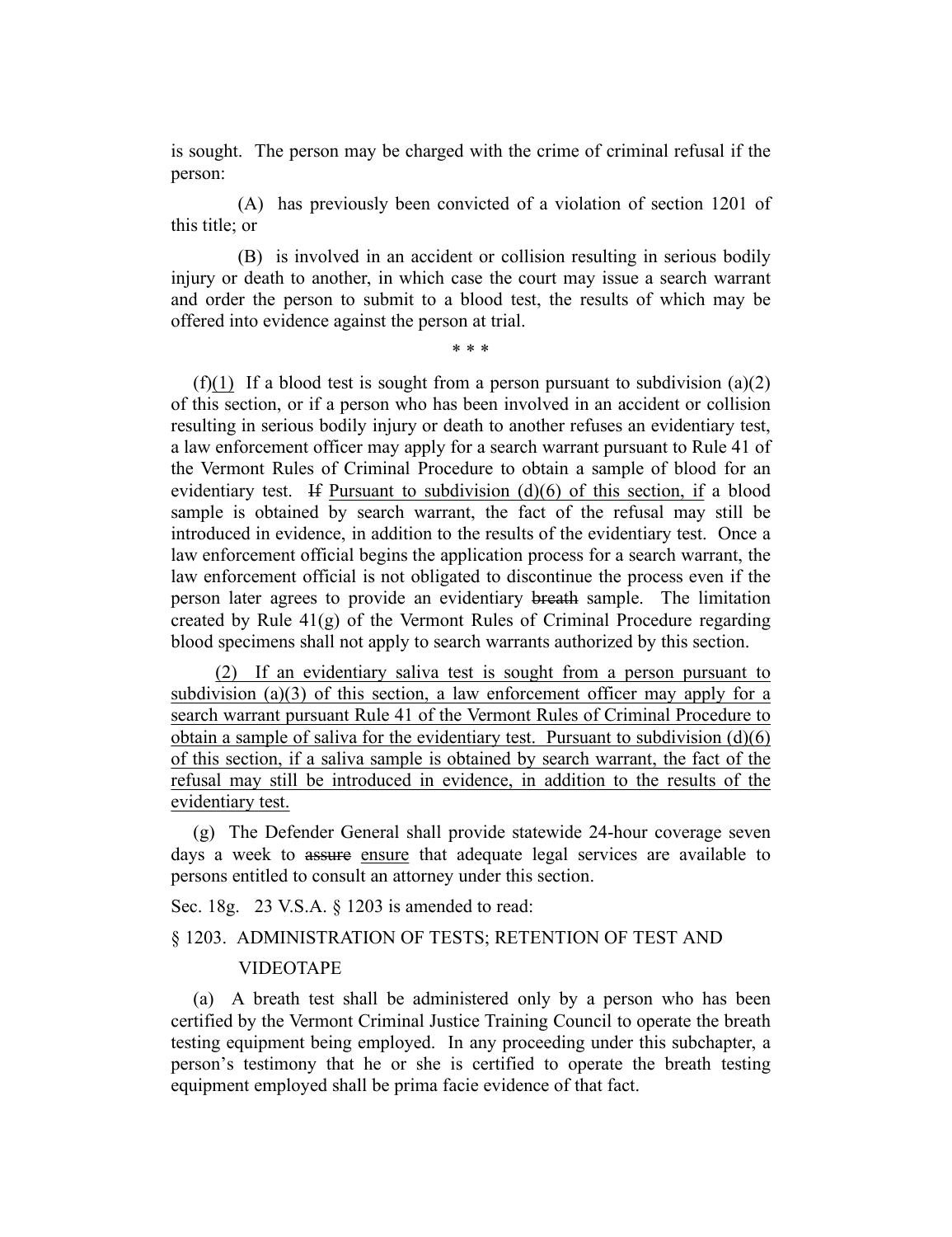(b)(1) Only a physician, licensed nurse, medical technician, physician assistant, medical technologist, or laboratory assistant, intermediate or advanced emergency medical technician, or paramedic acting at the request of a law enforcement officer may withdraw blood for the purpose of determining the presence of alcohol or other another drug. This limitation does Any withdrawal of blood shall not be taken at roadside. These limitations do not apply to the taking of a breath sample. A medical facility or business may not charge more than \$75.00 for services rendered when an individual is brought to a facility for the sole purpose of an evidentiary blood sample or when an emergency medical technician or paramedic draws an evidentiary blood sample.

(2) A saliva sample may be obtained by a person authorized by the Vermont Criminal Justice Training Council to collect a saliva sample for the purpose of evidentiary testing to determine the presence of a drug. Any saliva sample obtained pursuant to this section shall not be taken at roadside.

(c) When a breath test which is intended to be introduced in evidence is taken with a crimper device or when blood or saliva is withdrawn at an officer's request, a sufficient amount of breath saliva or blood, as the case may be, shall be taken to enable the person to have made an independent analysis of the sample, and shall be held for at least 45 days from the date the sample was taken. At any time during that period the person may direct that the sample be sent to an independent laboratory of the person's choosing for an independent analysis. The Department of Public Safety shall adopt rules providing for the security of the sample. At no time shall the defendant or any agent of the defendant have access to the sample. A preserved sample of breath shall not be required when an infrared breath-testing instrument is used. A person tested with an infrared breath-testing instrument shall have the option of having a second infrared test administered immediately after receiving the results of the first test.

(d) In the case of a breath, saliva, or blood test administered using an infrared breath testing instrument, the test shall be analyzed in compliance with rules adopted by the Department of Public Safety. The analyses shall be retained by the State. A sample is adequate if the infrared breath testing instrument analyzes the sample and does not indicate the sample is deficient. Analysis An analysis of the person's breath saliva or blood which that is available to that person for independent analysis shall be considered valid when performed according to methods approved by the Department of Public Safety. The analysis performed by the State shall be considered valid when performed according to a method or methods selected by the Department of Public Safety. The Department of Public Safety shall use rule making procedures to select its method or methods. Failure of a person to provide an adequate breath or saliva sample constitutes a refusal.

(e) [Repealed.]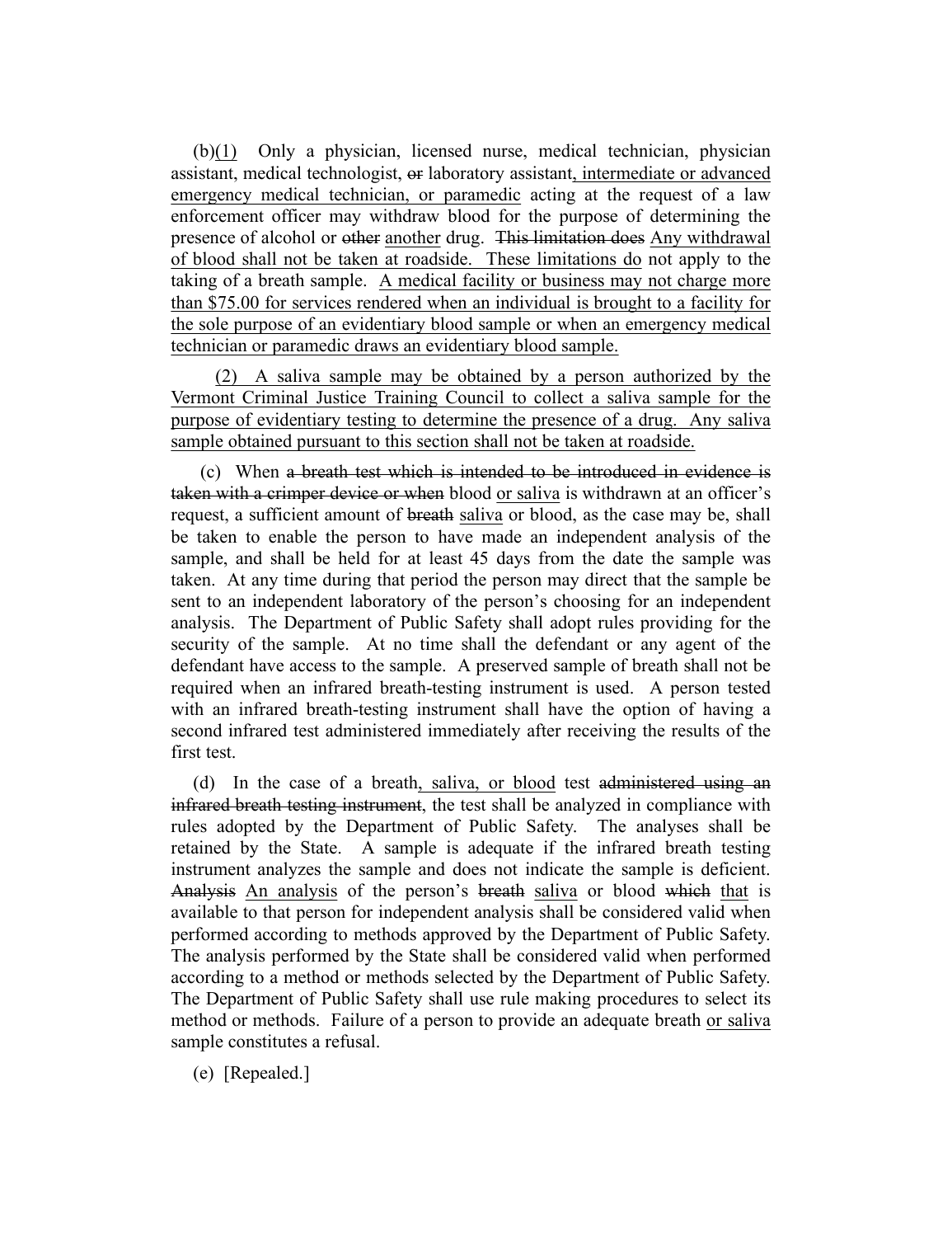(f) When a law enforcement officer has reason to believe that a person may be violating or has violated section 1201 of this title, the officer may request the person to provide a sample of breath for a preliminary screening test using a device approved by the Commissioner of Public Safety for this purpose. The person shall not have the right to consult an attorney prior to submitting to this preliminary breath alcohol screening test. The results of this preliminary screening test may be used for the purpose of deciding whether an arrest should be made and whether to request an evidentiary test and shall not be used in any court proceeding except on those issues. Following the screening, test additional tests may be required of the operator pursuant to the provisions of section 1202 of this title.

(g) The Office of the Chief Medical Examiner shall report in writing to the Department of Motor Vehicles the death of any person as the result of an accident involving a vehicle and the circumstances of such accident within five days of such death.

(h) A Vermont law enforcement officer shall have a right to request a breath, saliva or blood sample in an adjoining state or country under this section unless prohibited by the law of the other state or country. If the law in an adjoining state or country does not prohibit an officer acting under this section from taking a breath, saliva, or blood sample in its jurisdiction, evidence of such sample shall not be excluded in the courts of this State solely on the basis that the test was taken outside the State.

(i) The Commissioner of Public Safety shall adopt emergency rules relating to the operation, maintenance, and use of preliminary alcohol screening devices for use by law enforcement officers in enforcing the provisions of this title. The commissioner Commissioner shall consider relevant standards of the National Highway Traffic Safety Administration in adopting such rules. Any preliminary alcohol screening device authorized for use under this title shall be on the qualified products list of the National Highway Traffic Safety Administration.

\* \* \*

Sec. 18h. 23 V.S.A. § 1203a(b) is amended to read:

(b) Arrangements for a blood test shall be made by the person submitting to the evidentiary breath or saliva test, by the person's attorney, or by some other person acting on the person's behalf unless the person is detained in custody after administration of the evidentiary test and upon completion of processing, in which case the law enforcement officer having custody of the person shall make arrangements for administration of the blood test upon demand but at the person's own expense.

Sec. 18i. 23 V.S.A. § 1204 is amended to read:

§ 1204. PERMISSIVE INFERENCES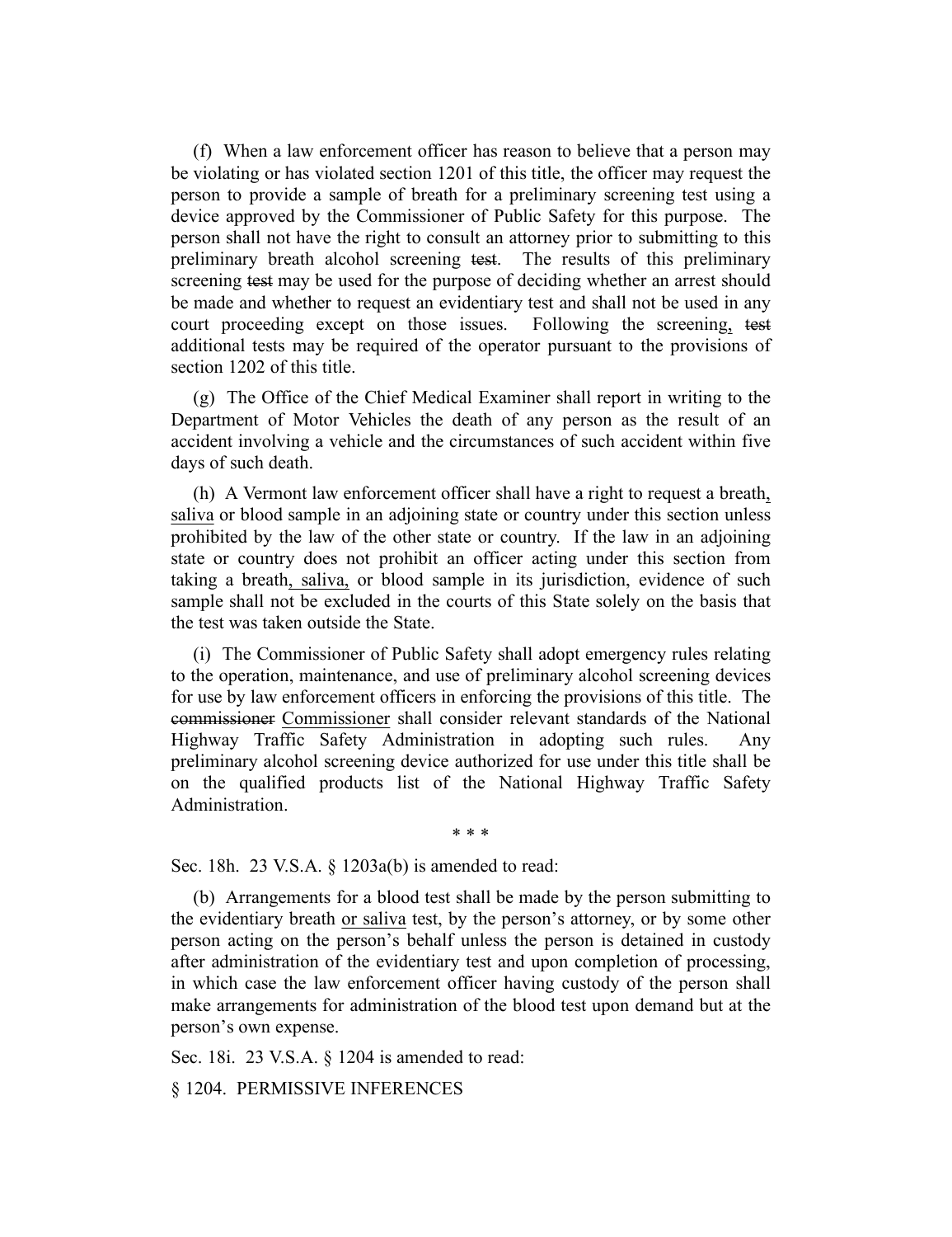(b) The foregoing provisions shall not be construed as limiting the introduction of any other competent evidence bearing upon the question whether the person was under the influence of alcohol or under the combined influence of alcohol and another drug, nor shall they be construed as requiring that evidence of the amount of alcohol or drug in the person's blood, breath, urine, or saliva must be presented.

## Sec. 18j. DEPARTMENT OF PUBLIC SAFETY; DRUG RECOGNITION

## EXPERTS; REPORT

On or before January 15, 2021, the Department of Public Safety shall report to the House and Senate Committees on Judiciary and on Government Operations on how to:

(1) achieve geographic equity in Drug Recognition Expert availability to conduct roadside evaluations of drivers suspected of violating 23 V.S.A. § 1201 across Vermont; and

(2) whether to expand the availability of the Drug Recognition Expert program beyond law enforcement officers to other public safety officials to the extent authorized by the national qualification standards of the International Association of Chiefs of Police and the National Highway Traffic Safety Administration.

Sec. 18k. DEPARTMENT OF PUBLIC SAFETY; SALIVA

TESTING DEVICE; REPORT

Upon the identifying a threshold level of concentration of a psychoactive metabolite of cannabis in a person's bloodstream to establish impairment and approving a chemical testing device for roadside use capable of demonstrating such a threshold level of concentration of such psychoactive metabolite of cannabis in a person's system, the Department of Public Safety shall report to the House and Senate Committees on Judiciary and on Government Operations on a proposal to implement the use of such a device to evaluate individuals suspected of operating under the influence of marijuana in violation of 23 V.S.A. § 1201.

\* \* \* Safety Belts \* \* \*

Sec. 18l. 23 V.S.A. § 1259 is amended to read:

§ 1259. SAFETY BELTS; PERSONS AGE 18 YEARS OF AGE OR OVER

\* \* \*

(e) This section may be enforced only if a law enforcement officer has detained the operator of a motor vehicle for another suspected traffic violation. An operator shall not be subject to the penalty established in this section unless the operator is required to pay a penalty for the primary violation. [Repealed.]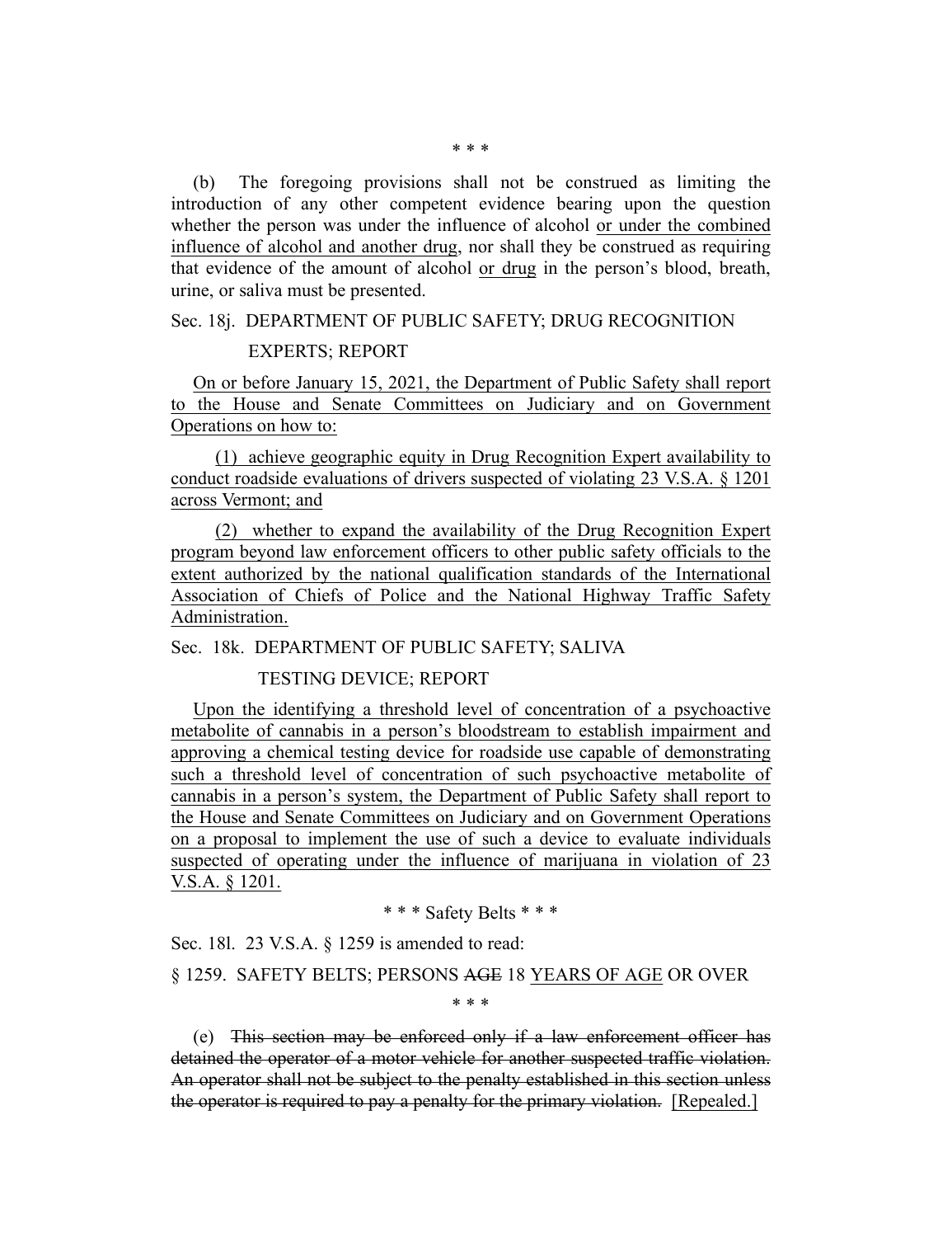(f) The penalty for violation of this section shall be as follows:

- (1) \$25.00 \$0.00 for a first violation;
- (2) \$50.00 \$25.00 for a second violation;
- (3) \$50.00 for a third violation; and
- (4) \$100.00 for third fourth and subsequent violations.

Sec. 18m. REPORTING BY THE VERMONT CRIMINAL JUSTICE

## TRAINING COUNCIL

The Vermont Criminal Justice Training Council, in consultation with law enforcement agencies, shall submit a written report to the House and Senate Committees on Transportation and on Judiciary on or before the 15th day of January in 2022, 2023, and 2024 containing, for the prior State fiscal year:

(1) the total number of traffic stops broken out by race of the driver involved in the traffic stop; and

(2) the following information for all traffic stops involving safety belts not worn by persons 18 years of age or over:

(A) the age, gender, and race of the driver involved in the traffic stop;

(B) the reason for the traffic stop;

(C) the type of search conducted, if any;

(D) the evidence located, if any;

(E) the outcome of the traffic stop, including whether:

(i) a written warning was issued,

(ii) a citation for a civil ticket was issued;

(iii) a citation or arrest for a misdemeanor or a felony occurred; or

(iv) no subsequent action was taken;

(F) summary data broken out by age, gender, race, and outcome of the traffic stop where the reason for the stop was the primary enforcement of a person 18 years of age or over not wearing a safety belt; and

(G) summary data broken out by age, gender, race, and outcome of the traffic stop where the reason for the stop was for any reason other than the primary enforcement of a person 18 years of age or over not wearing a safety belt.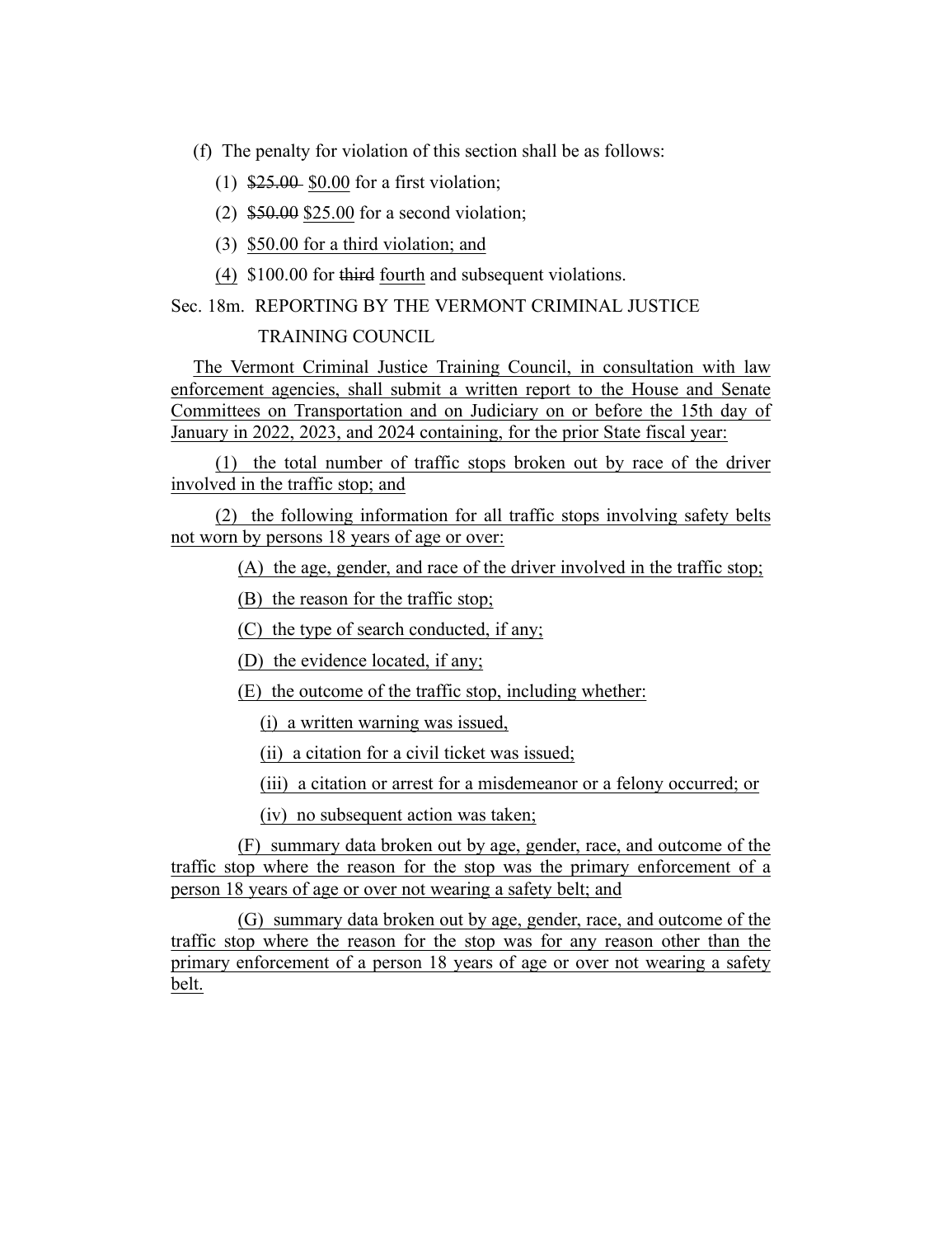\* \* \* Miscellaneous Cannabis Provisions \* \* \*

Sec. 18n. 6 V.S.A. § 567 is amended to read:

§ 567. AGENCY OF AGRICULTURE, FOOD AND MARKETS; TESTING

(a) The Agency of Agriculture, Food and Markets shall establish a cannabis quality control program for the following purposes:

(1) to develop potency and contaminant testing protocols for hemp, and hemp-infused products, cannabis, and cannabis products as defined in 7 V.S.A. § 831;

(2) to verify cannabinoid label guarantees of hemp, and hemp-infused products, cannabis, and cannabis products as defined in 7 V.S.A. § 831;

(3) to test for pesticides, solvents, heavy metals, mycotoxins, and bacterial and fungal contaminants in hemp, and hemp-infused products, cannabis, and cannabis products as defined in 7 V.S.A. § 831; and

(4) to certify testing laboratories that can offer the services in subdivisions (2) and (3) of this section.

(b) For purposes of this section, a laboratory operating under a dispensary registration pursuant to 18 V.S.A. chapter 86 that offers the services in subdivisions (2) and (3) of subsection (a) of this section on July 1, 2020 shall be deemed certified by the Agency.

(c) The cost of a test of a product produced at a registered dispensary and submitted to the Agency for the purpose of compliance testing to enforce the provisions of 18 V.S.A. chapter 86 shall be paid by the Department of Public Safety from the registration fee fund provided in 18 V.S.A. § 4474a.

Sec. 19. 18 V.S.A. § 4230a(a)(2)(A) is amended to read:

 $(2)(A)$  A person shall not consume marijuana cannabis in a public place. "Public place" means any street, alley, park, sidewalk, public building other than individual dwellings, any place of public accommodation as defined in 9 V.S.A. § 4501, and any place where the use or possession of a lighted tobacco product, tobacco product, or tobacco substitute as defined in 7 V.S.A. § 1001 is prohibited by law has the same meaning as provided by 7 V.S.A. § 831.

Sec. 20. 18 V.S.A. § 4230 is amended to read:

§ 4230. MARIJUANA CANNABIS

\* \* \*

(b) Selling or dispensing.

(1) A person knowingly and unlawfully selling marijuana cannabis or hashish shall be imprisoned not more than two years or fined not more than \$10,000.00, or both.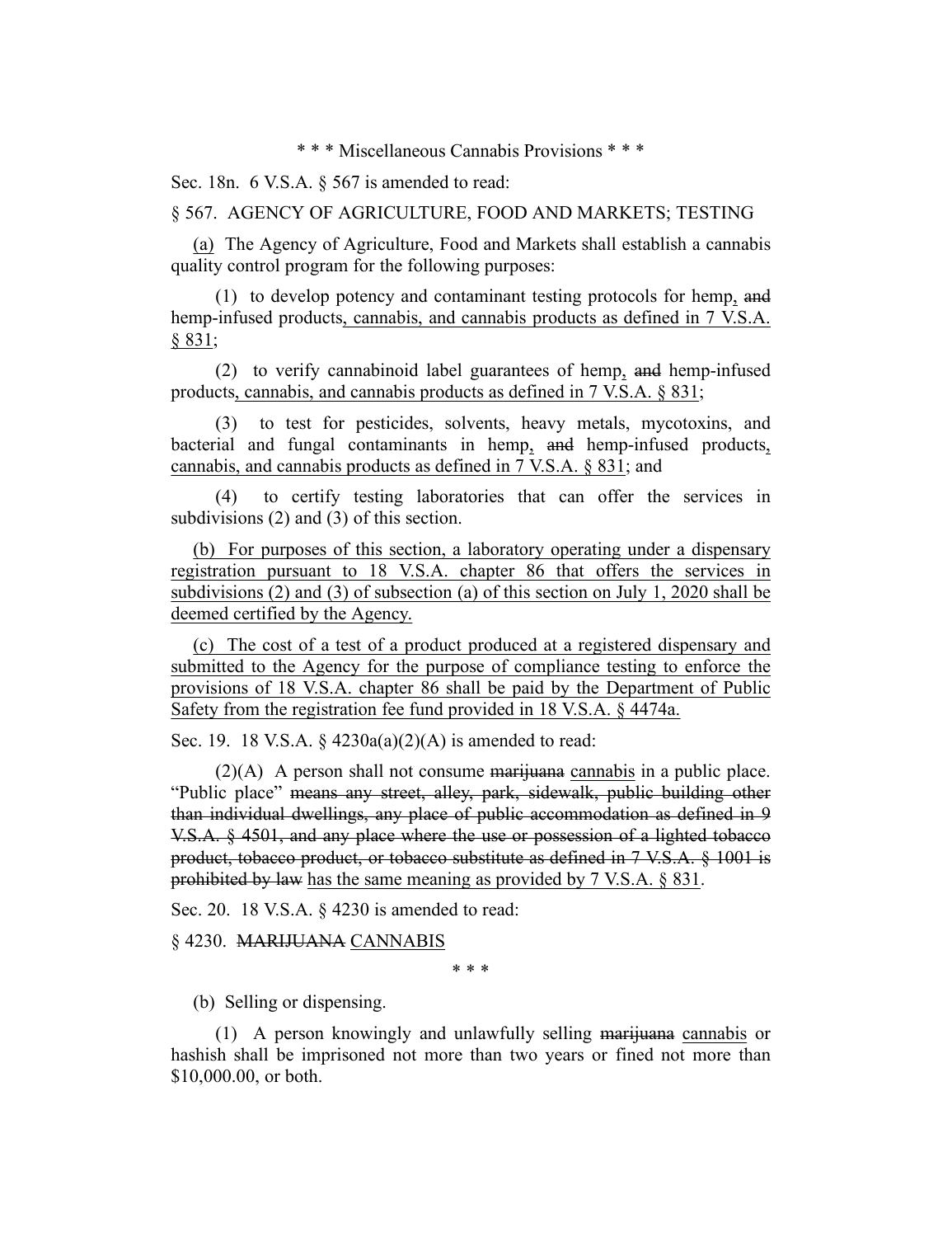(2) A person knowingly and unlawfully selling or dispensing more than one ounce of marijuana cannabis or five grams or more of hashish shall be imprisoned not more than five years or fined not more than \$100,000.00, or both.

(3) A person knowingly and unlawfully selling or dispensing one pound or more of marijuana cannabis or 2.8 ounces or more of hashish shall be imprisoned not more than 15 years or fined not more than \$500,000.00, or both.

(4) A person 21 years of age or older may dispense one ounce or less of cannabis or five grams or less of hashish to another person who is 21 years of age or older provided that the dispensing is not advertised or promoted to the public.

Sec. 21. STATUTORY REVISION AUTHORITY

When preparing the Vermont Statutes Annotated for publication, the Office

of Legislative Council shall replace "marijuana" with "cannabis" throughout the statutes as needed for consistency with this act, provided the

revisions have no other effect on the meaning of the affected statutes.

\* \* \* Effective Dates \* \* \*

Sec. 22. EFFECTIVE DATES

(a) This section and Secs. 2 (cannabis chapter), 3 (implementation of the Cannabis Control Board), 17d (annual budgeting of sales and use tax revenue),18c (Advanced Roadside Impaired Driving Enforcement training), 18j (drug recognition experts report), 18n (Agency of Agriculture, Food and Markets; testing), 20 (cannabis dispensing), and 21 (statutory revision authority) shall take effect on passage.

(b) Secs. 1 (Title 7 redesignation), 4 (implementation of rulemaking by the Cannabis Control Board, 5 (Cannabis Control Board; fees), 6 (creation of Board positions), 6a (space allocation), 6b (appropriation), 7 (cannabis establishments chapter), 8 (implementation of licensing of cannabis establishments), 18a (Substance Misuse Prevention Fund), 18i (permissive inference), 18k (National Highway Traffic safety Administration-approved saliva testing device), 18l (seat belts) and 19 (public place definition) shall take effect July 1, 2020.

(c) Secs. 14 (creation of excise tax), 14a (tax license disclosure), 15 (sales tax exemption), 16 (tax exemption), 17 (tax expenditure), 17a (meals and rooms tax), 17b (meals and rooms tax expenditure),17c (dedicated use of sales and use tax revenue), 18 (income tax deduction), 18b (Substance Misuse Prevention Fund), 18d (definition of evidentiary test), 18e (operating vehicle under the influence of alcohol or other substance), 18f (consent to taking of tests to determine blood alcohol content or presence of other drug), 18g (administration of tests), 18h (independent testing of evidentiary sample) and 18m (reporting by